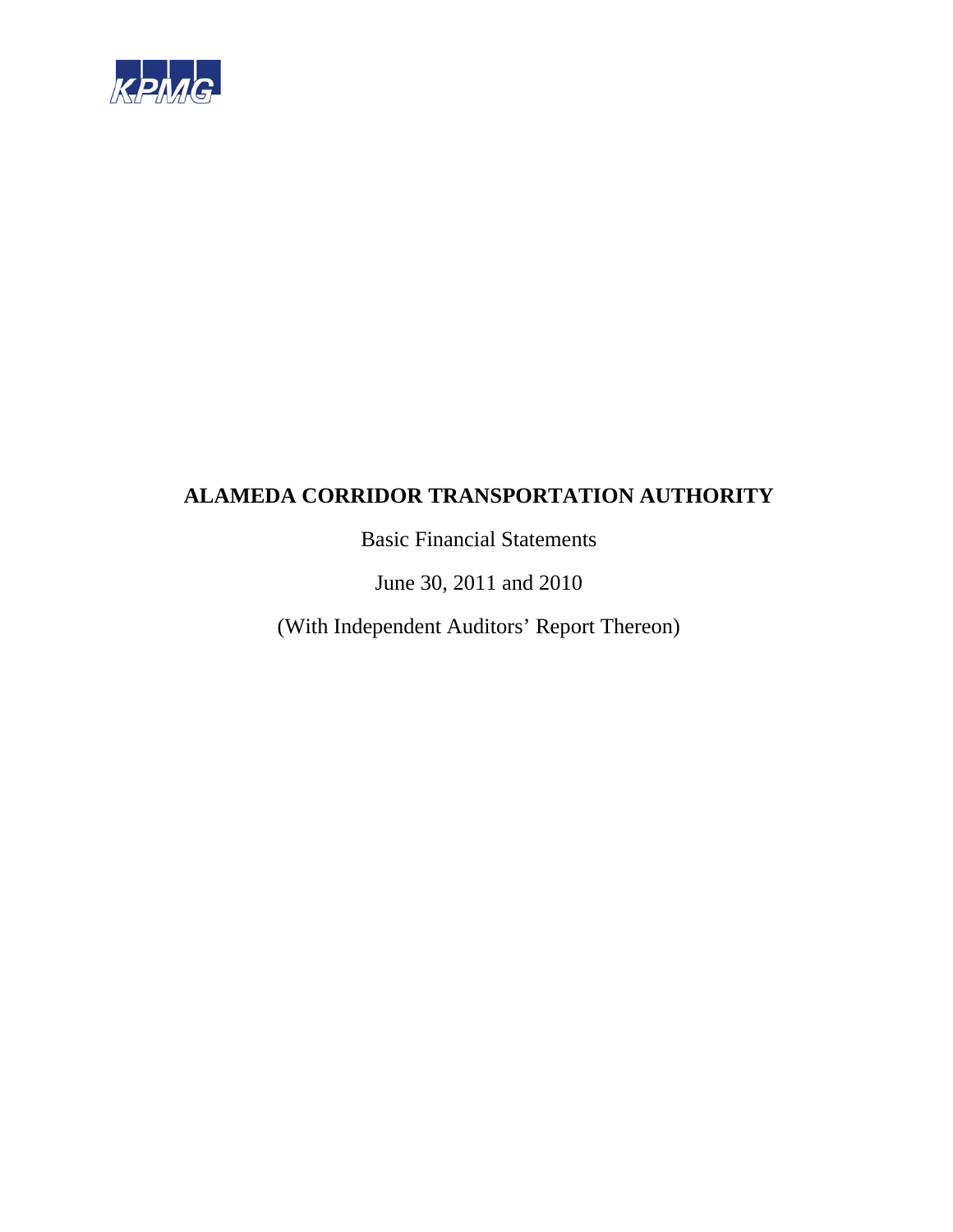## **Table of Contents**

|                                                             | Page |
|-------------------------------------------------------------|------|
| <b>Independent Auditors' Report</b>                         |      |
| Management's Discussion and Analysis                        | 3    |
| <b>Basic Financial Statements:</b>                          |      |
| <b>Balance Sheets</b>                                       | 11   |
| Statements of Revenues, Expenses, and Changes in Net Assets | 12   |
| <b>Statements of Cash Flows</b>                             | 13   |
| <b>Notes to Basic Financial Statements</b>                  | 14   |
| <b>Required Supplementary Information</b>                   | 43   |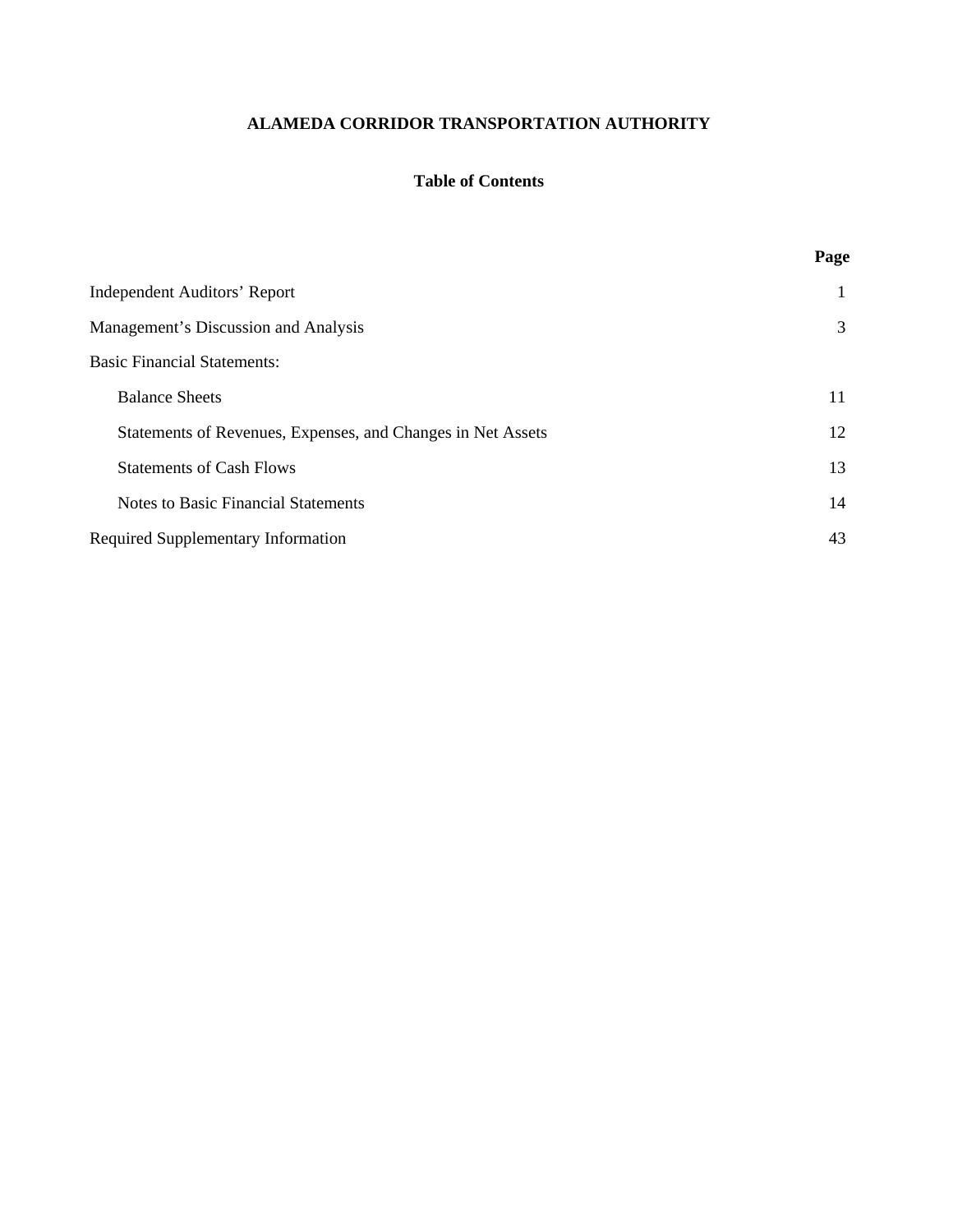

**KPMG LLP**  Suite 700 20 Pacifica Irvine, CA 92618-3391

## **Independent Auditors' Report**

The Governing Board Alameda Corridor Transportation Authority:

We have audited the accompanying basic financial statements of the Alameda Corridor Transportation Authority (the Authority) as of and for the years ended June 30, 2011 and 2010, as listed in the accompanying table of contents. These basic financial statements are the responsibility of the Authority's management. Our responsibility is to express an opinion on these basic financial statements based on our audits.

We conducted our audits in accordance with auditing standards generally accepted in the United States of America and the standards applicable to financial audits contained in *Government Auditing Standards*, issued by the Comptroller General of the United States. Those standards require that we plan and perform the audit to obtain reasonable assurance about whether the financial statements are free of material misstatement. An audit includes consideration of internal control over financial reporting as a basis for designing audit procedures that are appropriate in the circumstances, but not for the purpose of expressing an opinion on the effectiveness of the Authority's internal control over financial reporting. Accordingly, we express no such opinion. An audit also includes examining, on a test basis, evidence supporting the amounts and disclosures in the financial statements, assessing the accounting principles used and the significant estimates made by management, as well as evaluating the overall financial statement presentation. We believe that our audits provide a reasonable basis for our opinion.

In our opinion, the basic financial statements referred to above present fairly, in all material respects, the financial position of the Alameda Corridor Transportation Authority as of June 30, 2011 and 2010, and the changes in its financial position and its cash flows for the years then ended, in conformity with U.S. generally accepted accounting principles.

In accordance with *Government Auditing Standards*, we have also issued our report dated November 4, 2011, on our consideration of the Authority's internal control over financial reporting and on our tests of its compliance with certain provisions of laws, regulations, contracts and grant agreements, and other matters. The purpose of that report is to describe the scope of our testing of internal control over financial reporting and compliance and the results of that testing, and not to provide an opinion on the internal control over financial reporting or on compliance. That report is an integral part of an audit performed in accordance with *Government Auditing Standards* and should be considered in assessing the results of our audits.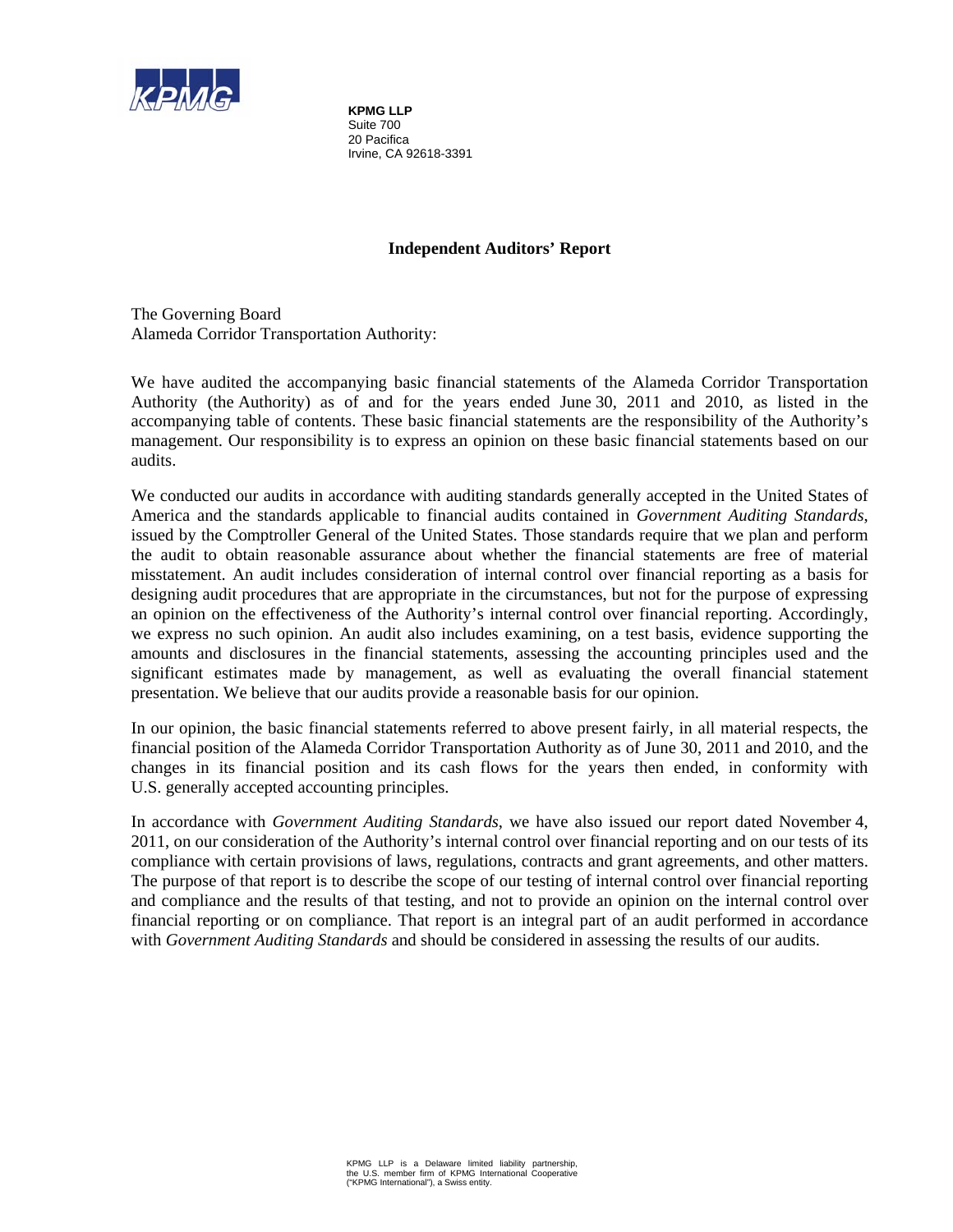

Management's discussion and analysis on pages 3 through 10 and the schedule of funding progress on page 43 are not required parts of the basic financial statements but are supplementary information required by U.S. generally accepted accounting principles. We have applied certain limited procedures, which consisted principally of inquiries of management regarding the methods of measurement and presentation of the required supplementary information. However, we did not audit the information and express no opinion on it.

KPMG LLP

November 4, 2011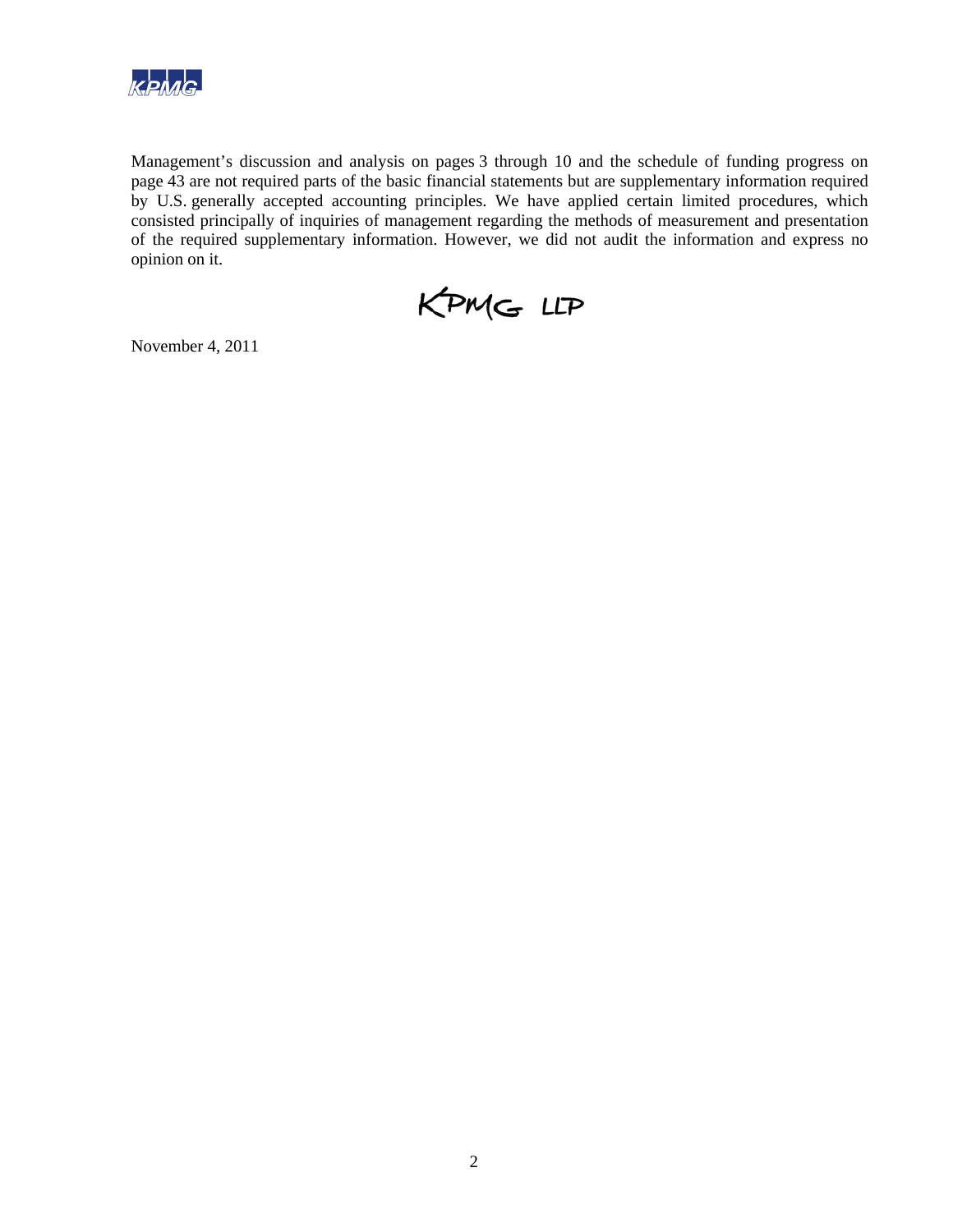Management's Discussion and Analysis

June 30, 2011 and 2010

#### **Description of Basic Financial Statements**

The Alameda Corridor Transportation Authority (the Authority) presents its basic financial statements using the economic resources measurement focus and full accrual basis of accounting. The Authority's basic financial statements include balance sheets; statements of revenues, expenses, and changes in net assets; and statements of cash flows. The basic financial statements also include notes that explain the information presented in the basic financial statements.

#### **Financial Highlights**

The assets of the Authority exceeded its liabilities (net assets) at June 30, 2011 and 2010 by \$77,413,286 and \$123,854,033, respectively. Of this amount, \$416,873,079 and \$409,705,122, respectively, are invested in the Authority's capital assets, net of related debt, at June 30, 2011 and 2010. The Authority's net assets decreased by \$46,440,747 and \$58,282,426 in the years ended June 30, 2011 and 2010, respectively.

The 2010 and 2011 fiscal years marked the eighth and ninth full years of operations for the Authority. The Authority earned \$97,184,930 and \$84,350,975 from use fees, container charges, and maintenance-of-way charges during fiscal years ended June 30, 2011 and 2010, respectively. The Authority's use fees and container charges for the year 2011 was over the 2010 total by 15.8%. All of the operating revenues and a majority of maintenance-of-way charges are received from the Union Pacific (UP) and Burlington Northern Santa Fe (BNSF) railroads that utilize the Authority's Alameda Corridor (Corridor).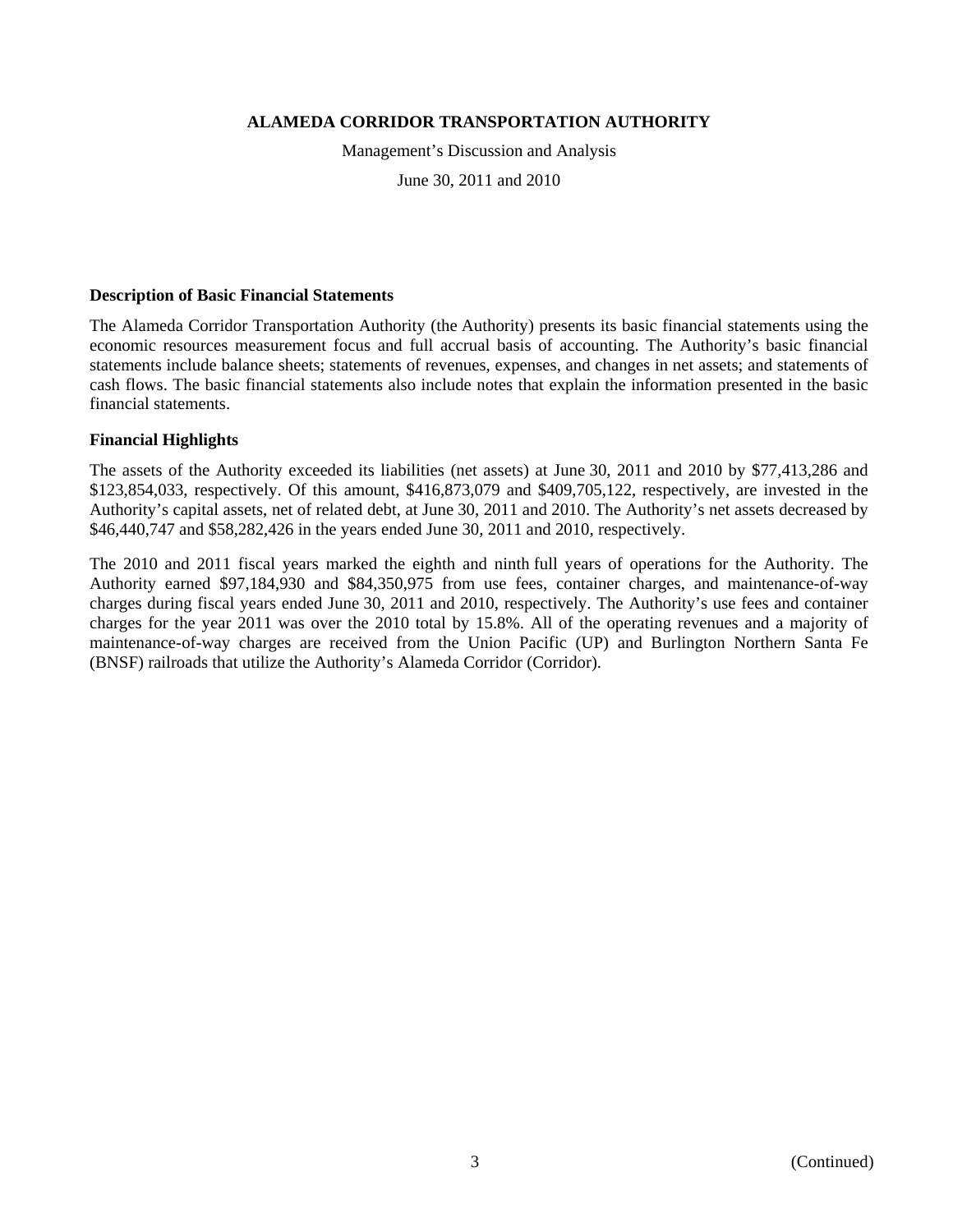Management's Discussion and Analysis

June 30, 2011 and 2010

#### **Condensed Financial Information**

The following condensed financial information provides an overview of the Authority's financial position for the fiscal years ended June 30, 2011, 2010, and 2009:

|                                   |                                  |                 | <b>Year ended June 30</b> | <b>Change</b><br>between 2011 | <b>Change</b><br>between 2010 |                |
|-----------------------------------|----------------------------------|-----------------|---------------------------|-------------------------------|-------------------------------|----------------|
|                                   | 2009<br>and 2010<br>2011<br>2010 |                 | and 2009                  |                               |                               |                |
| Assets:                           |                                  |                 |                           |                               |                               |                |
| Capital assets, net               | \$                               | 1,908,702,622   | 1,921,694,421             | 1,931,631,381                 | (12, 991, 799)                | (9,936,960)    |
| Bond issuance costs               |                                  | 52,454,122      | 55,684,482                | 58,973,941                    | (3,230,360)                   | (3,289,459)    |
| Other assets                      |                                  | 241,597,224     | 249,850,358               | 266,914,705                   | (8, 253, 134)                 | (17,064,347)   |
| Total assets                      |                                  | 2,202,753,968   | 2,227,229,261             | 2,257,520,027                 | (24, 475, 293)                | (30, 290, 766) |
| Liabilities:                      |                                  |                 |                           |                               |                               |                |
| Long-term liabilities             |                                  | 2,050,749,316   | 2,035,429,080             | 2,014,438,284                 | 15,320,236                    | 20,990,796     |
| <b>Current liabilities</b>        |                                  | 74,591,366      | 67,946,148                | 60,945,284                    | 6,645,218                     | 7,000,864      |
| <b>Total liabilities</b>          |                                  | 2,125,340,682   | 2,103,375,228             | 2,075,383,568                 | 21,965,454                    | 27,991,660     |
| Net assets:                       |                                  |                 |                           |                               |                               |                |
| Invested in capital assets, net   |                                  |                 |                           |                               |                               |                |
| of related debt                   |                                  | 416,873,079     | 409,705,122               | 395, 343, 921                 | 7,167,957                     | 14,361,201     |
| Restricted for debt service       |                                  | 27,590,114      | 24,450,400                | 21,554,835                    | 3,139,714                     | 2,895,565      |
| Restricted for capital projects   |                                  | 4,469,838       | 1,861,443                 | 7,749,337                     | 2,608,395                     | (5,887,894)    |
| <b>Restricted by Master Trust</b> |                                  |                 |                           |                               |                               |                |
| Agreement                         |                                  | 43,396,535      | 45,220,563                | 59,438,724                    | (1,824,028)                   | (14,218,161)   |
| Unrestricted                      |                                  | (414, 916, 280) | (357, 383, 495)           | (301, 950, 358)               | (57, 532, 785)                | (55, 433, 137) |
| Total net assets                  | S                                | 77,413,286      | 123,854,033               | 182,136,459                   | (46, 440, 747)                | (58, 282, 426) |

#### *Net Assets*

Net assets, the difference between assets and liabilities, decreased by \$46.4 million, or 37.5%, and \$58.3 million, or 32.0%, during the years ended June 30, 2011 and 2010, respectively. Current operating revenues increased by \$12.8 million and decreased \$4.8 million in fiscal 2011 and 2010, respectively, which were not sufficient to cover the interest expense of \$118.2 million and \$116.6 million in fiscal 2011 and 2010, respectively.

#### *The Master Trust Indenture*

In conjunction with the sale of project revenue and refunding bonds in 1999 and 2004 (Bonds), the Authority entered into a Master Trust Indenture (MTI) with US Bank, the bond trustee (Trustee), pursuant to which the Authority assigned all of its rights, title, and interest in and to the Alameda Corridor Project, including the receipt of certain use fees and container charges and other revenues known as "Authority revenues" to the Trustee as security for the repayment of the Bonds. Pursuant to the terms of the MTI, the Trustee is required to establish certain funds and accounts and to apply the Authority's revenues for the purposes specifically set forth therein. The MTI establishes debt service funds, debt service reserve funds, construction funds, maintenance and capital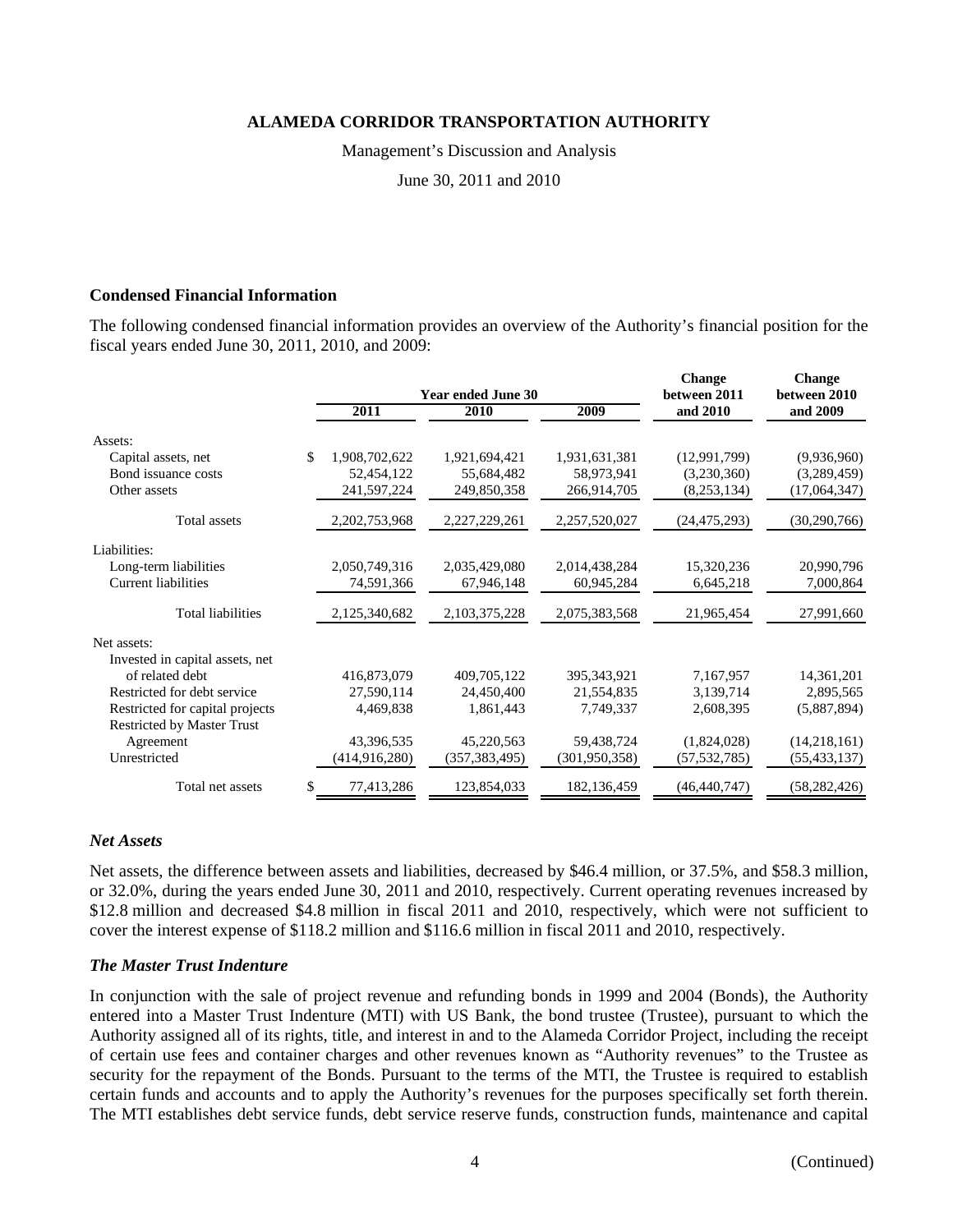Management's Discussion and Analysis

June 30, 2011 and 2010

reserve funds, and certain other restrictive funds. The MTI also establishes a priority of payments, which restricts the manner, timing, and sequence of transfers into and out of such funds and accounts, and among such funds and accounts. The MTI requires that the Authority comply with certain operational and financial covenants, restricts the types of investments the Trustee and Authority may make, and requires regular financial reporting and disclosure.

#### *Capital Assets*

Net capital assets, which are made up of property, plant, and equipment, decreased by \$13.0 million, or 0.7%, and \$9.9 million, or 0.5%, between 2011 and 2010, and 2010 and 2009, respectively. These decreases are due primarily to the depreciation of capital assets, which were partially offset by the additional costs of ongoing capital projects during the years ended June 30, 2011 and 2010, respectively.

#### *Bond Issuance Costs*

No additional bond issuance costs were capitalized in 2011 or 2010. Amortization expense related to bond issuance costs was \$3.2 million and \$3.3 million for fiscal years 2011 and 2010, respectively.

#### *Other Assets*

Other assets consist of cash, investments, receivables, condemnation deposits, and prepaid expenses. These assets decreased by \$8.3 million, or 3.3%, during fiscal year 2011, and decreased by \$17.1 million, or 6.4%, during fiscal year 2010 due primarily to the paydown of debt partially offset by cash generated from operations.

#### *Long-Term Liabilities*

Long-term liabilities increased by \$15.3 million, or 0.8%, in fiscal year 2011 compared to fiscal year 2010 due to \$57.9 million increase in accrued interest on Capital Appreciation Bonds, offset by \$36.9 million bond payments. Long-term liabilities increased by \$21.0 million, or 1.0%, in fiscal year 2010 compared to fiscal year 2009 due to \$57.9 million increase in accrued interest on Capital Appreciation Bonds, offset by \$32.3 million bond payments.

#### *Other Current Liabilities*

Other current liabilities consist of the current portion of accrued interest and revenue bonds payable, accounts payable, retention payable, right-of-way payable, deferred revenue, other payables, as well as principal and interest currently due on the long-term bonds payable. Other current liabilities increased by \$6.6 million due to an increase of \$8.2 million in principal and interest payments in fiscal year 2012 and decreases of \$1.6 million of accounts payable and other liabilities.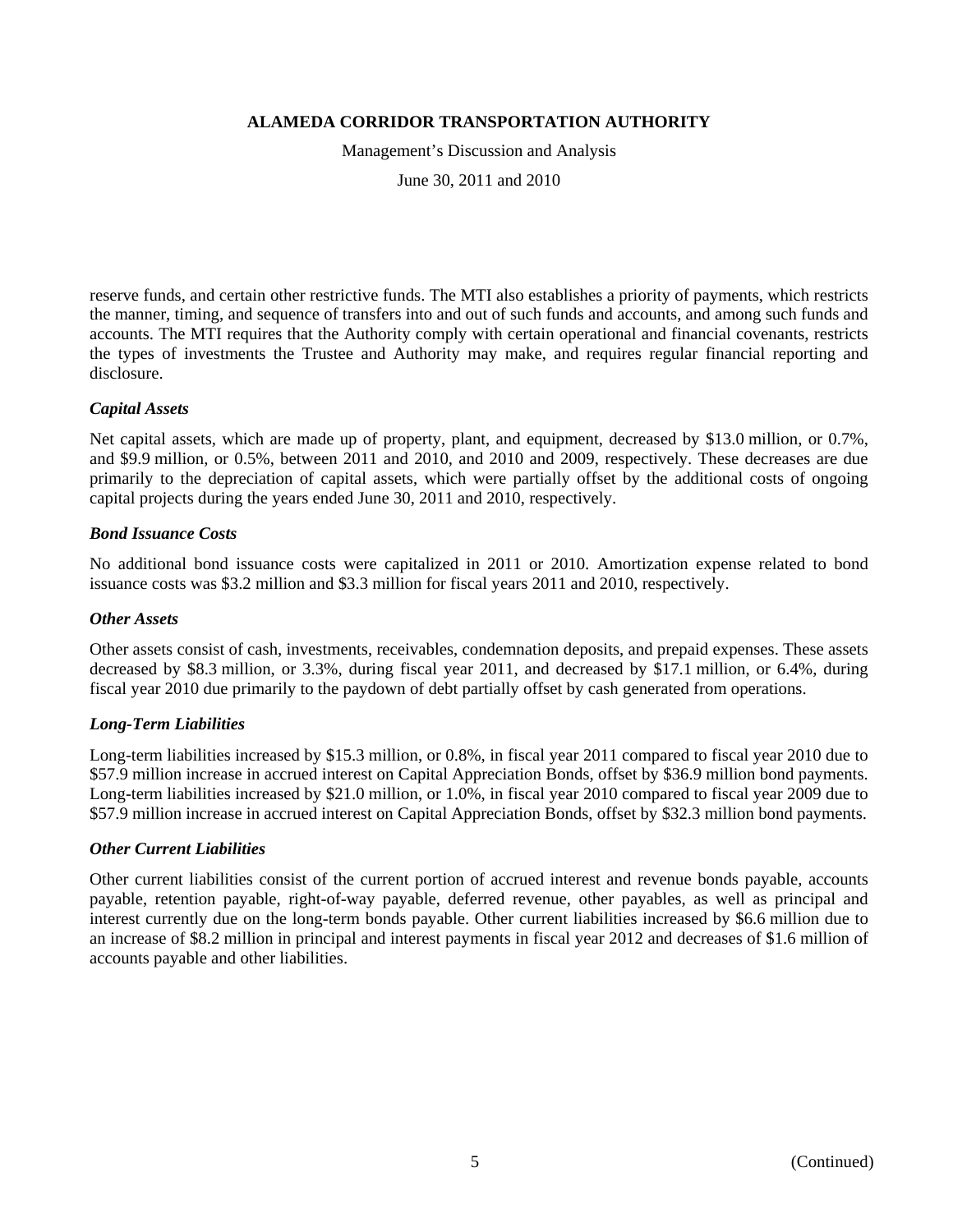Management's Discussion and Analysis

June 30, 2011 and 2010

#### **Summary of Changes in Net Assets**

The table below summarizes the changes in net assets for the years ended June 30, 2011, 2010, and 2009:

|                                     |                  | <b>Year ended June 30</b> |                   | <b>Change</b><br>between 2011 | <b>Change</b><br>between 2010 |  |
|-------------------------------------|------------------|---------------------------|-------------------|-------------------------------|-------------------------------|--|
|                                     | 2011             | 2010                      | $\overline{2009}$ | and 2010                      | and 2009                      |  |
| Operating revenues:                 |                  |                           |                   |                               |                               |  |
| Use fees and container charges      | \$<br>93,188,481 | 80,478,532                | 85,349,060        | 12,709,949                    | (4,870,528)                   |  |
| Maintenance-of-way charges          | 3,996,449        | 3,872,443                 | 3,845,575         | 124,006                       | 26,868                        |  |
| Total operating revenues            | 97,184,930       | 84,350,975                | 89,194,635        | 12,833,955                    | (4,843,660)                   |  |
| Operating expenses:                 |                  |                           |                   |                               |                               |  |
| Salaries and benefits               | 1,839,141        | 2,204,805                 | 2,369,247         | (365, 664)                    | (164, 442)                    |  |
| Administrative expenses and         |                  |                           |                   |                               |                               |  |
| professional services               | 7,155,526        | 6,025,101                 | 6,522,678         | 1,130,425                     | (497, 577)                    |  |
| Maintenance-of-way charges          | 5,489,127        | 4,942,305                 | 4,828,067         | 546,822                       | 114,238                       |  |
| Depreciation                        | 21,701,750       | 21,610,672                | 21,602,318        | 91,078                        | 8,354                         |  |
| Total operating expenses            | 36,185,544       | 34,782,883                | 35,322,310        | 1,402,661                     | (539, 427)                    |  |
| Operating income (loss)             | 60,999,386       | 49,568,092                | 53,872,325        | 11,431,294                    | (4,304,233)                   |  |
| Nonoperating revenues (expenses):   |                  |                           |                   |                               |                               |  |
| Interest and investment income, net | 5,070,228        | 6,603,308                 | 9,281,139         | (1,533,080)                   | (2,677,831)                   |  |
| Interest expense                    | (118, 156, 735)  | (116, 596, 579)           | (114, 846, 719)   | (1,560,156)                   | (1,749,860)                   |  |
| Grants                              | 6,203,554        | 4,906,975                 | 658,943           | 1,296,579                     | 4,248,032                     |  |
| Miscellaneous revenues (expenses)   | 2,673,181        | 525,235                   | 869,436           | 2,147,946                     | (344,201)                     |  |
| Amortization of bond issuance costs | (3,230,361)      | (3,289,457)               | (3,349,182)       | 59,096                        | 59,725                        |  |
| Total nonoperating                  |                  |                           |                   |                               |                               |  |
| revenues (expenses)                 | (107, 440, 133)  | (107, 850, 518)           | (107, 386, 383)   | 410,385                       | (464, 135)                    |  |
| Change in net assets                | (46, 440, 747)   | (58, 282, 426)            | (53,514,058)      | 11,841,679                    | (4,768,368)                   |  |
| Total net assets, beginning of year | 123,854,033      | 182, 136, 459             | 235,650,517       | (58, 282, 426)                | (53,514,058)                  |  |
| Total net assets, end of year       | \$<br>77,413,286 | 123,854,033               | 182,136,459       | (46, 440, 747)                | (58, 282, 426)                |  |

#### *Operating Revenues*

Use fees and container charges revenues, representing 95.9% and 95.4% of operating revenues, increased by \$12.7 million and decreased by \$4.9 million, or 15.8% and 5.7%, in 2011 and 2010, respectively. The 2011 increase is due to a higher volume of cargo and annual fee increases of 1.5% on January 1, 2010 and 3.5% on January 1, 2009.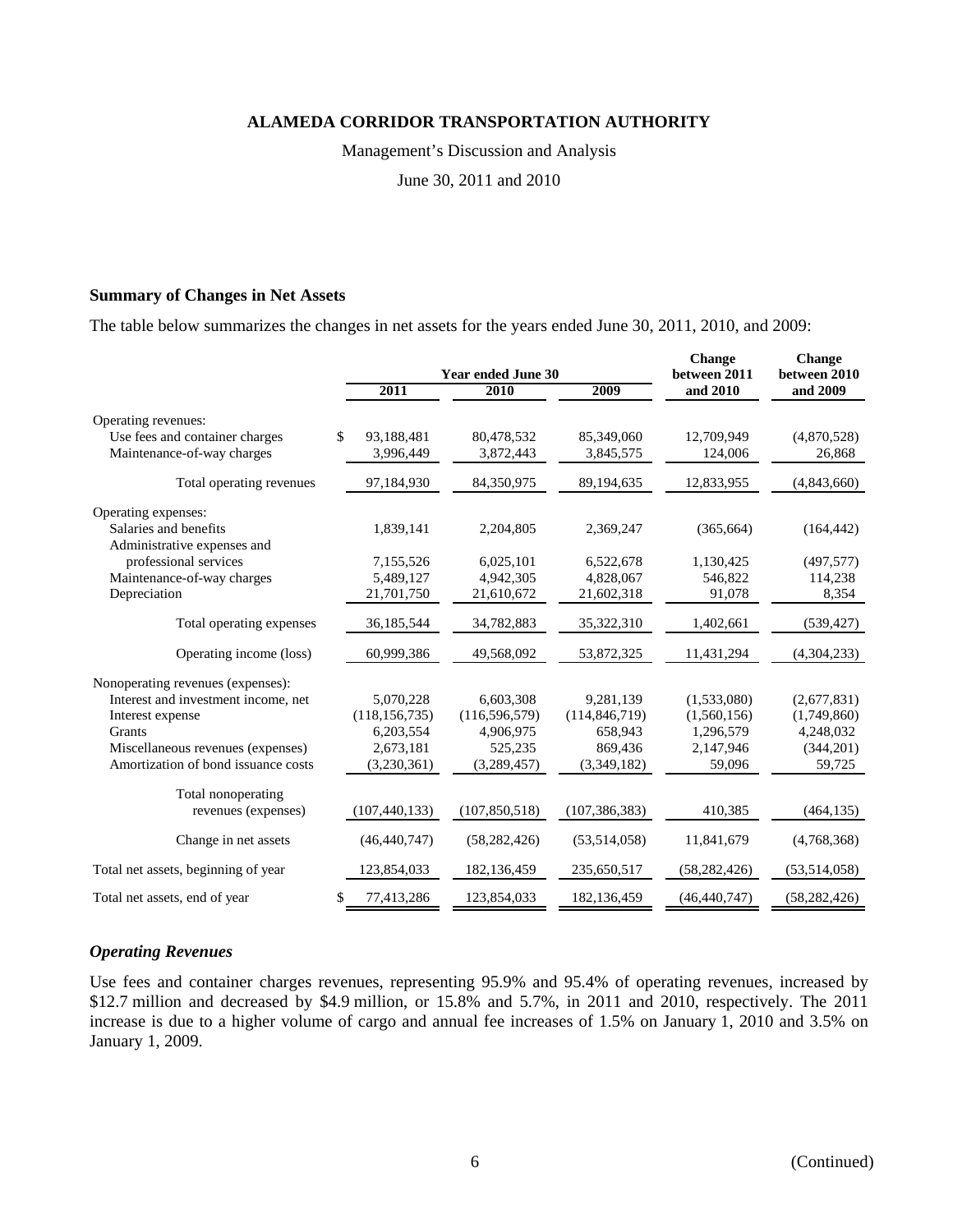Management's Discussion and Analysis

June 30, 2011 and 2010

#### *Operating Expenses*

Operating expenses consist of salaries, benefits, administrative costs, professional services, maintenance-of-way, and depreciation. During the years ended June 30, 2011 and 2010, operating expenses increased by \$1.4 million, or 4.0%, and decreased by \$0.5 million, or 1.5%, respectively. The increase in 2011 was due primarily in professional services related to the Dominguez Channel oil spill (refer to note 6 for further discussion) offset by decrease of Alameda Corridor Engineering Team (ACET) support.

#### *Nonoperating Revenues and Expenses*

Nonoperating revenues and expenses consist of interest and investment earnings, interest expense, grant revenues, miscellaneous revenues, and amortization of bond issuance costs. During the fiscal years ended June 30, 2011 and 2010, interest and investment income decreased by \$1.5 million, or 23.20%, and decreased by \$2.7 million, or 28.90%, respectively. The decrease in interest and investment income is due to a decrease in the average investments held by the Authority, as well as a decrease in the average interest rate earned. Interest expense increased by \$1.6 million in 2011 and \$1.7 million in 2010. The increase in both years is due to an increase in interest incurred on the 1999 and 2004 Series Bonds. Grant revenues from State Route 47 Expressway (SR47) Project increased by \$1.3 million and \$4.2 million, or 26.40% and 644.67%, in 2011 and 2010, respectively.

#### **Capital Assets and Debt Administration**

At June 30, 2011 and 2010, the Authority had approximately \$1.9 billion of capital assets and approximately \$2.1 billion of long-term debt outstanding.

### *Capital Assets*

During fiscal years 2011 and 2010, the Authority expended \$8.7 million and \$11.7 million, respectively, on capital project activities. The chart on the following page provides a summary of capital project expenditures by type for the years ended June 30, 2011 and 2010.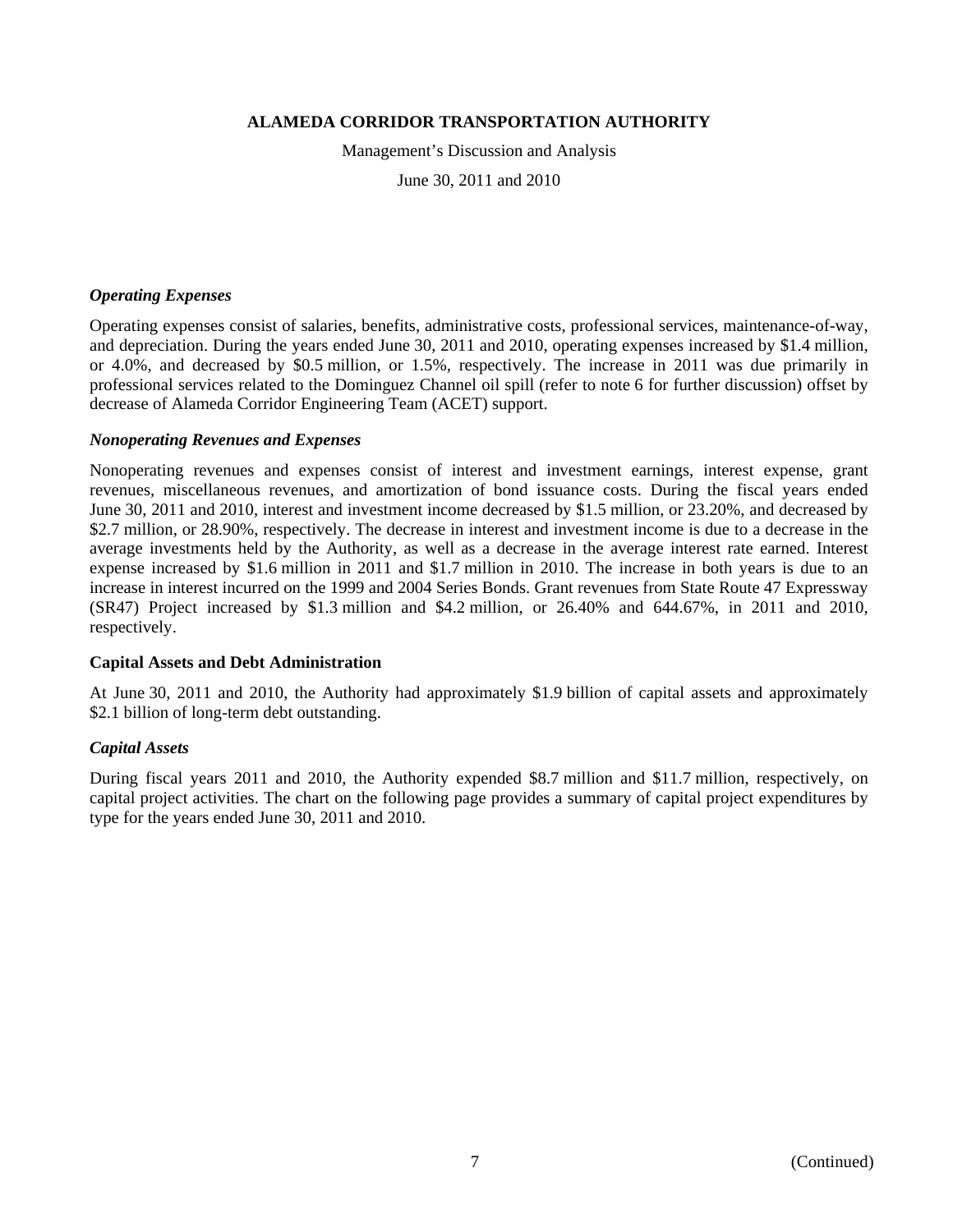Management's Discussion and Analysis

June 30, 2011 and 2010

Additional capital asset information can be found in note 4 to the basic financial statements.



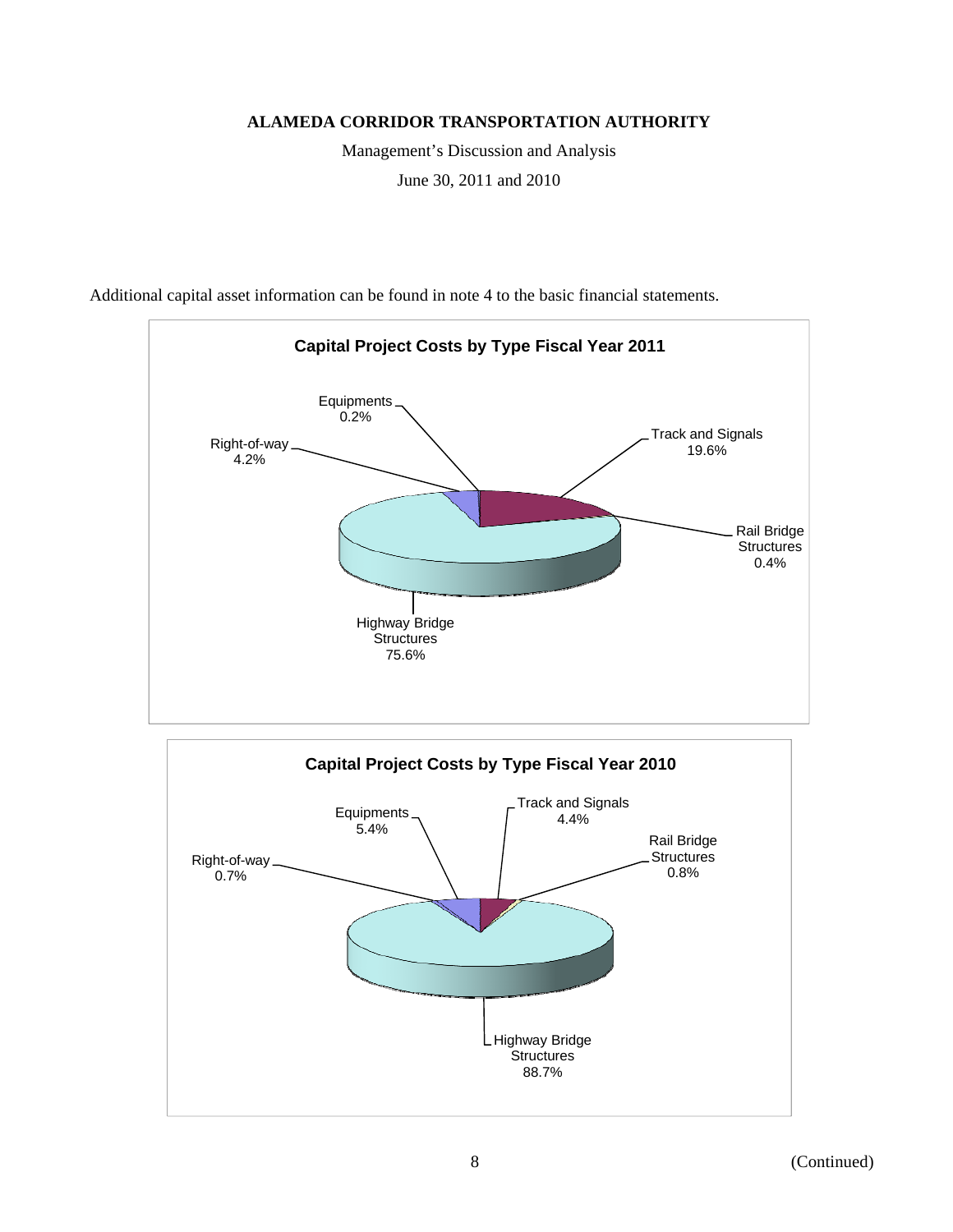Management's Discussion and Analysis

June 30, 2011 and 2010

#### *Long-Term Debt*

As of June 30, 2011 and 2010, the Authority's total long-term debt in revenue bonds was \$1.620 billion and \$1.663 billion, respectively (net of the current portion amount of \$42.6 million and \$36.9 million). The Authority's total revenues were insufficient to cover debt service payments for the year ended June 30, 2011, and it was necessary to transfer \$10,000,000 of excess 1999 C Construction Fund bond proceeds to pay a portion of the debt service due on October 1, 2010.

As of June 30, 2011, ACTA's credit rationings for the Senior Bonds (1999A and 1999C) are A3, A, and A by Moody's Investor Service, Standard & Poor's, and Fitch Ratings, respectively. For the subordinated debt (1999D, 2004A, and 2004B) the ratings are BBB, A-, and BBB+ by Moody's Investor Service, Standard & Poor's, and Fitch Ratings, respectively.

Additional debt information can be found in note 5 to the basic financial statements.

#### **Other Developments**

The Authority's Alameda Corridor Project opened on April 15, 2002. On that date, the Authority commenced operations and began collecting revenues for intermodal containers and rail cars using the Corridor, as authorized in the Use and Operating Agreement between the Authority and the participating railroads (Use and Operating Agreement). Since the Corridor's opening, actual cash collections of nearly \$709.1 million have been received from the railroads. These revenues, combined with remaining interest income, have been sufficient to meet debt service, fund reserve account required deposits, and pay the cost of revenue collections, monitoring, and administrative fees.

The Authority's program manager, ACET, together with the Authority's staff are actively working to complete construction of the remaining original Alameda Corridor Projects and closing out completed projects. Most of the Authority's largest projects either have reached completion or are on the verge of final closeout, with minimal additional outstanding claims or unresolved issues.

The Authority's Governing Board (the Board) modified the Alameda Corridor Project to include the addition of several Corridor-related projects, consistent with the Authority's Joint Powers Agreement, the Use and Operating Agreement, and its bond-related documents. Significant among those projects are the PCH and SR47 Projects. The PCH project was completed in June 2005. The SR47 Project has progressed, and the Authority is currently working in conjunction with Caltrans to advance the Heim Bridge portion of the project. The National Environmental Policy Act (NEPA) Record of Decision was approved on August 12, 2009; the Notice of Determination was received on August 17, 2009. The final design for replacement of the Bridge was started in October 2009 and completed in October 2010. Construction of the Bridge will be administered by Caltrans and is scheduled to begin in the first half of 2012. Construction duration is expected to be four years. The expressway portion of the project has been deferred indefinitely.

On March 2, 2010 ACTA applied to the U.S. Department of Transportation Federal Rail Administration for a Railroad Rehabilitation and Improvement Financing (RRIF) financing of approximately \$550 million. In December 2010, the FRA requested that the Authority make substantial changes to the RRIF application, placing the proposed RRIF financing at parity with the Authority's senior lien debt (1999A and 1999C bonds). The FRA also precluded the use of RRIF financing proceeds for refunding of any 2004 bonds. The result was a reduction in the size of the RRIF financing to \$83.7 million. The revised application was approved by the U.S. DOT credit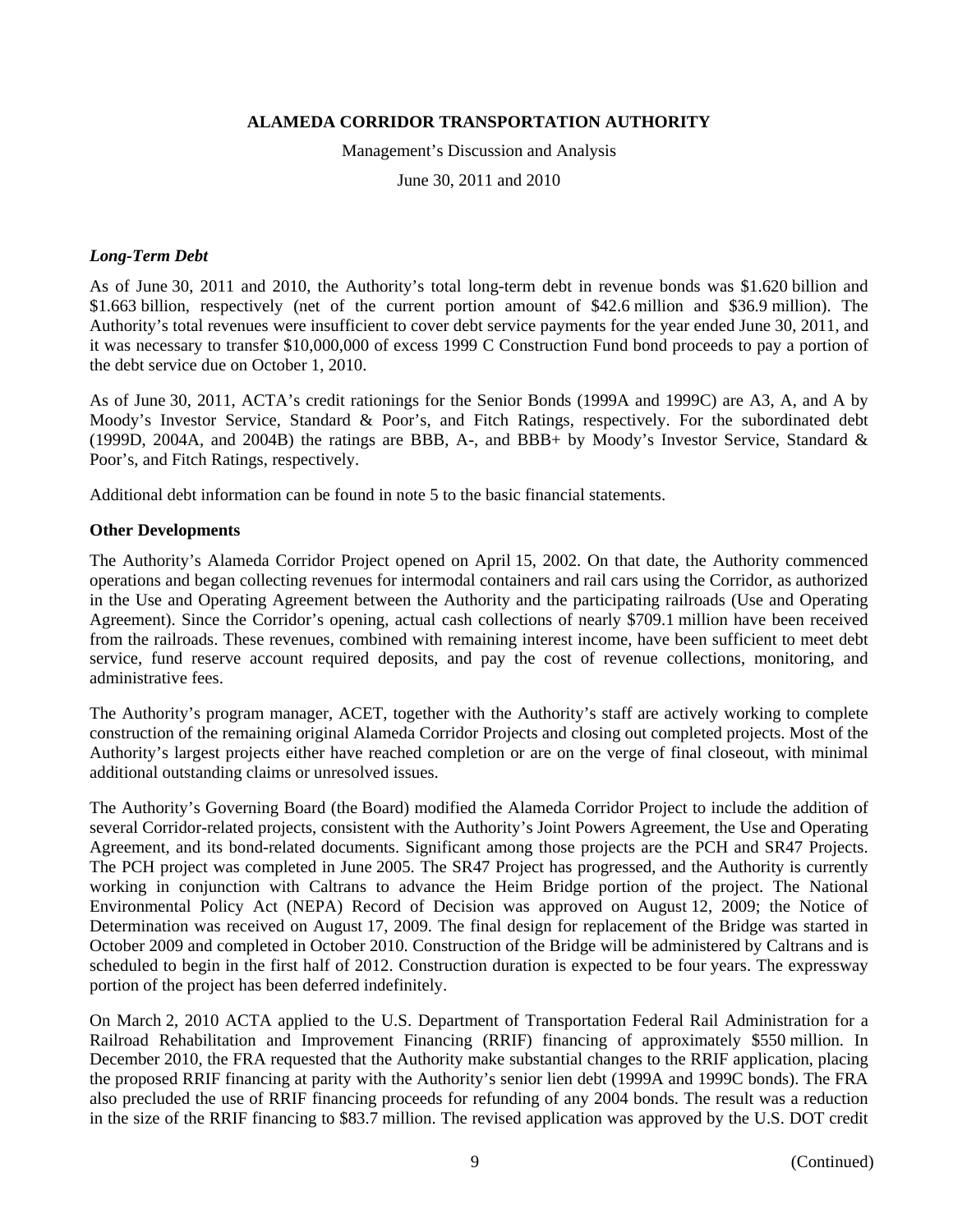Management's Discussion and Analysis

June 30, 2011 and 2010

council committee on February 8, 2001. In June 2011, the Authority was notified that the Office of Management and Budget had assigned the Authority's financing a credit risk premium of zero. The Authority is continuing to negotiate specific RRIF financing terms with the FRA and expects the RRIF financing to close in early 2012. The proceeds of the financing would be used to restructure portions of the Authority's debt by calling certain series and maturities of the Authority's outstanding debt. The intent of the restructuring would be to reduce total debt service. The restructuring would minimize the need for potential Shortfall Advances, as defined in note 5 to the basic financial statements, from the Ports of Long Beach and Los Angeles in the future. Without the RRIF loan, or some other similar restructuring of the Authority's debt, the Ports of Long Beach and Los Angeles may be required to provide Shortfall Advances to the Authority totaling an estimated \$80 to \$90 million.

Since June 30, 2011 it was necessary for the Authority to request that The Ports of Long Beach and Los Angeles make a Shortfall Advance payments of \$2,950,000 each (total of \$5,900,000) in order to support debt service due on October 1, 2011. The payment of the Shortfall Advance caused the fee charged to BNSF and UP to increase \$1.12 per TEU effective December 1, 2011.

The Authority also used \$24,295,000 of excess 1999A Construction Fund bond proceeds to call on October 1, 2011 the 1999A bonds maturing on October 1, 2012 and 2013. The bond call will reduce monthly debt service on 1999A bonds by approximately \$1,000,000 per month from October 2011 through September 2013. The bond call and reduction in debt service provide financial relief while the RRIF financing transaction is being completed.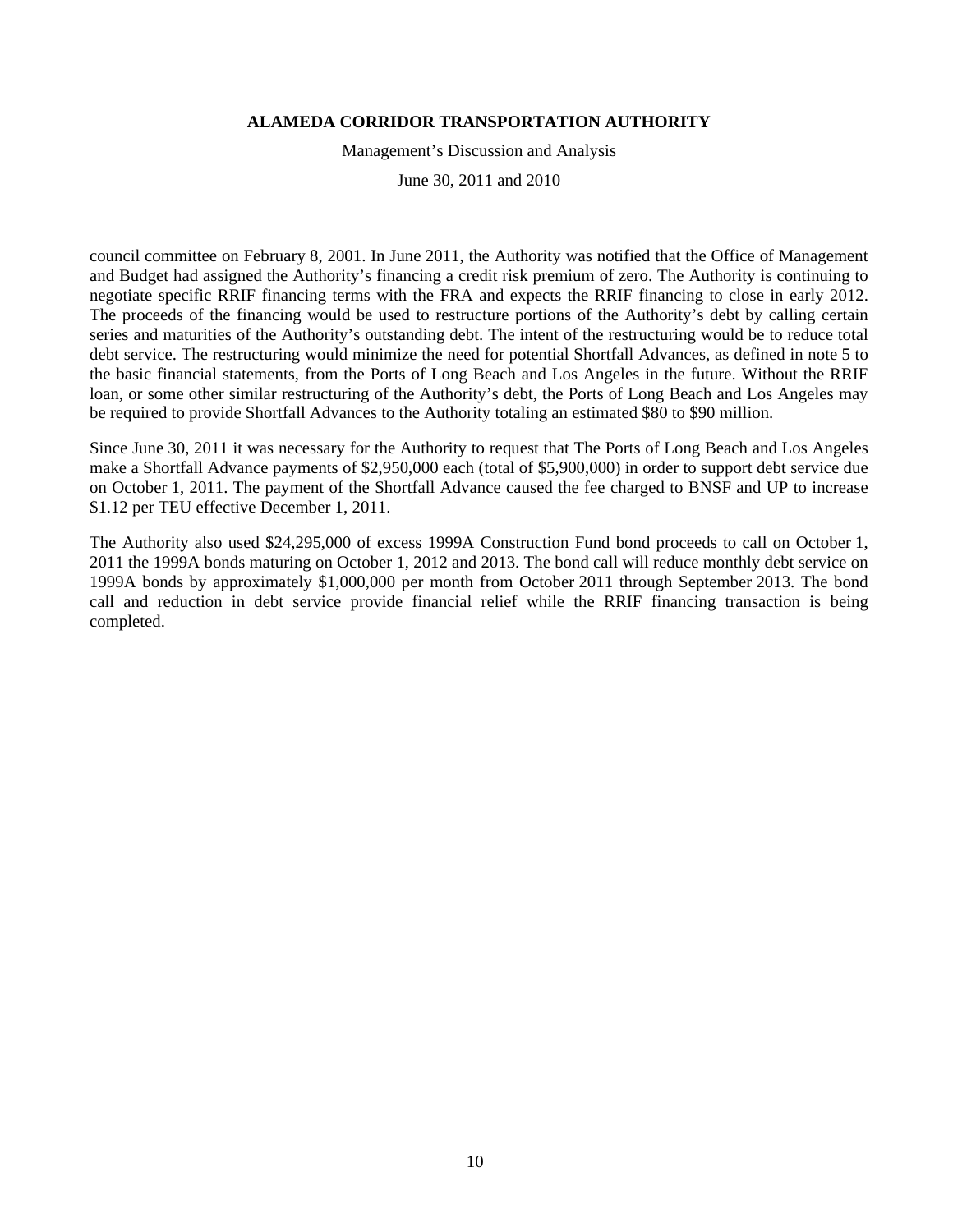### Balance Sheets

### June 30, 2011 and 2010

| <b>Assets</b>                                                                                                                                                                                                                                                                                        | 2011                                                                                                  | 2010                                                                                             |
|------------------------------------------------------------------------------------------------------------------------------------------------------------------------------------------------------------------------------------------------------------------------------------------------------|-------------------------------------------------------------------------------------------------------|--------------------------------------------------------------------------------------------------|
| Current assets:<br>Restricted cash and cash equivalents<br>Receivables<br>Condemnation deposits<br>Prepaid expenses                                                                                                                                                                                  | \$<br>13,409,365<br>15,652,311<br>9,635<br>1,686,678                                                  | 31,297,021<br>12,975,898<br>14,195<br>1,502,597                                                  |
| Total current assets                                                                                                                                                                                                                                                                                 | 30,757,989                                                                                            | 45,789,711                                                                                       |
| Noncurrent assets:<br>Restricted investments<br>Bond issuance costs                                                                                                                                                                                                                                  | 210,839,235<br>52,454,122                                                                             | 204,060,647<br>55,684,482                                                                        |
| Capital assets:<br>Buildings and equipments<br>Alameda corridor project infrastructure, right-of-<br>way and land improvements<br>Less accumulated depreciation                                                                                                                                      | 11,844,533<br>2,090,717,094<br>(193, 859, 005)                                                        | 11,827,001<br>2,082,024,675<br>(172, 157, 255)                                                   |
| Capital assets, net                                                                                                                                                                                                                                                                                  | 1,908,702,622                                                                                         | 1,921,694,421                                                                                    |
| Total noncurrent assets                                                                                                                                                                                                                                                                              | 2,171,995,979                                                                                         | 2,181,439,550                                                                                    |
| Total assets                                                                                                                                                                                                                                                                                         | 2,202,753,968<br>S.                                                                                   | 2,227,229,261                                                                                    |
| <b>Liabilities</b><br><b>Current Liabilities:</b><br>Accounts payable<br>Right-of-way acquisition payable<br>Contract retention payable<br>Deferred revenue<br>Accrued interest payable, current portion<br>Revenue bonds payable, current portion<br>Other liabilities<br>Total current liabilities | \$<br>3,804,229<br>9,635<br>132,562<br>7,197,919<br>20,416,963<br>42,632,074<br>397,984<br>74,591,366 | 5,176,250<br>14,195<br>219,376<br>7,293,320<br>17,933,696<br>36,940,692<br>368,619<br>67,946,148 |
| Noncurrent liabilities<br>Accrued interest payable, net of current portion<br>Revenue bonds payable, net of current portion, and unamortized discount                                                                                                                                                | 430,738,627<br>1,620,010,689                                                                          | 372,883,325<br>1,662,545,755                                                                     |
| Total noncurrent liabilities                                                                                                                                                                                                                                                                         | 2,050,749,316                                                                                         | 2,035,429,080                                                                                    |
| <b>Total liabilities</b>                                                                                                                                                                                                                                                                             | 2,125,340,682                                                                                         | 2,103,375,228                                                                                    |
| Net assets                                                                                                                                                                                                                                                                                           |                                                                                                       |                                                                                                  |
| Invested in capital assets, net of related debt<br>Restricted for debt service<br>Restricted for capital projects<br><b>Restricted by Master Trust Agreement</b><br>Unrestricted                                                                                                                     | 416,873,079<br>27,590,114<br>4,469,838<br>43,396,535<br>(414, 916, 280)                               | 409,705,122<br>24,450,400<br>1,861,443<br>45,220,563<br>(357, 383, 495)                          |
| Total net assets                                                                                                                                                                                                                                                                                     | 77,413,286                                                                                            | 123,854,033                                                                                      |
| Total liabilities and net assets                                                                                                                                                                                                                                                                     | \$2,202,753,968                                                                                       | 2,227,229,261                                                                                    |

See accompanying notes to basic financial statements.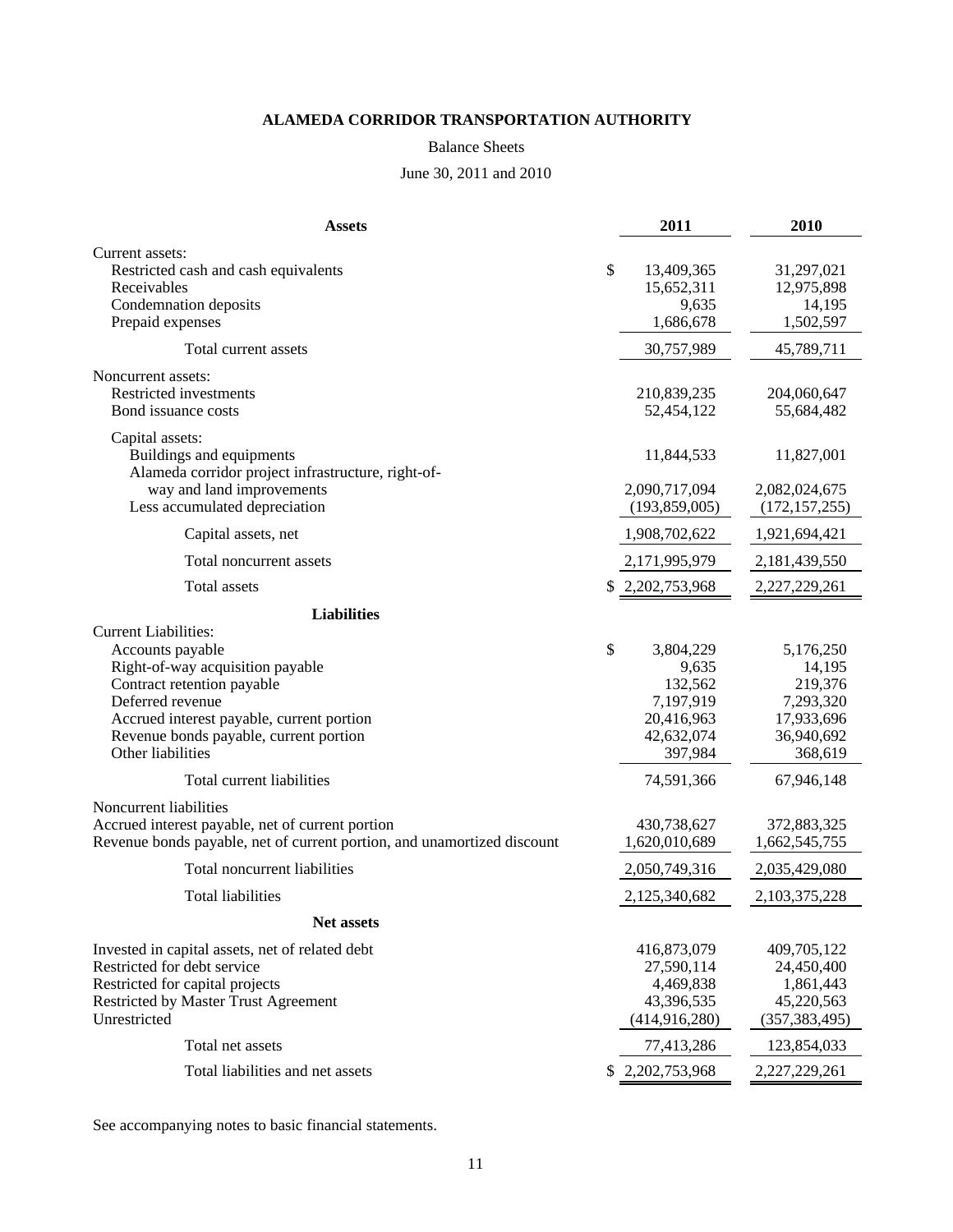## Statements of Revenues, Expenses, and Changes in Net Assets

Years ended June 30, 2011 and 2010

|                                                                                                                                        | 2011                                                           | 2010                                                           |
|----------------------------------------------------------------------------------------------------------------------------------------|----------------------------------------------------------------|----------------------------------------------------------------|
| Operating revenues:<br>Use fees and container charges<br>Maintenance-of-way charges                                                    | $\mathcal{S}$<br>93,188,481<br>3,996,449                       | 80,478,532<br>3,872,443                                        |
| Total operating revenues                                                                                                               | 97,184,930                                                     | 84,350,975                                                     |
| Operating expenses:<br>Salaries and benefits<br>Administrative expenses<br>Professional services<br>Maintenance-of-way<br>Depreciation | 1,839,141<br>2,215,700<br>4,939,826<br>5,489,127<br>21,701,750 | 2,204,805<br>4,032,709<br>1,992,392<br>4,942,305<br>21,610,672 |
| Total operating expenses                                                                                                               | 36,185,544                                                     | 34,782,883                                                     |
| Operating income                                                                                                                       | 60,999,386                                                     | 49,568,092                                                     |
| Nonoperating revenues:<br>Interest and investment revenue, net<br><b>Grants</b><br>Miscellaneous revenue                               | 5,070,228<br>6,203,554<br>2,673,181                            | 6,603,308<br>4,906,975<br>525,235                              |
| Total nonoperating revenues                                                                                                            | 13,946,963                                                     | 12,035,518                                                     |
| Nonoperating expenses:<br>Interest expense<br>Amortization of bond issuance costs                                                      | 118,156,735<br>3,230,361                                       | 116,596,579<br>3,289,457                                       |
| Total nonoperating expenses                                                                                                            | 121,387,096                                                    | 119,886,036                                                    |
| Change in net assets                                                                                                                   | (46, 440, 747)                                                 | (58, 282, 426)                                                 |
| Total net assets – beginning of year                                                                                                   | 123,854,033                                                    | 182,136,459                                                    |
| Total net assets – end of year                                                                                                         | \$<br>77,413,286                                               | 123,854,033                                                    |

See accompanying notes to basic financial statements.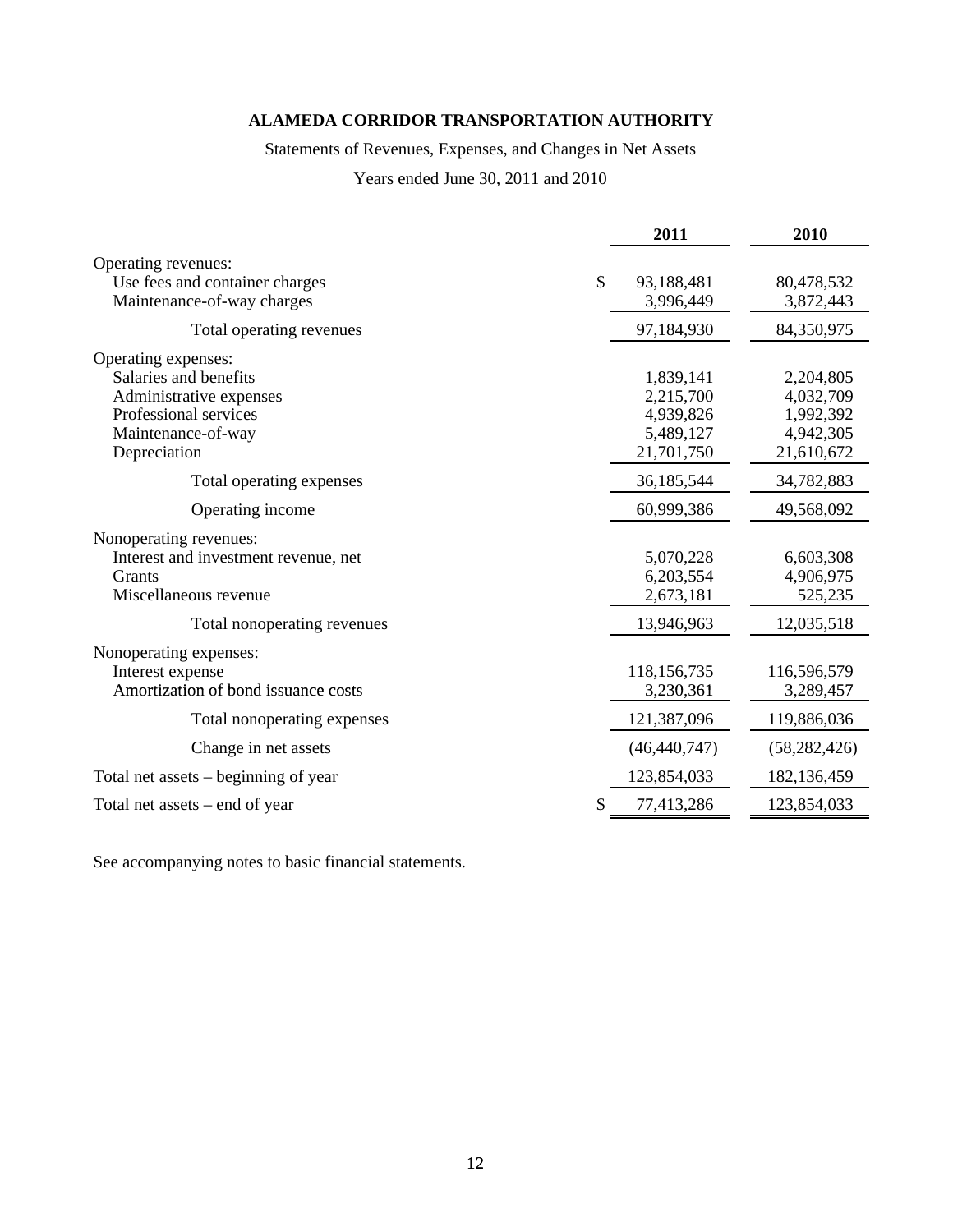### Statements of Cash Flows

## Years ended June 30, 2011 and 2010

|                                                                                                                                                                                                                       |               | 2011                                                            | 2010                                                      |
|-----------------------------------------------------------------------------------------------------------------------------------------------------------------------------------------------------------------------|---------------|-----------------------------------------------------------------|-----------------------------------------------------------|
| Cash flows from operating activities:<br>Receipts from customers for services<br>Payment to suppliers for good and services<br>Payment to employees                                                                   | $\mathcal{S}$ | 90,688,850<br>(14, 387, 531)<br>(1,809,776)                     | 83,997,782<br>(9,962,508)<br>(2,214,664)                  |
| Net cash provided by operating activities                                                                                                                                                                             |               | 74,491,543                                                      | 71,820,610                                                |
| Cash flows from noncapital financing activities:<br><b>Grants</b><br>Miscellaneous income                                                                                                                             |               | 10,107,211<br>2,673,181                                         | 417,612<br>525,235                                        |
| Net cash provided by noncapital financing activities                                                                                                                                                                  |               | 12,780,392                                                      | 942,847                                                   |
| Cash flows from capital and related financing activities:<br>Purchases of capital assets<br>Principal paid on bonds payable<br>Interest payments on capital debt, net of capitalized interest                         |               | (8,709,951)<br>(36,940,692)<br>(57, 721, 158)                   | (11,691,995)<br>(32, 261, 088)<br>(57, 162, 924)          |
| Net cash used in capital and related financing activities                                                                                                                                                             |               | (103, 371, 801)                                                 | (101, 116, 007)                                           |
| Cash flows from investing activities:<br>Purchases of investments<br>Sales of investments<br>Interest received                                                                                                        |               | (217, 186, 839)<br>210,408,251<br>4,990,798                     | (268,966,033)<br>304,624,290<br>6,903,284                 |
| Net cash provided by (used in) investing activities                                                                                                                                                                   |               | (1,787,790)                                                     | 42,561,541                                                |
| Net increase (decrease) in cash and cash equivalents                                                                                                                                                                  |               | (17,887,656)                                                    | 14,208,991                                                |
| Cash and cash equivalents, beginning of year                                                                                                                                                                          |               | 31,297,021                                                      | 17,088,030                                                |
| Cash and cash equivalents, end of year                                                                                                                                                                                | \$            | 13,409,365                                                      | 31,297,021                                                |
| Reconciliation of operation income to net cash provided by<br>operating activities:<br>Operating income<br>Adjustments to reconcile operating income to net cash<br>provided by operating activities:                 | \$            | 60,999,386                                                      | 49,568,092                                                |
| Depreciation expense<br>Change in assets and liabilities:<br>Accounts receivable, deposit, and interest receivable<br>Accounts payable, other payables, and deferred revenue<br>Prepaid expenses<br>Other liabilities |               | 21,701,750<br>(6,496,080)<br>(1,558,797)<br>(184,081)<br>29,365 | 21,610,672<br>(353, 193)<br>828,952<br>175,946<br>(9,859) |
| Net cash provided by operating activities                                                                                                                                                                             | \$            | 74,491,543                                                      | 71,820,610                                                |

See accompanying notes to basic financial statements.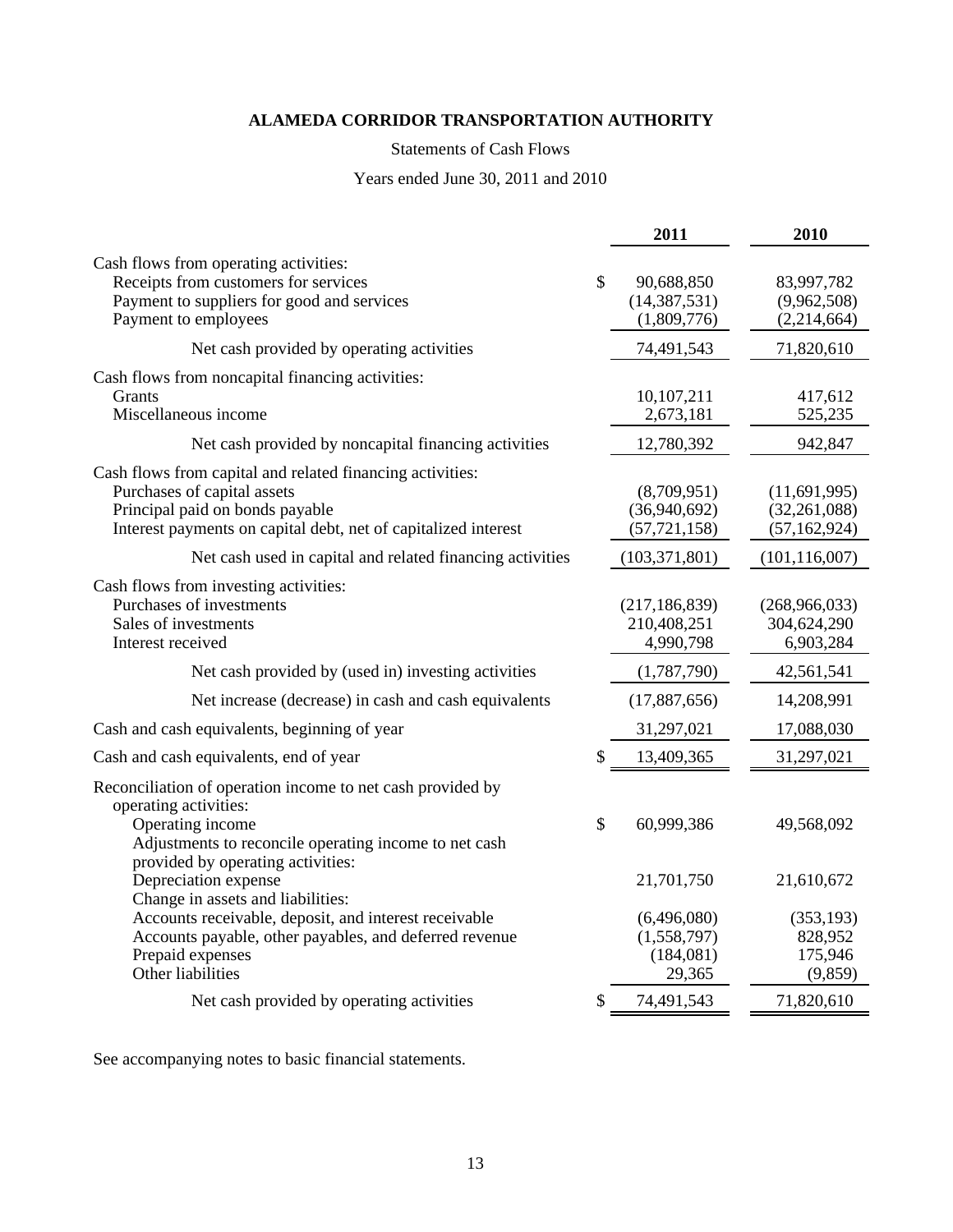Notes to Basic Financial Statements

June 30, 2011 and 2010

#### **(1) Organization and Summary of Significant Accounting Policies**

#### *(a) Reporting Entity*

The Alameda Corridor Transportation Authority (the Authority) was established in August 1989 through a Joint Exercise of Powers Agreement (JPA) between the cities of Los Angeles and Long Beach, California. The purpose of the Authority is to acquire, construct, finance, and operate a consolidated transportation corridor; including an improved railroad expressway between the ports of Los Angeles and Long Beach (collectively known as the Ports) and downtown Los Angeles (the route between the two locations has become known as the Alameda Corridor).

The Authority's independent Governing Board has seven members, comprising two members each from the Ports, one member each from the cities of Los Angeles and Long Beach, and one member representing the Los Angeles County Metropolitan Transportation Authority (LACMTA).

As of June 30, 2011, the members of the Authority's Governing Board were the following:

Chairperson – Hon. Gary Delong, Council member, City of Long Beach

Vice Chairperson – Hon. Janice Hahn, Councilwoman, City of Los Angeles

Member – Mr. Don Knabe, Supervisor, County of Los Angeles and Chairperson, LACMTA

Member – Dr. Geraldine Knatz, Executive Director, Port of Los Angeles

Member – Mr. Richard Steinke, Executive Director, Port of Long Beach

Member – Hon.Robin Kramer, Commissioner, Port of Los Angeles

Member – Ms. Susan Wise, Commissioner, Port of Long Beach

The Authority is empowered to explore alternative methods of financing, to develop existing property, and to coordinate other governmental efforts necessary for a consolidated transportation corridor, including the completion of the Alameda Corridor Project (the Project). The Authority may issue revenue bonds to carry out its obligations under the JPA. Such bonds will be payable from revenues generated from the Alameda Corridor, from one or more pledges of revenues from the Authority, the Board of Harbor Commissioners of Long Beach and Los Angeles, from pledges of revenues from other responsible agencies, or from any other legally available funds.

#### *(b) Program Management Agreement*

In January 1996, the Authority's Governing Board entered into a 10-year Program Management Agreement (Agreement) with the Alameda Corridor Engineering Team (ACET), a joint venture comprising Daniel, Mann, Johnson, and Mendenhall (now DMJM Harris); Moffatt and Nichol Engineers; Jenkins, Gales, and Martinez, Inc.; and TELACU Construction Management, Inc., to provide the broad program management services necessary to assist the Authority in implementing the Corridor. The Agreement calls for ACET to provide the Authority with professional services related to management, engineering, construction support, procurement, coordination, and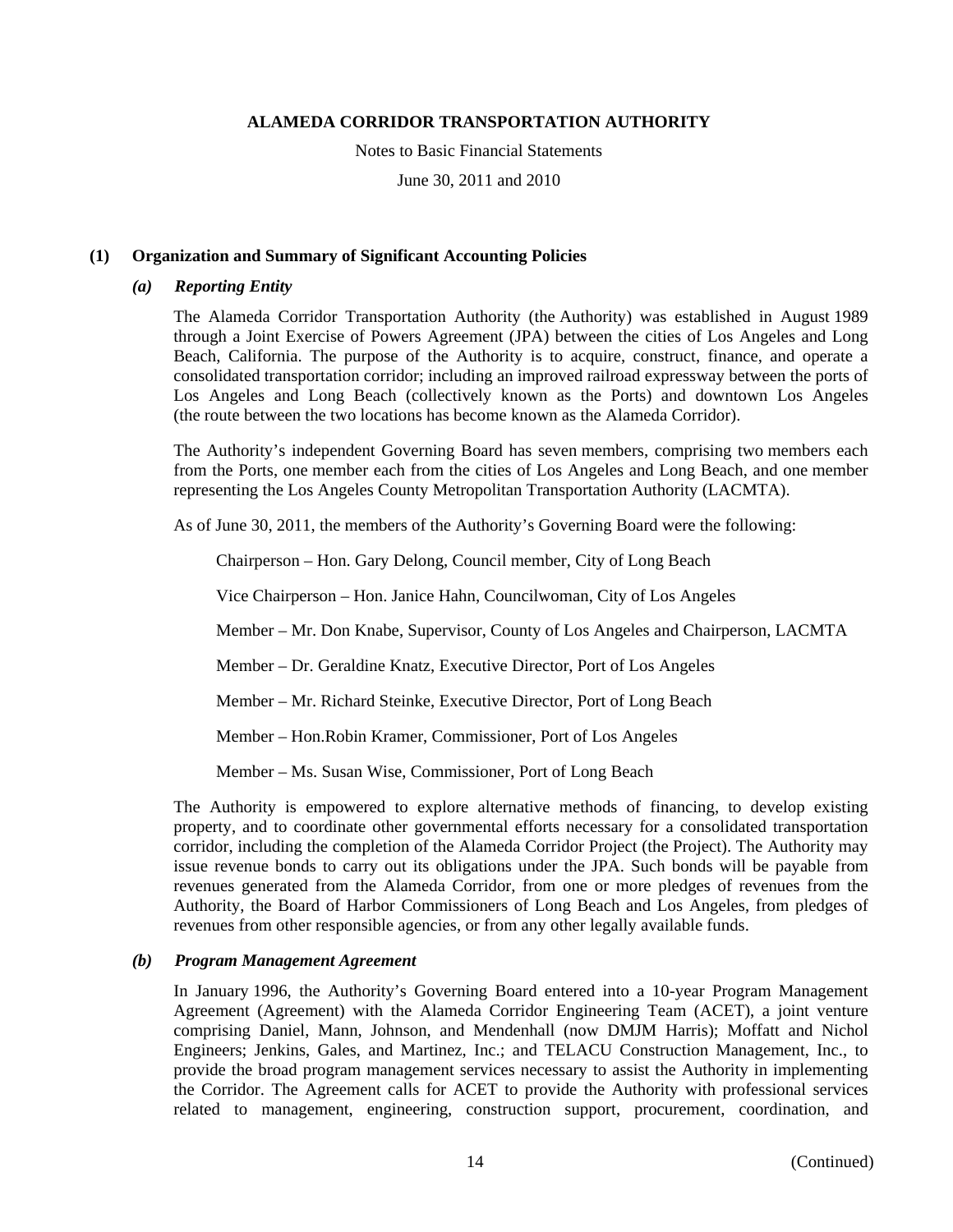Notes to Basic Financial Statements

June 30, 2011 and 2010

administration of the Alameda Corridor Project Construction Program. This Agreement was amended twice by the Governing Board and is now extended through December 2013.

#### *(c) Use and Operating Agreement*

In October 1998, the cities of Long Beach and Los Angeles, the Authority, Union Pacific Railroad Company (UP), and Burlington Northern Santa Fe Railway Company (BNSF) entered into a use and operating agreement (the Use and Operating Agreement). The Use and Operating Agreement outlines the provisions for the construction, operation, and use of the Rail Corridor (as defined in the Use and Operating Agreement). Specifically, it grants UP and BNSF the right to use the Rail Corridor constructed by the Authority for all Through Train (as defined in the Use and Operating Agreement) movements upon substantial completion in exchange for paying maintenance, operating charges, container charges, and use fees to the Authority. Proceeds of the container charges and use fees will be used to repay the revenue bonds.

### *(d) Master Trust Indenture*

In conjunction with the sale of project revenue and refunding bonds in 1999 and 2004 (Bonds), the Authority entered into a Master Trust Indenture (MTI) with US Bank, the bond trustee (Trustee), pursuant to which the Authority assigned all of its rights, title, and interest in and to the Project, including the receipt of certain use fees and container charges and other revenues known as "the Authority revenues" to the Trustee as security for the repayment of the Bonds. Pursuant to the terms of the MTI, the Trustee is required to establish certain funds and accounts and to apply the Authority's revenues for the purposes specifically set forth therein. The MTI establishes debt service funds, debt service reserve funds, construction funds, maintenance and capital reserve funds, and certain other restrictive funds. The MTI also establishes a priority of payments, which restricts the manner, timing, and sequence of transfers into and out of such funds and accounts, and among such funds and accounts. The MTI requires that the Authority comply with certain operational and financial covenants, restricts the types of investments the Trustee and Authority may make, and requires regular financial reporting and disclosure.

#### *(e) Basis of Presentation*

The basic financial statements of the Authority have been prepared in conformity with U.S. generally accepted accounting principles (GAAP) as applied to governmental units. The Governmental Accounting Standards Board (GASB) is the recognized standard-setting body for establishing governmental accounting and financial reporting principles for state and local governments within the United States of America.

In accordance with GAAP, the Authority's operations are accounted for as a business-type activity. In this regard, the Authority follows the economic resources measurement focus and the accrual basis of accounting, whereby revenues are recognized when they are earned, and expenses are recorded when they are incurred, irrespective of when paid.

Under GAAP, the Authority has the option of consistently following or not following pronouncements issued by the Financial Accounting Standards Board (FASB) subsequent to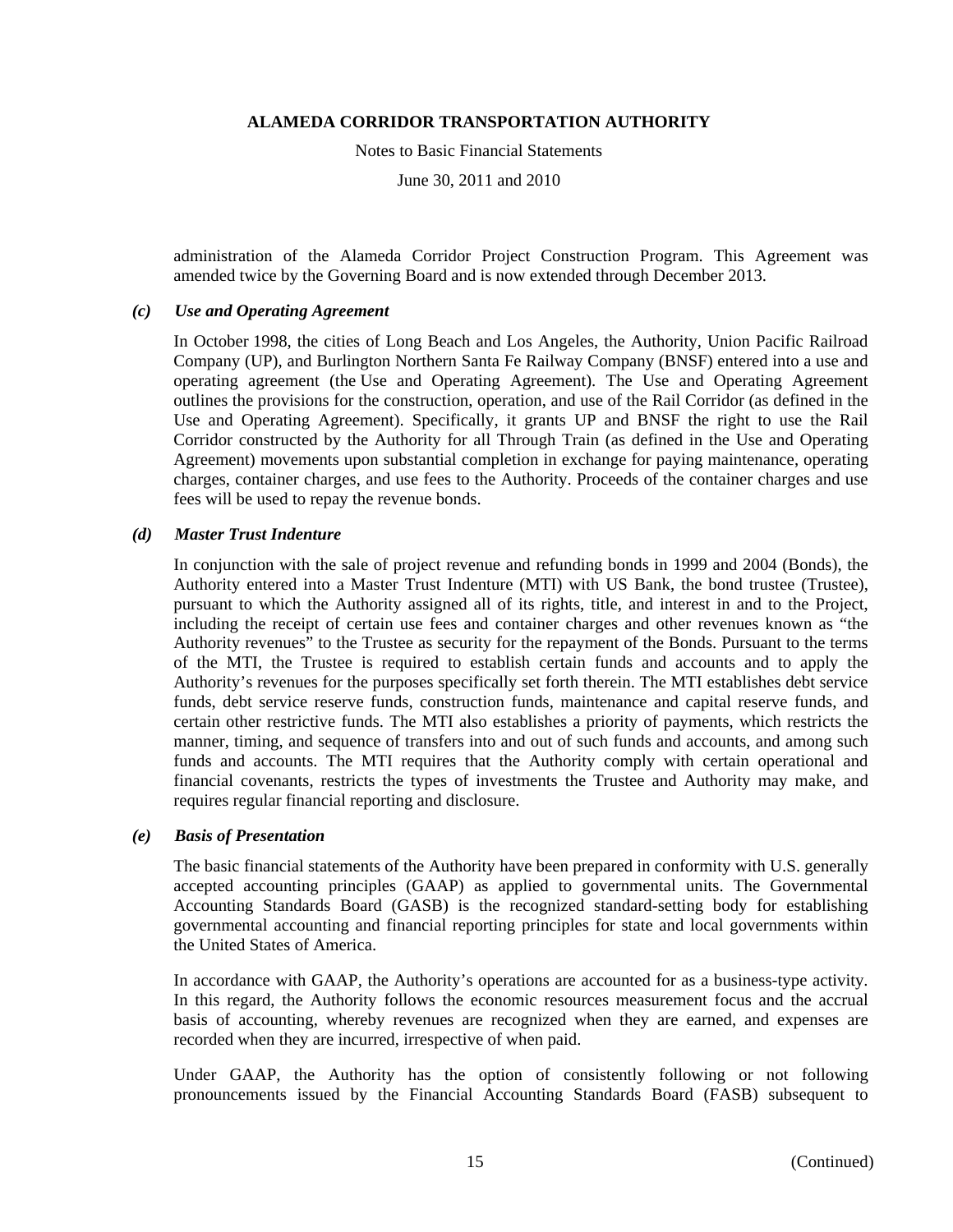Notes to Basic Financial Statements

June 30, 2011 and 2010

November 30, 1989. The Authority has elected not to follow FASB standards issued after that date, unless such standards are specifically adopted by GASB.

#### *(f) Cash and Cash Equivalents*

The Authority has defined, for purposes of the preparation of its statements of cash flows, that cash and cash equivalents include deposits, money market accounts, and investments with an original maturity date of three months or less, including investments in the State of California Local Agency Investment Fund (LAIF). The Authority participates in the State of California's LAIF, a non-Securities and Exchange Commission registered investment pool open to all government units in the State of California.

#### *(g) Investments*

Investments are stated at fair value. The value of each investment security has been determined based on the published closing price of the security as of June 30, 2011 and 2010. The net changes in fair value of investments, consisting of realized gains or losses and the unrealized appreciation/depreciation on those investments, have been included in interest and investment revenue as shown in the accompanying statements of revenues, expenses, and changes in net assets.

The Authority's investment practices are governed by a board-approved investment policy. The types of investment authorized by the policy are described further in note 2.

#### *(h) Capital Assets*

Capital assets purchased or constructed are carried at cost, including capitalized interest during construction. Donated assets are valued at the estimated fair value on the date received. Depreciation is provided over the estimated useful life of each asset and computed on a straight-line basis beginning with the fiscal year after the asset is placed in service. Trench structures, tracks and signals, rail bridge structures, and highway bridge structures include both depreciable and nondepreciable components. The nondepreciable components comprised costs related to demolition, excavation, backfill, utility relocation, right-of-way, and hazardous materials remediation.

Estimated useful lives of classes of capital assets are as follows:

| Tenant improvements                 | 3 years        |
|-------------------------------------|----------------|
| Automotive vehicles                 | 5 years        |
| Office and other equipment          | $3 - 5$ years  |
| <b>Buildings</b>                    | 30 years       |
| Right-of-way and land improvements  | Nondepreciable |
| Revenue assessment and verification |                |
| system and other software           | 5 years        |
| Tracks and signal systems           | 40 years       |
| Highway bridge structures           | 100 years      |
| Trench structures                   | 100 years      |
| Rail bridge structures              | 100 years      |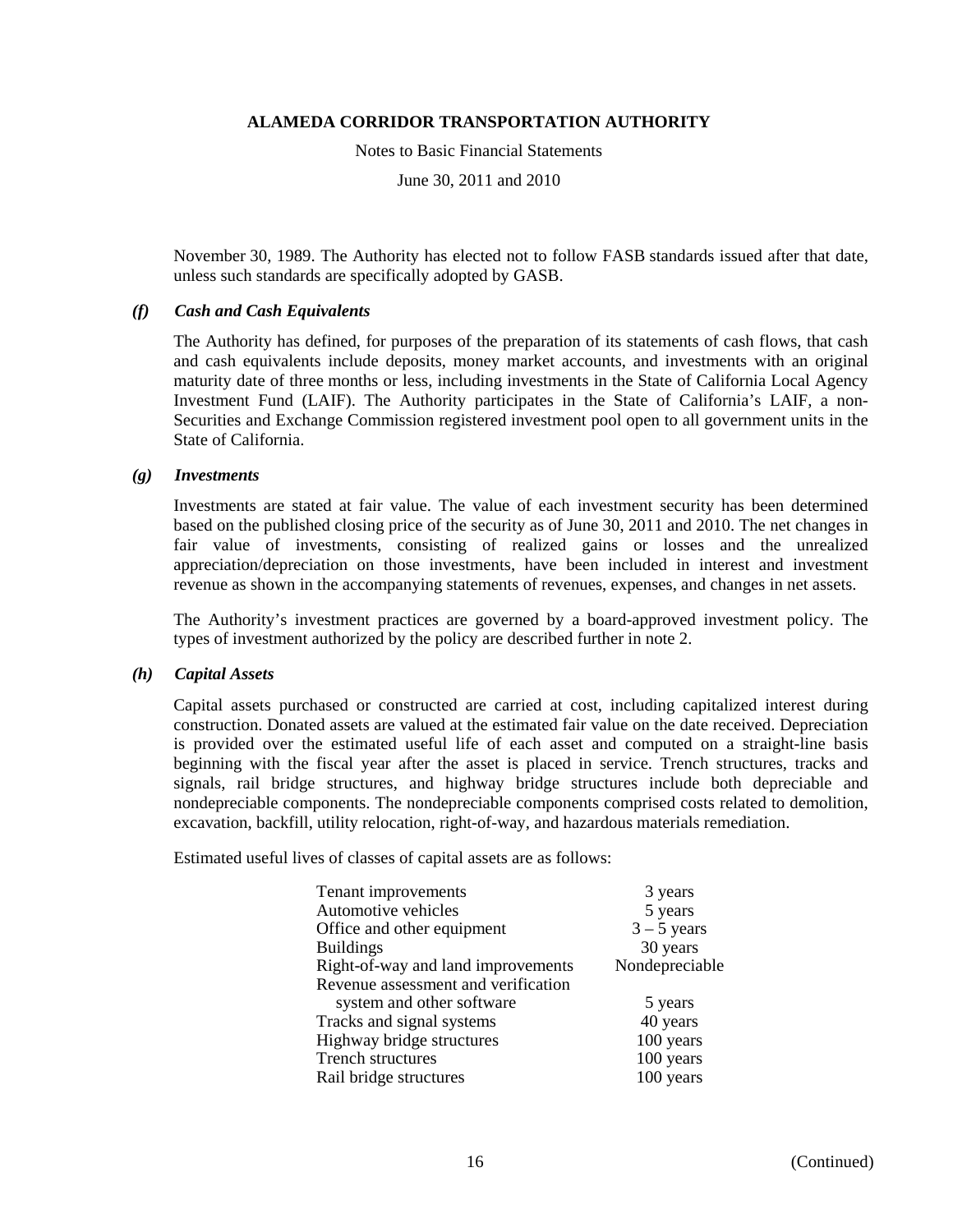Notes to Basic Financial Statements

June 30, 2011 and 2010

Capital assets acquired with state and local grants are also included in property and equipment. Depreciation on these assets is also included in the results of operations for the year.

#### *(i) Restricted Assets*

Certain proceeds of the Authority's revenue bonds, as well as certain resources set aside for their repayment, are classified as restricted assets on the balance sheets because their use is limited by applicable bond covenants. The revenue bonds' capitalized interest, debt service reserve, indemnity, and revenue fund accounts have been classified as restricted assets, because these accounts are first restricted to the payment of interest and principal on the outstanding revenue bonds. After payment of debt service, remaining revenues, if any, are restricted to the payment of the Authority's other costs and legal obligations (e.g., Port Shortfall Advances) as defined by the Authority's Use and Operating Agreement. The reserve account has also been classified as restricted assets, because the amount in this account is restricted for specific purposes under the Use and Operating Agreement and the revenue bond covenants.

Remaining long-term debt proceeds that have been set aside for capital projects are also reported as restricted assets.

When both restricted and unrestricted resources are available for use, it is the Authority's practice to use restricted resources first, then unrestricted resources as they are needed.

#### *(j) Operating Revenues and Expenses*

Operating revenues and expenses generally result from the operation of the Rail Corridor. The principal operating revenues of the Authority are fees assessed to the railroads for use and maintenance of the Corridor. These fees are recognized in the period earned. Operating expenses include revenue collection and other administrative expenses, maintenance, and depreciation on capital assets. All revenues and expenses not meeting this definition are reported as nonoperating revenues and expenses.

#### *(k) Compensated Absences*

All Authority employees accumulate time-off for vacation and sick leave each pay period. While sick leave hours are accrued at a uniform rate among all employees, vacation accrual is based on length of service. Vacation hours are payable to employees when used at the individual employee's current rate of pay. Any unused vacation remaining at the time of termination is also payable to the employee at his/her then rate of pay. All vacation hours that have been earned but not paid as of June 30, 2011 and 2010 have been accrued in the accompanying basic financial statements. Sick hours are paid to employees when used. The Authority's sick leave policy also provides that employees will be paid 50% of the remaining value of their sick leave hours upon termination. Consequently, 50% of all unused sick hours for each employee totaling \$153,298 and \$134,371 as of June 30, 2011 and 2010, respectively, have also been accrued in other liabilities of the accompanying basic financial statements.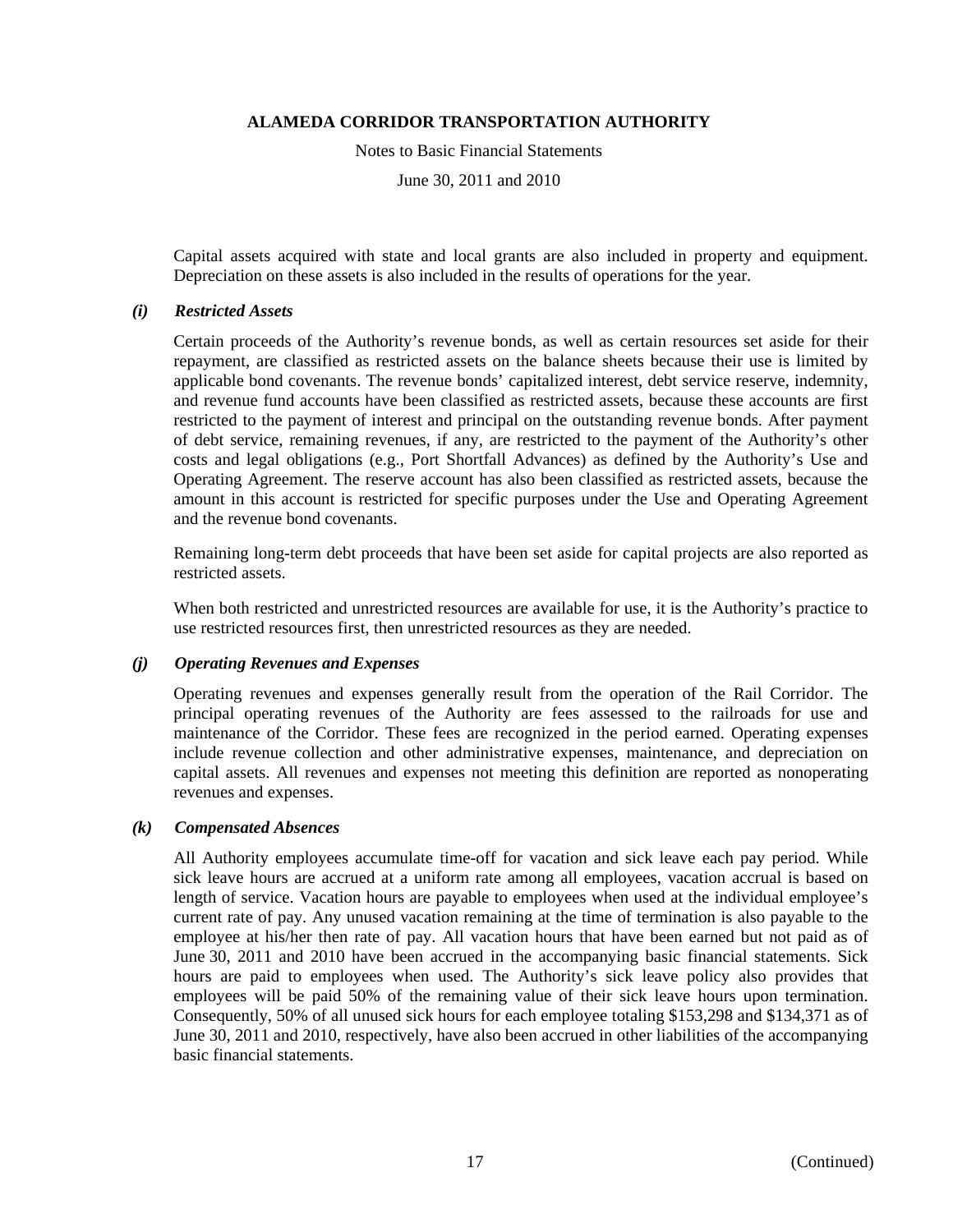Notes to Basic Financial Statements

June 30, 2011 and 2010

#### *(l) Use of Estimates*

The preparation of basic financial statements in conformity with GAAP requires that management make estimates and assumptions that may affect the reported amount of assets and liabilities and disclosure of contingent assets and liabilities at the date of the basic financial statements and the reported amount of revenues and expenses during the reporting period. Actual results could differ from those estimates.

#### **(2) Cash and Investments**

Cash and investments as of June 30, 2011 and 2010 are classified in the accompanying basic financial statements as follows:

|                                                                |   | June 30, 2011<br>fair value        |
|----------------------------------------------------------------|---|------------------------------------|
| Restricted cash and cash equivalents<br>Restricted investments | S | 13,409,365<br>210,839,235          |
| Total cash and investments                                     |   | 224,248,600                        |
|                                                                |   | <b>June 30, 2010</b><br>fair value |
| Restricted cash and cash equivalents<br>Restricted investments | S | 31,297,021<br>204,060,647          |
|                                                                |   |                                    |

### *(a) Deposits*

At June 30, 2011 and 2010, the net carrying amount of the Authority's deposit account with Bank of America was \$1,065,487 and \$1,036,304, while the corresponding bank balance was \$1,203,698 and \$1,115,159, respectively. Outstanding checks account for the respective differences between the carrying amounts and bank balances. Of the aforementioned bank balance, \$250,000 is covered by the Federal Deposit Insurance Corporation with the excess being secured with collateral of securities held by the pledging financial institution's trust or agent in the Authority's name.

The California Government Code Section 53601 requires California banks and savings and loan associations to secure a public agency's deposits not covered by federal depository insurance by pledging government securities as collateral. The carrying amount of pledged securities must equal at least 110% of the agency's deposits. California law also allows financial institutions to secure agency deposits by pledging first trust deed mortgage notes having a value of 150% of the Authority's total deposits. The collateral must be held at the pledging bank's trust department or other bank acting as the pledging bank's agent in the Authority's name.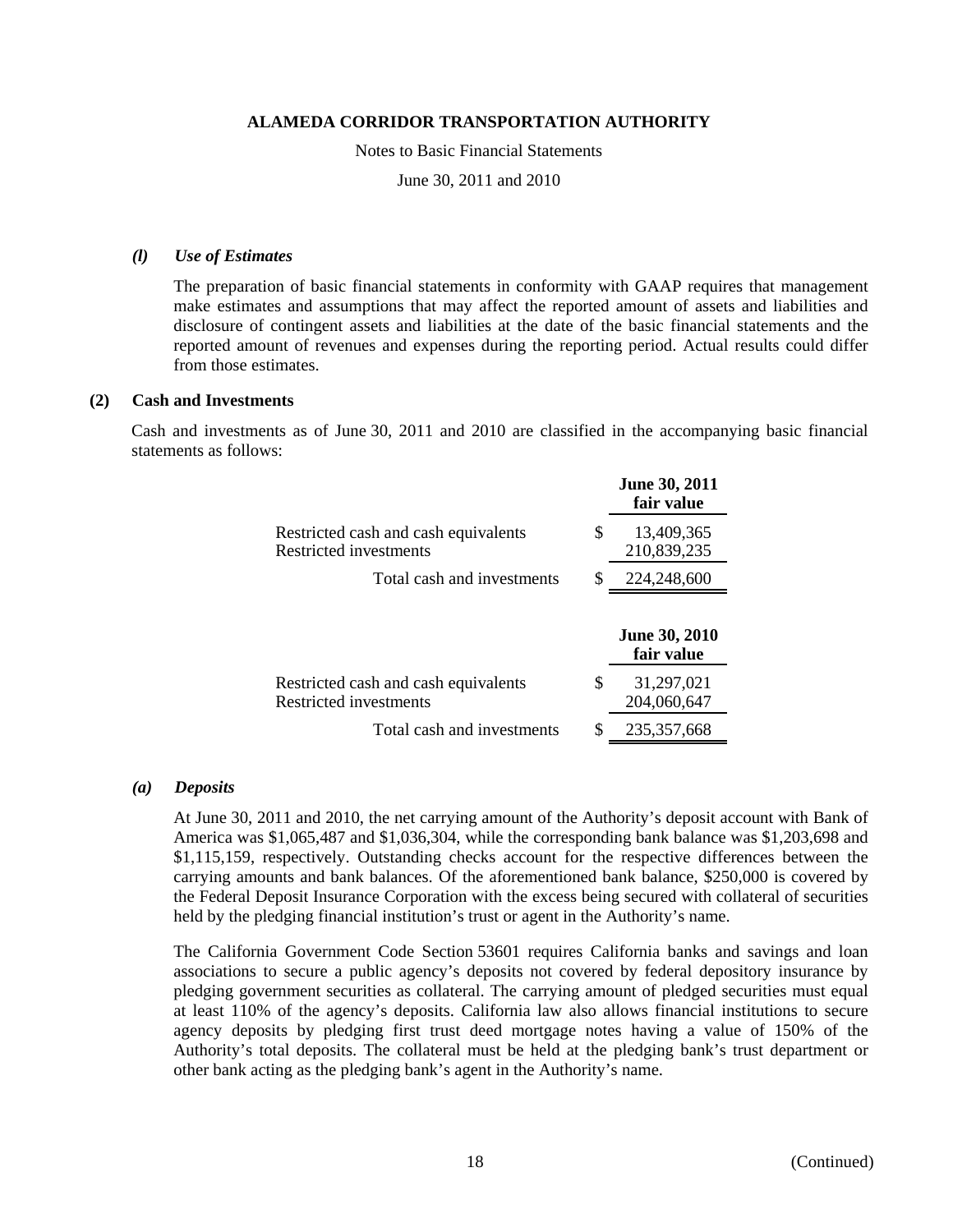Notes to Basic Financial Statements

June 30, 2011 and 2010

#### *(b) Investments*

The Authority's investments are invested pursuant to the investment policy guidelines adopted by the Governing Board of the Authority. The objectives of the policy are, in order of priority, preservation of capital, liquidity, and yield. The policy addresses the types of investment instruments and the percentage of the portfolio in which the Authority may invest its funds as permitted by the California Government Code. Generally, investments shall be made in the context of the "prudent investor" rule.

#### *(c) Interest Rate Risk*

Interest rate risk is the risk that changes in market interest rates will adversely affect the fair value of an investment. Generally, the longer the maturity of an investment, the greater the sensitivity of its fair value to changes in the market interest rates. One of the ways that the Authority manages its exposure to interest rate risk is by purchasing a combination of short-term and medium-term investments, and by timing cash flows from maturities so that a portion of the portfolio is maturing or coming close to maturity evenly over time as necessary to provide the cash flow and liquidity needed for operations. The Authority monitors the interest rate risk inherent in its portfolio by measuring the weighted average maturity of its portfolio. The Authority has no specific limitations with respect to this metric.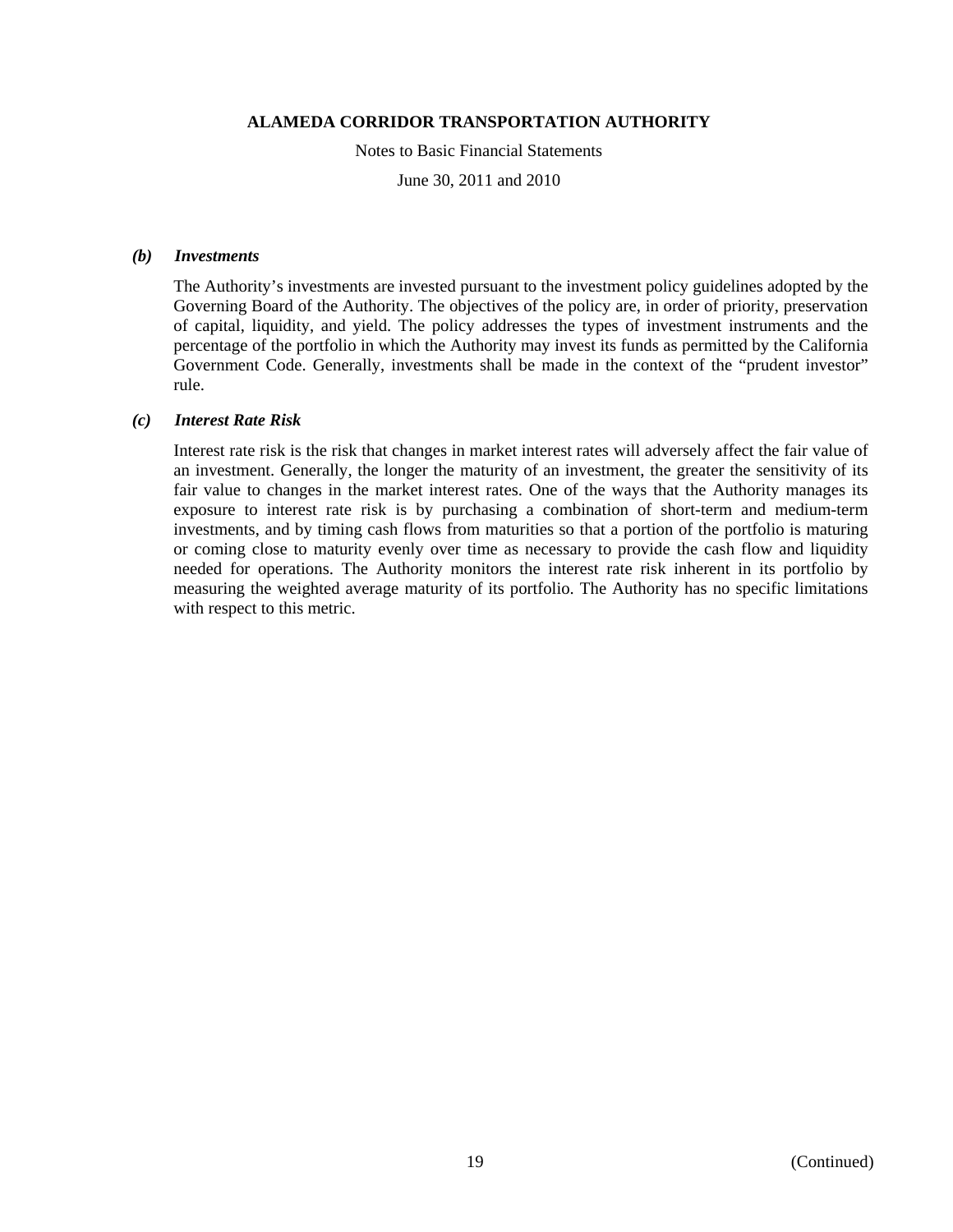Notes to Basic Financial Statements

June 30, 2011 and 2010

Under provision of the Authority's investment policy, and in accordance with Section 53601 of the California Government Code, the Authority may invest in the following types of investments:

| <b>Authorized investment type</b>     | <b>Maximum</b><br>maturity | <b>Maximum</b><br>percentage<br>of portfolio | <b>Maximum</b><br>investment<br>in one issuer |
|---------------------------------------|----------------------------|----------------------------------------------|-----------------------------------------------|
| Authority bonds                       | N/A                        | None                                         | N/A                                           |
| U.S. Treasury bills, notes, or bonds  | 5 years                    | None                                         | None                                          |
| State warrants or bonds               | None                       | None                                         | None                                          |
| U.S. local agency bonds, notes, or    |                            |                                              |                                               |
| warrants                              | None                       | None                                         | None                                          |
| Federal agency obligations            | 5 years                    | None                                         | None                                          |
| Callable federal agency securities    | 5 years                    | 20%                                          | None                                          |
| Bankers' acceptances                  | 180 days                   | 40                                           | 10%                                           |
| Commercial paper                      | 270 days                   | 25                                           | 10                                            |
| Negotiable certificates of deposit    | 2 years                    | 30                                           | None                                          |
| Repurchase agreements                 | 90 days                    | 50                                           | None                                          |
| State of California Local Agency      |                            |                                              |                                               |
| Investment Fund (LAIF)                | N/A                        | None                                         | None                                          |
| Time deposits                         | 1 year                     | 15%                                          | None                                          |
| L.A. County Treasurer Investment      |                            |                                              |                                               |
| Pool                                  | N/A                        | None                                         | None                                          |
| Money market funds                    | None                       | 20%                                          | 10%                                           |
| Medium-term maturity corporate        |                            |                                              |                                               |
| notes                                 | None                       | 30                                           | 10                                            |
| Mortgage – or asset-backed securities | 5 years                    | 20                                           | None                                          |

The MTI allows for exception of the maximum maturity prescript in the Authority's investment policy. The Authority is allowed a maximum maturity of 10 years for investments in the debt service reserve funds.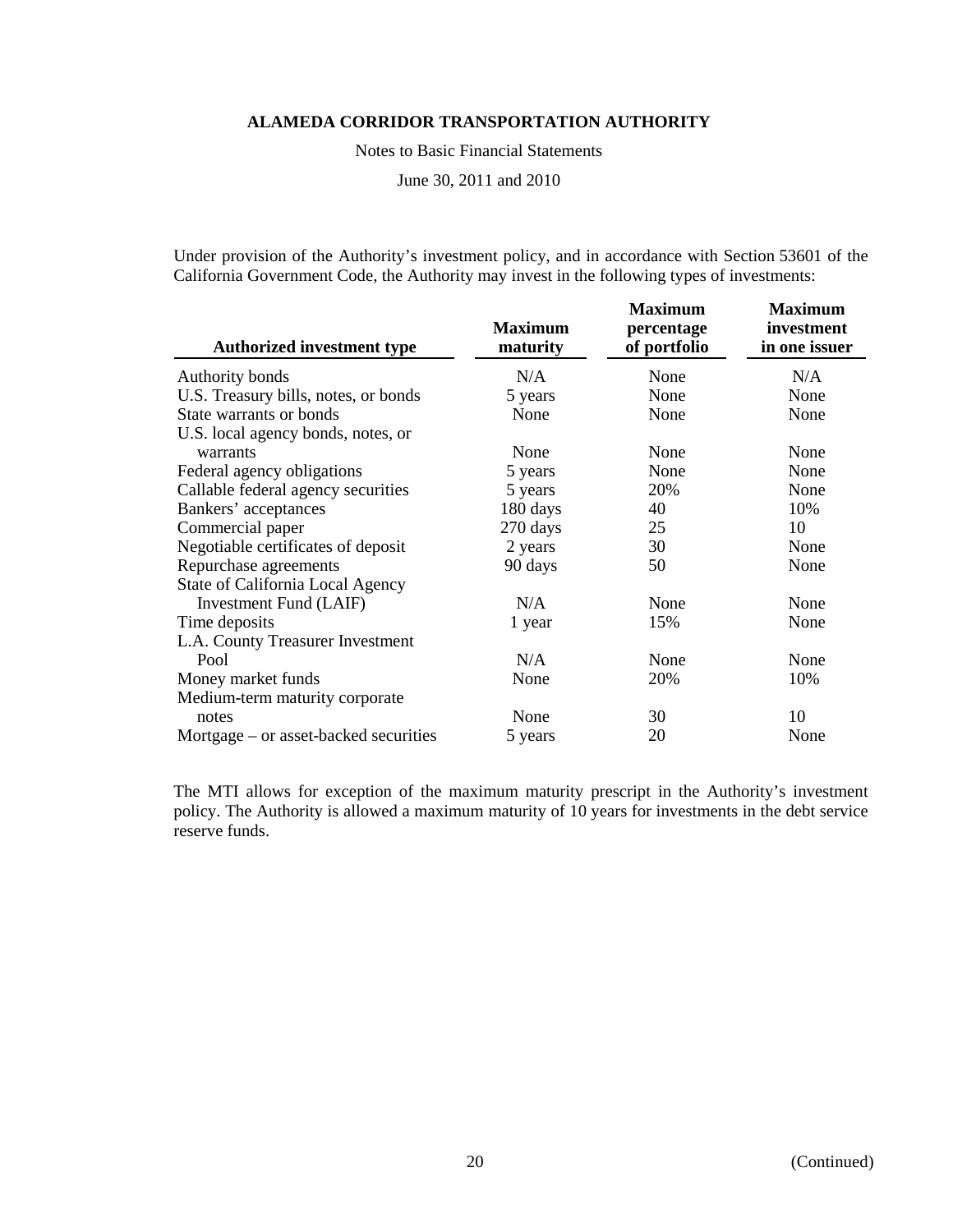Notes to Basic Financial Statements

June 30, 2011 and 2010

The following schedules indicate the interest rate risk of the Authority's investments as of June 30, 2011 and 2010:

|                            | <b>June 30,</b><br>2011     | Weighted<br>average<br>maturity<br>(in years) |
|----------------------------|-----------------------------|-----------------------------------------------|
| Cash and investment type:  |                             |                                               |
| Cash                       | \$<br>500                   |                                               |
| Money market fund          | 7,272,554                   |                                               |
| LAIF                       | 5,989,591                   | 0.65                                          |
| U.S. Treasury notes        | 14,495,980                  | 3.28                                          |
| U.S. corporate notes       | 20,833,563                  | 1.64                                          |
| Commercial paper           | 8,809,615                   | 0.16                                          |
| Federal agency obligations | 166,846,797                 | 1.30                                          |
|                            | $\mathbb{S}$<br>224,248,600 | 1.34                                          |
|                            | <b>June 30,</b><br>2010     | Weighted<br>average<br>maturity<br>(in years) |
| Cash and investment tyne:  |                             |                                               |

| Cash and investment type:  |               |      |
|----------------------------|---------------|------|
| Cash                       | \$<br>500     |      |
| Money market fund          | 10,937,129    |      |
| LAIF                       | 4,990,621     | 0.56 |
| U.S. Treasury notes        | 12,103,414    | 3.71 |
| U.S. corporate notes       | 19,756,580    | 2.09 |
| Commercial paper           | 6,903,799     | 0.09 |
| Federal agency obligations | 180,665,625   | 1.42 |
|                            | 235, 357, 668 | 1.46 |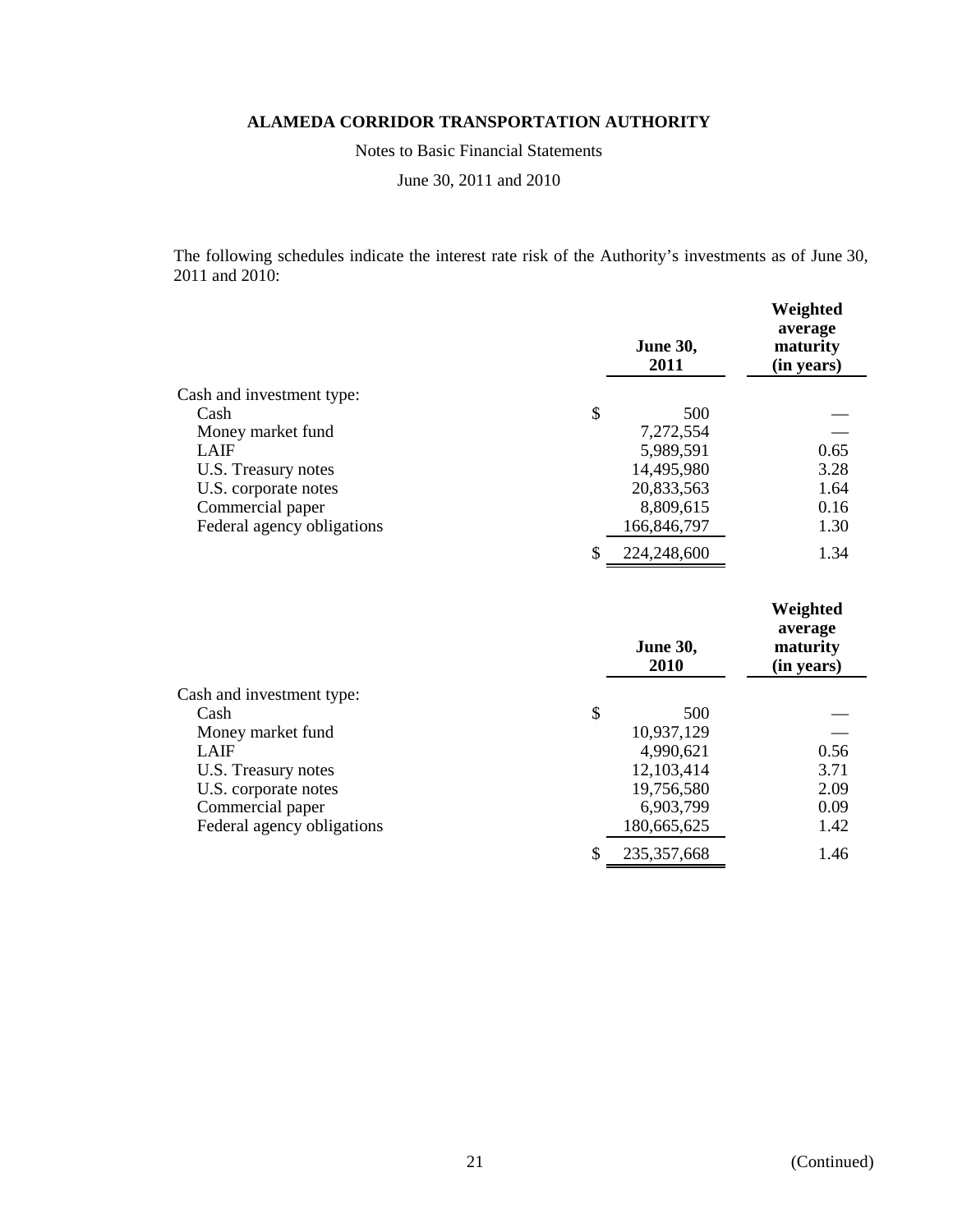Notes to Basic Financial Statements

June 30, 2011 and 2010

#### *(d) Disclosures Relating to Credit Risk*

Generally, credit risk is the risk that an issuer of an investment will not fulfill its obligation to the holder of the investment. This is measured by the assignment of a rating by a nationally recognized statistical rating organization. Presented below is the minimum of a rating by (where applicable) the Authority's Investment Policy, debt agreements, and the actual rating as of year-end for each investment type:

|                                    |           |            |           |              | Ratings as of June 30, 2011 |           |             |             |              |
|------------------------------------|-----------|------------|-----------|--------------|-----------------------------|-----------|-------------|-------------|--------------|
|                                    | Not rated | AAA & AA   | AA-       | $A + \& A +$ | A                           | $A-1$     | $A-1+$      | $A - &$ TSY | <b>Total</b> |
| Investment type:<br>Cash and money |           |            |           |              |                             |           |             |             |              |
| market fund<br>S                   | 1,065,987 | 4,659,238  |           |              |                             | 1,547,829 |             |             | 7,273,054    |
| LAIF                               | 5,989,591 |            |           |              |                             |           |             |             | 5,989,591    |
| U.S. Treasury notes                |           |            |           |              |                             |           |             | 14,495,980  | 14,495,980   |
| U.S. corporate notes               |           | 2,920,196  | 3,317,250 | 5,219,922    | 8,956,450                   |           |             | 419,745     | 20,833,563   |
| Commercial paper                   |           |            |           |              |                             | 4,870,769 | 3,938,846   |             | 8,809,615    |
| Federal agency                     |           |            |           |              |                             |           |             |             |              |
| obligations                        |           | 63,520,938 |           |              |                             |           | 103,325,859 |             | 166,846,797  |
| Totals<br>S                        | 7,055,578 | 71,100,372 | 3,317,250 | 5,219,922    | 8,956,450                   | 6,418,598 | 107,264,705 | 14,915,725  | 224,248,600  |
|                                    |           |            |           |              | Ratings as of June 30, 2010 |           |             |             |              |
|                                    | Not rated | AAA & AA   | AA-       | $A + \& A +$ | A                           | $A-1$     | $A-1+$      | A- and TSY  | <b>Total</b> |
| Investment type:<br>Cash and money |           |            |           |              |                             |           |             |             |              |
| market fund<br>S.                  | 1,036,805 | 9,900,824  |           |              |                             |           |             |             | 10,937,629   |
| LAIF                               | 4,990,621 |            |           |              |                             |           |             |             | 4,990,621    |
| U.S. Treasury notes                |           |            |           |              |                             |           |             | 12.103.414  | 12,103,414   |
| U.S. corporate notes               |           | 2,937,124  | 3,026,896 | 5,099,678    | 8,263,773                   |           |             | 429,109     | 19,756,580   |
| Commercial paper                   |           |            |           |              |                             | 4,886,904 | 2,016,895   |             | 6,903,799    |
| Federal agency<br>obligations      |           | 65,744,848 |           |              |                             |           | 114,920,777 |             | 180,665,625  |
| Totals                             | 6,027,426 | 78.582.796 | 3.026.896 | 5.099.678    | 8.263.773                   | 4.886.904 | 116,937,672 | 12.532.523  | 235,357,668  |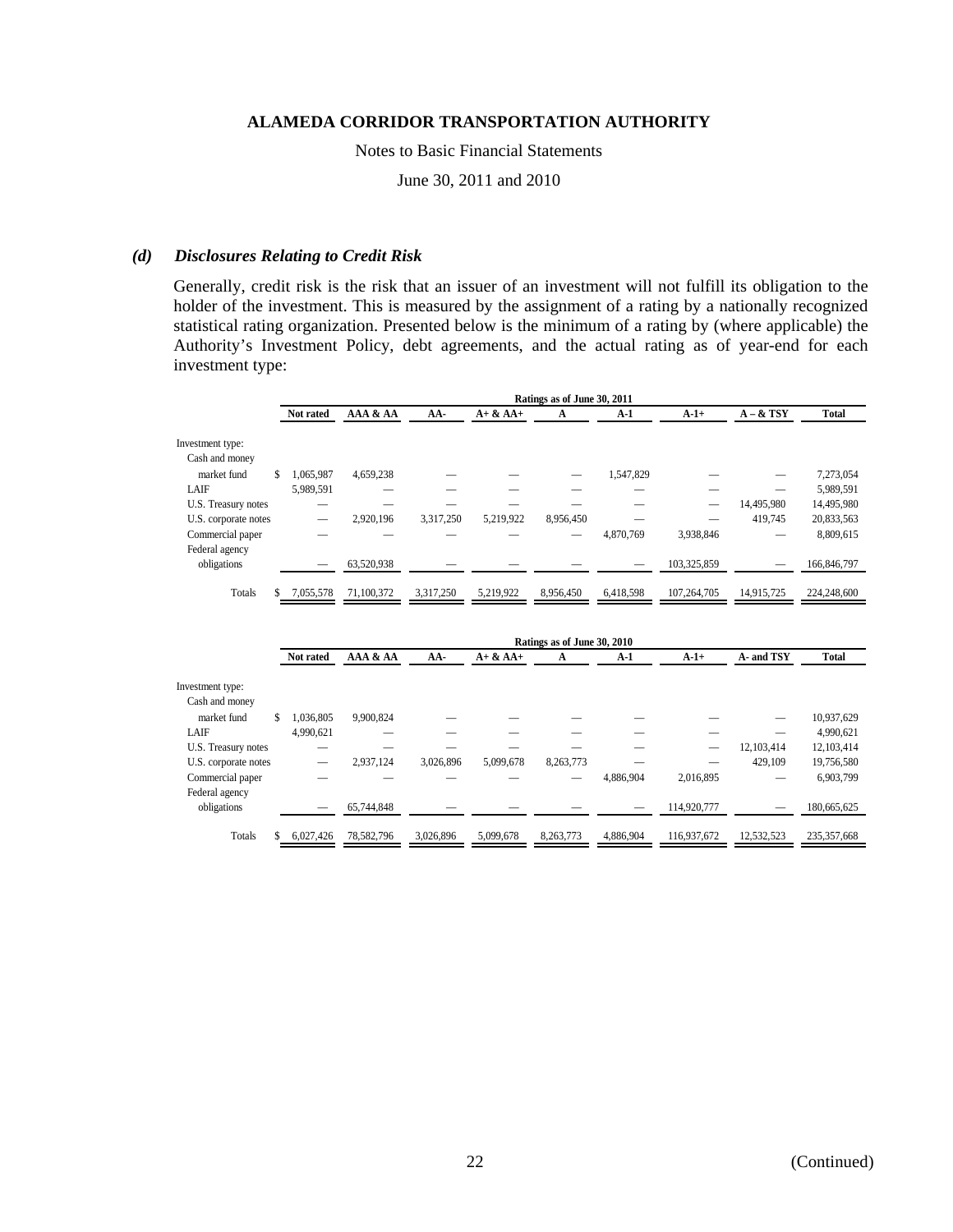Notes to Basic Financial Statements

June 30, 2011 and 2010

#### *(e) Concentration of Credit Risk*

The Authority's Investment Policy contains no limitations on the amount that can be invested in any one issuer beyond that stipulated by the California Government Code. Investments in any one issuer (other than U.S. Treasury securities, mutual funds, and external investment pools) that represent 5% or more of the total Authority's investments are as follows:

|                                     |                            |    | 2011        | 2010        |
|-------------------------------------|----------------------------|----|-------------|-------------|
| Federal Home Loan Bank              | Federal agency obligations | S. | 41,867,030  | 46,843,348  |
| Fannie Mae                          | Federal agency obligations |    | 61,907,366  | 73,010,164  |
| Federal Home Loan<br>Mortgage Corp. | Federal agency obligations |    | 51,609,470  | 47,660,152  |
|                                     |                            |    |             |             |
|                                     |                            |    | 155,383,866 | 167,513,664 |

#### *(f) Investment in State of California Local Agency Investment Pool*

The Authority is a voluntary participant in the LAIF that is regulated by the California Government Code under the oversight of the Treasurer of the State of California. The fair value of the Authority's investment in this pool is reported in the accompanying basic financial statements as cash equivalents at amounts based upon the Authority's pro rata share of the fair value provided by LAIF for the entire LAIF portfolio. The balance available for withdrawal is based on the accounting records maintained by LAIF, which is recorded on an amortized cost basis. Cash can be withdrawn up to \$10 million with one-day advance notice. At June 30, 2011 and 2010, the fair value of the balance of such deposits is \$5,989,591 and \$4,990,621, respectively.

### **(3) Receivables**

Receivables consist of grants, use fees, and other amounts due from private entities. The following provides a summary of the amounts of accounts and other receivables:

| June 30       |            |  |  |
|---------------|------------|--|--|
| 2011          | 2010       |  |  |
| \$<br>585,706 | 4,489,363  |  |  |
| 1,062,455     | 983,025    |  |  |
| 13,124,414    | 7,189,640  |  |  |
| 879,736       | 313,870    |  |  |
| 15,652,311    | 12,975,898 |  |  |
|               |            |  |  |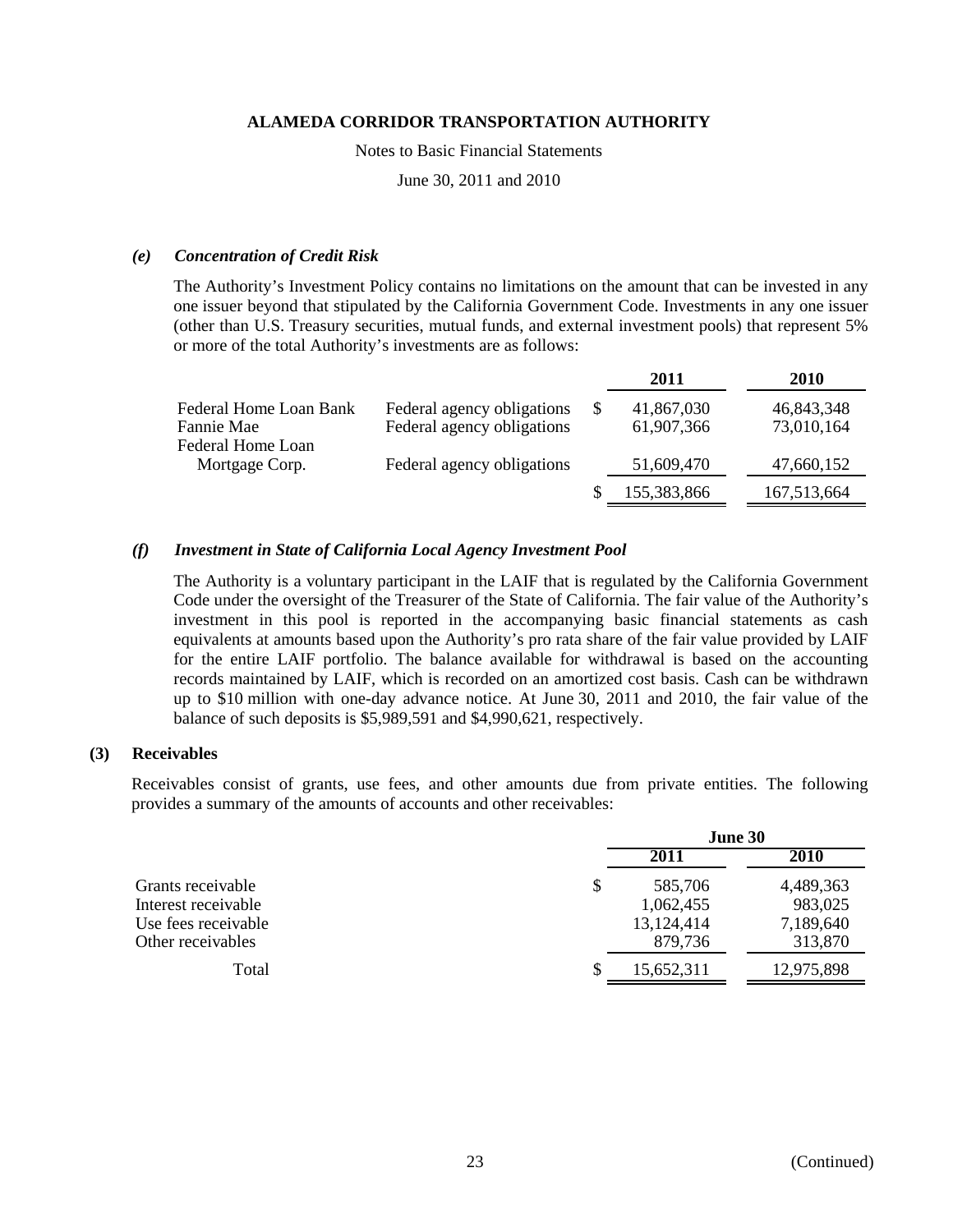Notes to Basic Financial Statements

June 30, 2011 and 2010

## **(4) Capital Assets**

The following schedule summarizes capital assets for the years ended June 30, 2011 and 2010:

|                                           |              | Balance,<br><b>July 1, 2010</b> | <b>Additions</b> | Adjustments/<br>deletions | Balance,<br>June 30, 2011 |
|-------------------------------------------|--------------|---------------------------------|------------------|---------------------------|---------------------------|
| Right-of-way and land improvements,       |              |                                 |                  |                           |                           |
| not being depreciated                     | $\mathbb{S}$ | 152,389,307                     | 363,566          |                           | 152,752,873               |
| Buildings and equipment:                  |              |                                 |                  |                           |                           |
| Automotive vehicles                       |              | 82,097                          |                  |                           | 82,097                    |
| Office equipment                          |              | 603,899                         |                  |                           | 603,899                   |
| Other equipment                           |              | 186,825                         |                  |                           | 186,825                   |
| Tenant improvements                       |              | 72,334                          |                  |                           | 72,334                    |
| <b>Buildings</b>                          |              | 1,102,594                       |                  |                           | 1,102,594                 |
| Revenue assessment and                    |              |                                 |                  |                           |                           |
| verification system and other             |              |                                 |                  |                           |                           |
| software                                  |              | 9,779,252                       | 17,532           |                           | 9,796,784                 |
| Total buildings and                       |              |                                 |                  |                           |                           |
| equipment                                 |              | 11,827,001                      | 17,532           |                           | 11,844,533                |
| Alameda Corridor Project                  |              |                                 |                  |                           |                           |
| Infrastructure:                           |              |                                 |                  |                           |                           |
| Capital assets, being depreciated:        |              |                                 |                  |                           |                           |
| <b>Trench structures</b>                  |              | 715,581,463                     |                  |                           | 715,581,463               |
| Track and signals                         |              | 203,517,094                     | 1,705,497        |                           | 205,222,591               |
| Rail bridge structures                    |              | 409,505,827                     | 34,043           |                           | 409,539,870               |
| Highway bridge structures                 |              | 160,532,430                     | 6,549,930        |                           | 167,082,360               |
| Capital assets, not being<br>depreciated: |              |                                 |                  |                           |                           |
| Trench structures                         |              | 224, 167, 723                   |                  |                           | 224, 167, 723             |
| Track and signals                         |              | 67,443,270                      |                  |                           | 67,443,270                |
| Rail bridge structures                    |              | 102,067,179                     | 7,657            |                           | 102,074,836               |
| Highway bridge structures                 |              |                                 |                  |                           |                           |
| of the Corridor                           |              | 46,820,382                      | 31,726           |                           | 46,852,108                |
| Alameda Corridor                          |              |                                 |                  |                           |                           |
| Project Infrastructure                    |              | 1,929,635,368                   | 8,328,853        |                           | 1,937,964,221             |
| Total capital assets                      |              | 2,093,851,676                   | 8,709,951        |                           | 2,102,561,627             |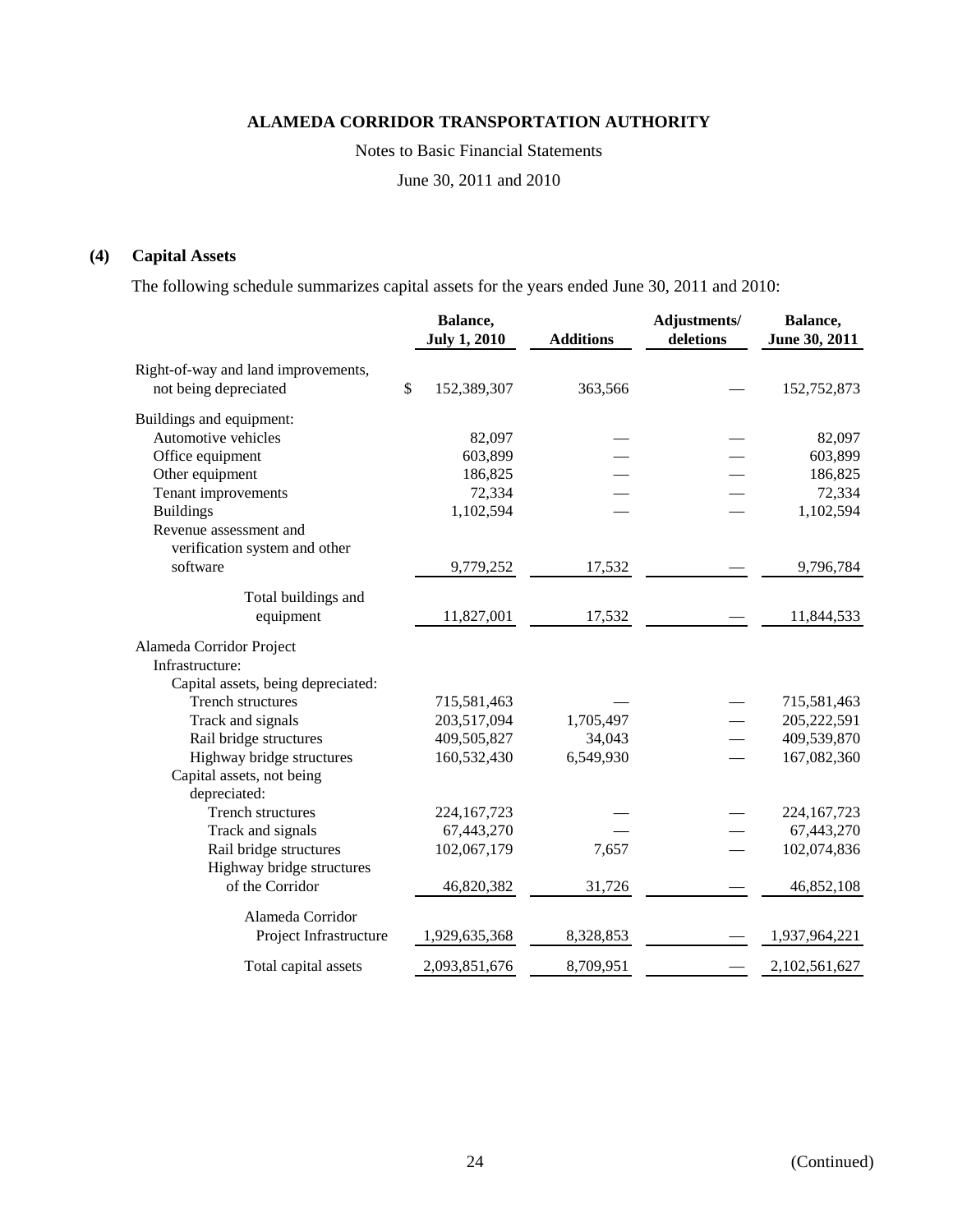### Notes to Basic Financial Statements

June 30, 2011 and 2010

|                                    | Balance,            |                  | Adjustments/ | Balance,        |
|------------------------------------|---------------------|------------------|--------------|-----------------|
|                                    | <b>July 1, 2010</b> | <b>Additions</b> | deletions    | June 30, 2011   |
| Less accumulated depreciation for: |                     |                  |              |                 |
| <b>Trench structures</b>           | \$<br>(83,240,186)  | (10, 430, 223)   |              | (93,670,409)    |
| Track and signals                  | (22, 981, 500)      | (3,443,037)      |              | (26, 424, 537)  |
| Rail bridge structures             | (41,809,470)        | (5,304,660)      |              | (47, 114, 130)  |
| Highway bridge structures          | (14, 526, 829)      | (2, 131, 695)    |              | (16,658,524)    |
| Automotive vehicles                | (82,096)            |                  |              | (82,096)        |
| Office equipment                   | (603, 898)          |                  |              | (603, 898)      |
| Other equipment                    | (186, 825)          |                  |              | (186, 825)      |
| Tenant improvements                | (72, 334)           |                  |              | (72, 334)       |
| <b>Buildings</b>                   | (327, 718)          | (36,753)         |              | (364, 471)      |
| Revenue assessment and             |                     |                  |              |                 |
| verification system and other      |                     |                  |              |                 |
| software                           | (8,326,399)         | (355, 382)       |              | (8,681,781)     |
| Total accumulated                  |                     |                  |              |                 |
| depreciation                       | (172, 157, 255)     | (21, 701, 750)   |              | (193, 859, 005) |
| Capital assets, net                | 1,921,694,421       | (12, 991, 799)   |              | 1,908,702,622   |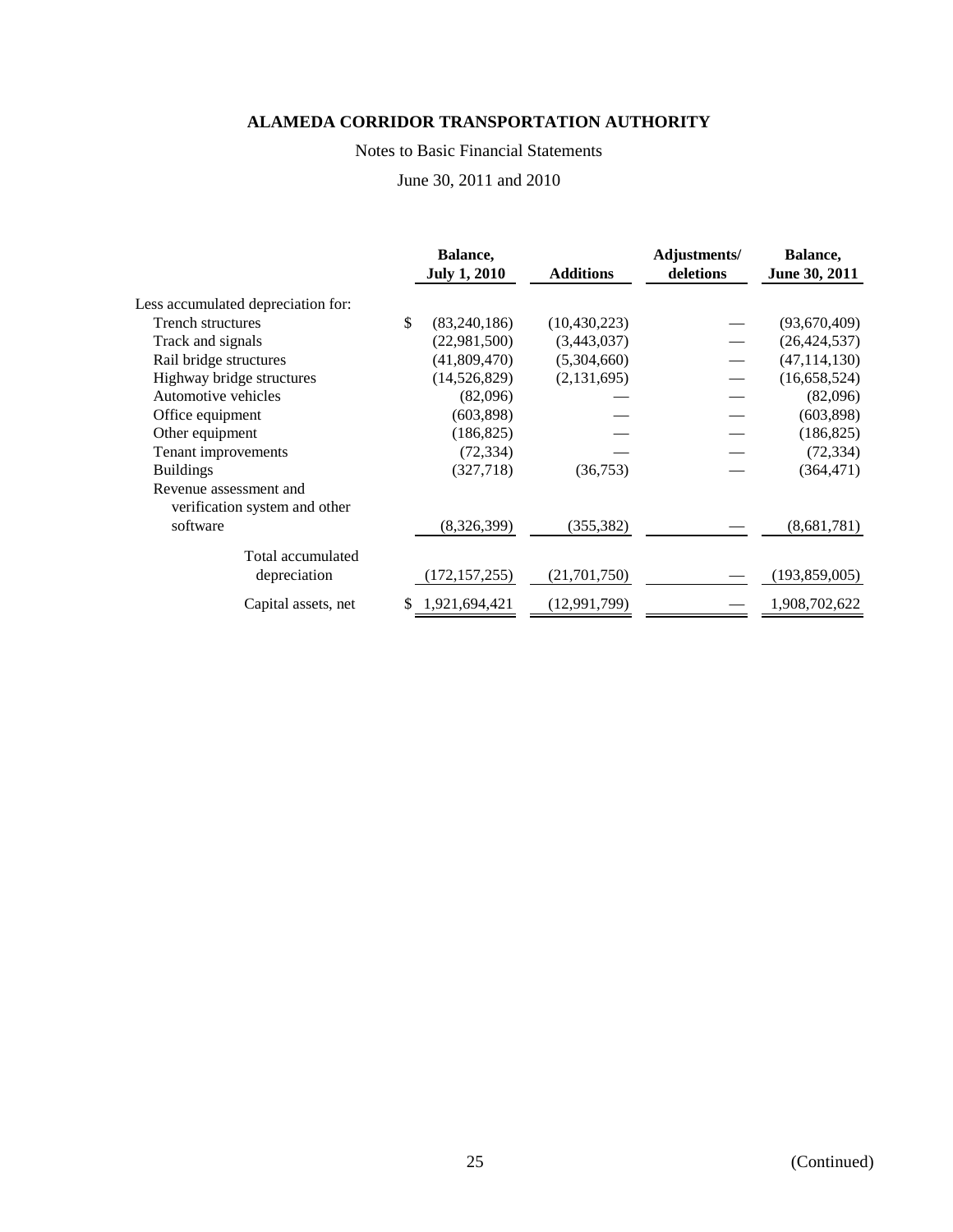### Notes to Basic Financial Statements

June 30, 2011 and 2010

|                                     |              | Balance,<br><b>July 1, 2009</b> | <b>Additions</b> | Adjustments/<br>deletions | Balance,<br>June 30, 2010 |
|-------------------------------------|--------------|---------------------------------|------------------|---------------------------|---------------------------|
| Right-of-way and land improvements, |              |                                 |                  |                           |                           |
| not being depreciated               | $\mathbb{S}$ | 152,306,150                     | 83,157           |                           | 152,389,307               |
| Buildings and equipment:            |              |                                 |                  |                           |                           |
| Automotive vehicles                 |              | 82,097                          |                  |                           | 82,097                    |
| Office equipment                    |              | 603,899                         |                  |                           | 603,899                   |
| Other equipment                     |              | 186,825                         |                  |                           | 186,825                   |
| Tenant improvements                 |              | 72,334                          |                  |                           | 72,334                    |
| <b>Buildings</b>                    |              | 1,102,594                       |                  |                           | 1,102,594                 |
| Revenue assessment and              |              |                                 |                  |                           |                           |
| verification system and other       |              |                                 |                  |                           |                           |
| software                            |              | 9,149,279                       | 629,973          |                           | 9,779,252                 |
| Total buildings and                 |              |                                 |                  |                           |                           |
| equipment                           |              | 11,197,028                      | 629,973          |                           | 11,827,001                |
|                                     |              |                                 |                  |                           |                           |
| Alameda Corridor Project            |              |                                 |                  |                           |                           |
| Infrastructure:                     |              |                                 |                  |                           |                           |
| Capital assets, being depreciated:  |              |                                 |                  |                           |                           |
| Trench structures                   |              | 715,581,463                     |                  |                           | 715,581,463               |
| Track and signals                   |              | 203,004,930                     | 512,164          |                           | 203,517,094               |
| Rail bridge structures              |              | 409,430,813                     | 75,014           |                           | 409,505,827               |
| Highway bridge structures           |              | 150, 157, 616                   | 10,374,814       |                           | 160,532,430               |
| Capital assets, not being           |              |                                 |                  |                           |                           |
| depreciated:                        |              |                                 |                  |                           |                           |
| <b>Trench structures</b>            |              | 224, 167, 723                   |                  |                           | 224, 167, 723             |
| Track and signals                   |              | 67,443,270                      |                  |                           | 67,443,270                |
| Rail bridge structures              |              | 102,050,306                     | 16,873           |                           | 102,067,179               |
| Highway bridge structures           |              |                                 |                  |                           |                           |
| of the Corridor                     |              | 46,838,665                      |                  | (18, 283)                 | 46,820,382                |
| Alameda Corridor                    |              |                                 |                  |                           |                           |
| Project Infrastructure              |              | 1,918,674,786                   | 10,978,865       | (18, 283)                 | 1,929,635,368             |
| Total capital assets                |              | 2,082,177,964                   | 11,691,995       | (18, 283)                 | 2,093,851,676             |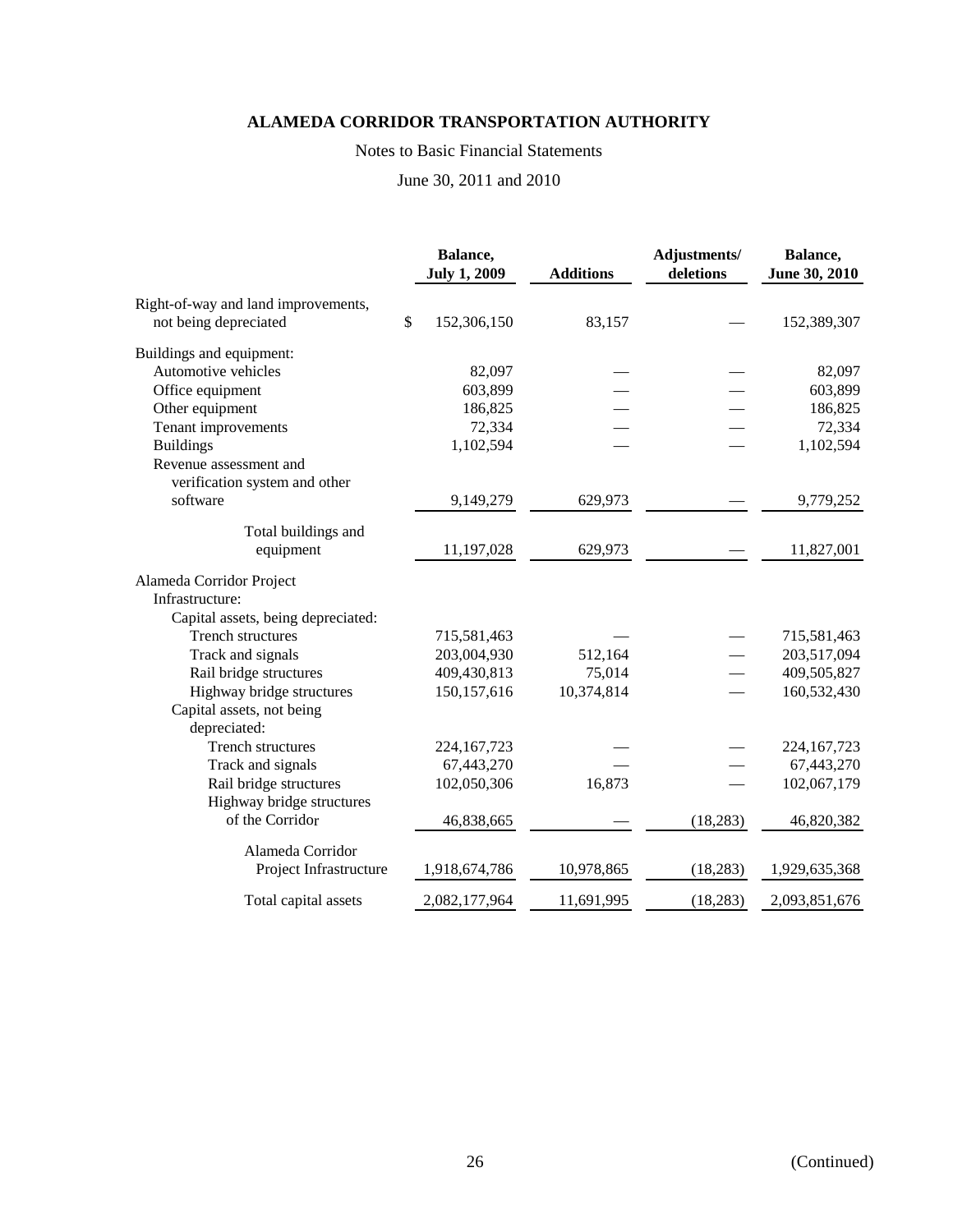#### Notes to Basic Financial Statements

June 30, 2011 and 2010

|                                    | Balance,            |                  | Adjustments/ | Balance,        |
|------------------------------------|---------------------|------------------|--------------|-----------------|
|                                    | <b>July 1, 2009</b> | <b>Additions</b> | deletions    | June 30, 2010   |
| Less accumulated depreciation for: |                     |                  |              |                 |
| <b>Trench structures</b>           | \$<br>(72,809,964)  | (10, 430, 222)   |              | (83,240,186)    |
| Track and signals                  | (19, 551, 267)      | (3,430,233)      |              | (22,981,500)    |
| Rail bridge structures             | (36,505,767)        | (5,303,703)      |              | (41,809,470)    |
| Highway bridge structures          | (12,509,478)        | (2,017,351)      |              | (14,526,829)    |
| Automotive vehicles                | (82,096)            |                  |              | (82,096)        |
| Office equipment                   | (601, 374)          | (2,524)          |              | (603, 898)      |
| Other equipment                    | (186, 825)          |                  |              | (186, 825)      |
| Tenant improvements                | (72, 334)           |                  |              | (72, 334)       |
| <b>Buildings</b>                   | (290, 965)          | (36,753)         |              | (327,718)       |
| Revenue assessment and             |                     |                  |              |                 |
| verification system and other      |                     |                  |              |                 |
| software                           | (7,936,513)         | (389,886)        |              | (8,326,399)     |
| Total accumulated                  |                     |                  |              |                 |
| depreciation                       | 150,546,583)        | (21,610,672)     |              | (172, 157, 255) |
| Capital assets, net                | 1,931,631,381       | (9,918,677)      | (18, 283)    | 1,921,694,421   |

#### **(5) Bonds Payable**

The 1999 Series A, B, C, and D Bonds and the 2004 Series A and B Bonds are payable solely from and secured by a pledge of, among other revenues, use fees and container charges to be paid by the UP and BNSF for use of the Project and from shortfall advances to be paid under certain circumstances by the City of Long Beach, acting by and through its Board of Harbor Commissioners, and the City of Los Angeles, acting by and through its Board of Harbor Commissioners. The 1999 Series B Bonds were paid off in October 2006.

As of June 30, 2011 and 2010, the unamortized discount balance on the 1999 and 2004 Series Bonds was \$3,647,564 and \$3,744,572, respectively. Interest on the 1999 Series A and C Capital Appreciation Bonds for fiscal years 2011 and 2010, respectively, amounted to \$19,830,192 and \$18,684,630 and was recognized in the accompanying statements of revenues, expenses, and changes in net assets for the years ended June 30, 2011 and 2010.

#### *(a) 1999 Series A Current Interest Bonds*

The Series A Tax-Exempt Current Interest Lien Revenue Bonds (Series A) were issued by the Authority in the aggregate amount of \$444,440,000 on January 1, 1999. Proceeds from the sale of this insured 1999 Series A Current Interest Bonds were used to finance a portion of the cost of design and construction of the Project.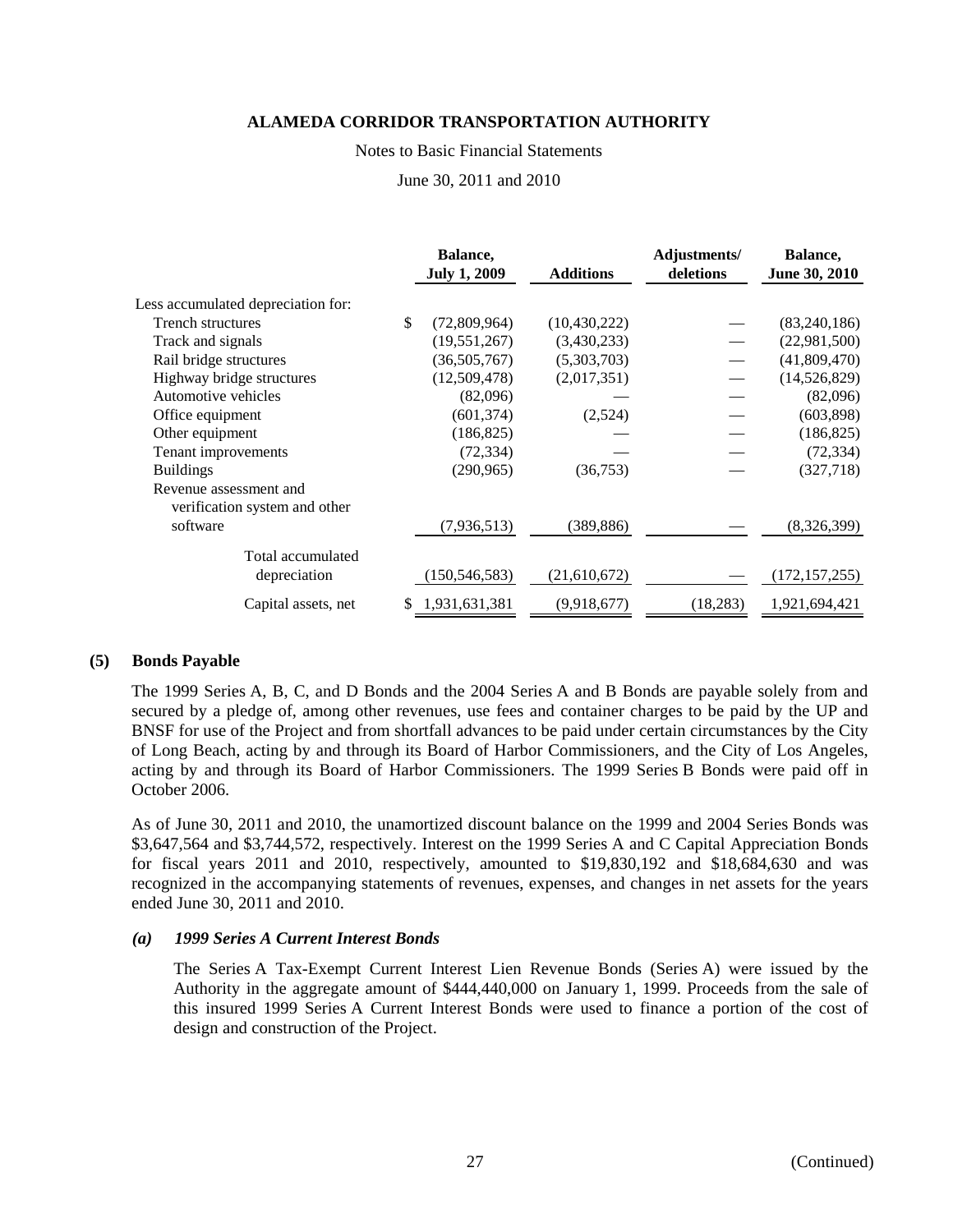Notes to Basic Financial Statements

June 30, 2011 and 2010

Interest on the 1999 Series A Current Interest Bonds is payable semiannually on April 1 and October 1 of each year commencing April 1, 1999, with principal payments commencing October 1, 2006. The 1999 Series A Current Interest Bonds, which mature on October 1, 2029, bear interest at rates ranging from 4.00% to 5.25%. The balance outstanding on the 1999 Series A Current Interest Bonds at June 30, 2011 and 2010 is \$407,795,000 and \$417,840,000, respectively.

The 1999 Series A Current Interest Bonds due on or after October 1, 2010 are redeemable at the option of the Authority on or after October 1, 2009, in whole or in part at any time, from any moneys that may be provided for such purpose and at the redemption process set forth in the table below, expressed as a percentage of the principal amount of such Series A Bonds, so redeemed plus accrued interest to the date fixed for redemption.

| Redemption period (both dates inclusive)   | <b>Redemption</b><br>price<br>(expressed as<br>a percentage<br>of principal<br>amount) |
|--------------------------------------------|----------------------------------------------------------------------------------------|
| October 1, 2009 through September 30, 2010 | 101.0%                                                                                 |
| October 1, 2010 through September 30, 2011 | 100.5                                                                                  |
| October 1, 2011 and thereafter             | 100.0                                                                                  |

The remaining debt service of the 1999 Series A Current Interest Bonds is as follows:

|                 | Annual debt service requirement |                 |              |  |
|-----------------|---------------------------------|-----------------|--------------|--|
|                 | <b>Principal</b>                | <b>Interest</b> | <b>Total</b> |  |
| Fiscal year(s): |                                 |                 |              |  |
| 2012            | \$<br>10,850,000                | 20,025,819      | 30,875,819   |  |
| 2013            | 11,700,000                      | 19,465,944      | 31,165,944   |  |
| 2014            | 12,595,000                      | 18,854,486      | 31,449,486   |  |
| 2015            | 13,555,000                      | 18,188,071      | 31,743,071   |  |
| 2016            | 14,570,000                      | 17,468,414      | 32,038,414   |  |
| $2017 - 2021$   | 90,035,000                      | 74,656,497      | 164,691,497  |  |
| $2022 - 2026$   | 124,415,000                     | 48,068,069      | 172,483,069  |  |
| $2027 - 2031$   | 130,075,000                     | 13,492,875      | 143,567,875  |  |
| Total           | \$<br>407,795,000               | 230, 220, 175   | 638,015,175  |  |

#### *(b) 1999 Series A Capital Appreciation Bonds*

The Series A Tax-Exempt Capital Appreciation Lien Revenue Bonds (1999 Series A CABs) were issued by the Authority in the aggregate amount of \$50,453,617 on February 2, 1999. Proceeds from the sale of these insured 1999 Series A CABs were used to finance a portion of the cost of design and construction of the Project.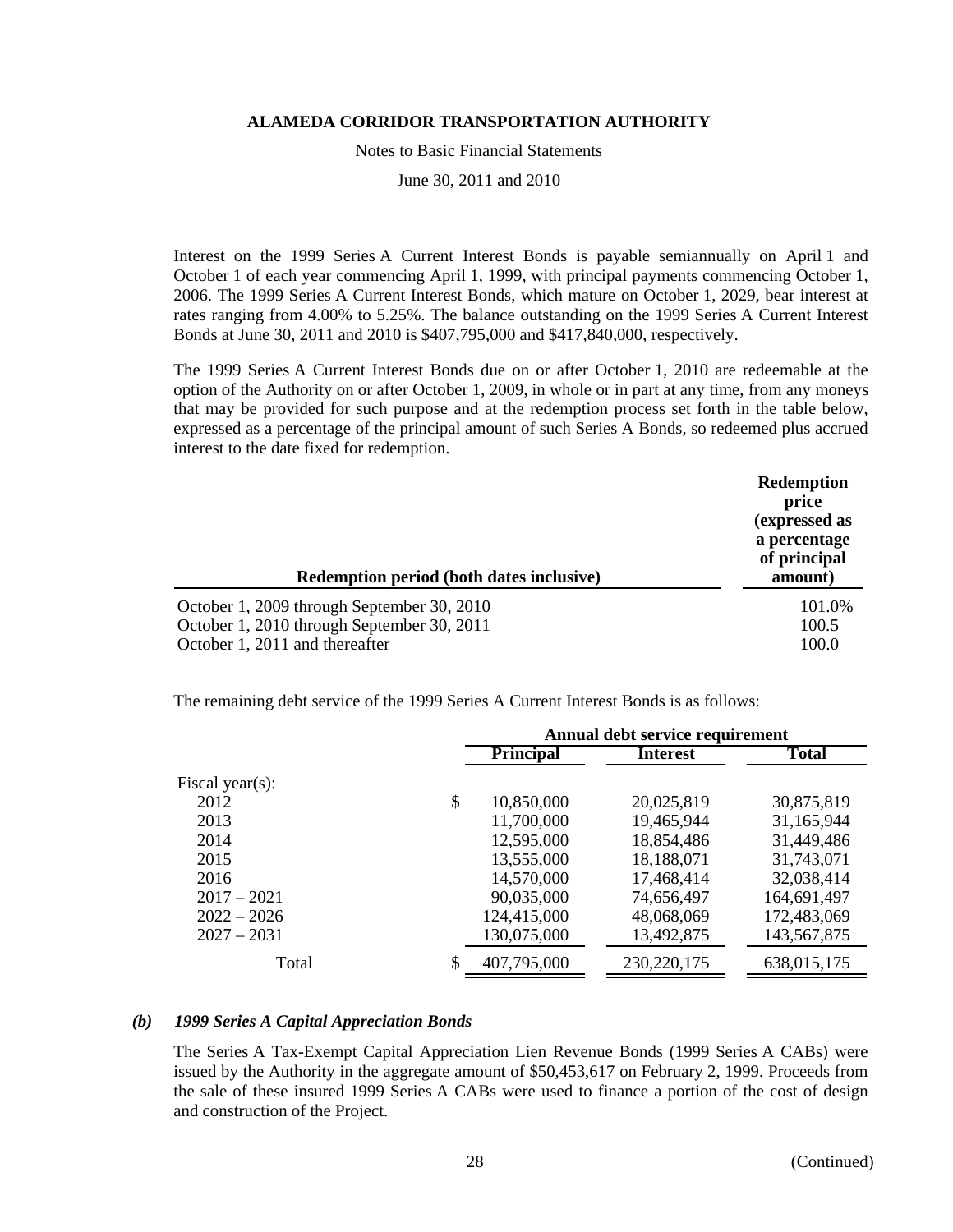Notes to Basic Financial Statements

June 30, 2011 and 2010

The first maturity of the bonds will commence on October 1, 2030. The 1999 Series A CABs, which mature between October 1, 2030 and October 1, 2037, have an accretion yield to maturity at rates ranging from 5.25% to 5.27%. The principal and accrued interest balance outstanding on the 1999 Series A CABs at June 30, 2011 and 2010 are \$50,453,617 and \$45,902,618 and \$50,453,617 and \$41,005,057, respectively. The 1999 Series A CABs are not subject to optional redemption.

The remaining debt service of the 1999 Series A CABs is as follows:

|                 |              | Annual debt service requirement |                 |              |  |
|-----------------|--------------|---------------------------------|-----------------|--------------|--|
|                 |              | <b>Principal</b>                | <b>Interest</b> | <b>Total</b> |  |
| Fiscal year(s): |              |                                 |                 |              |  |
| $2027 - 2031$   | $\mathbb{S}$ | 7,298,874                       | 30,326,126      | 37,625,000   |  |
| $2032 - 2036$   |              | 32,114,863                      | 161,730,137     | 193,845,000  |  |
| $2037 - 2038$   |              | 11,039,880                      | 69,240,120      | 80,280,000   |  |
| Total           | \$.          | 50,453,617                      | 261,296,383     | 311,750,000  |  |

#### *(c) 1999 Series C Current Interest Bonds*

The Series C Taxable Current Interest Lien Revenue Bonds (1999 Series C Current Interest Bonds) were issued by the Authority in the aggregate amount of \$430,155,000 on January 1, 1999. Proceeds from the sale of these insured 1999 Series C Current Interest Bonds were used to finance a portion of the cost of the design and construction of the Project.

Interest on the 1999 Series C Current Interest Bonds is payable semiannually on April 1 and October 1 of each year commencing April 1, 1999, with principal payments commencing October 1, 2015. The 1999 Series C Current Interest Bonds, which mature on October 1, 2029, bear interest at rates ranging from 6.50% to 6.60%. The principal balance outstanding on the 1999 Series C Current Interest Bonds is \$430,155,000 at June 30, 2011 and 2010. The 1999 Series C Current Interest Bonds are not subject to optional redemption.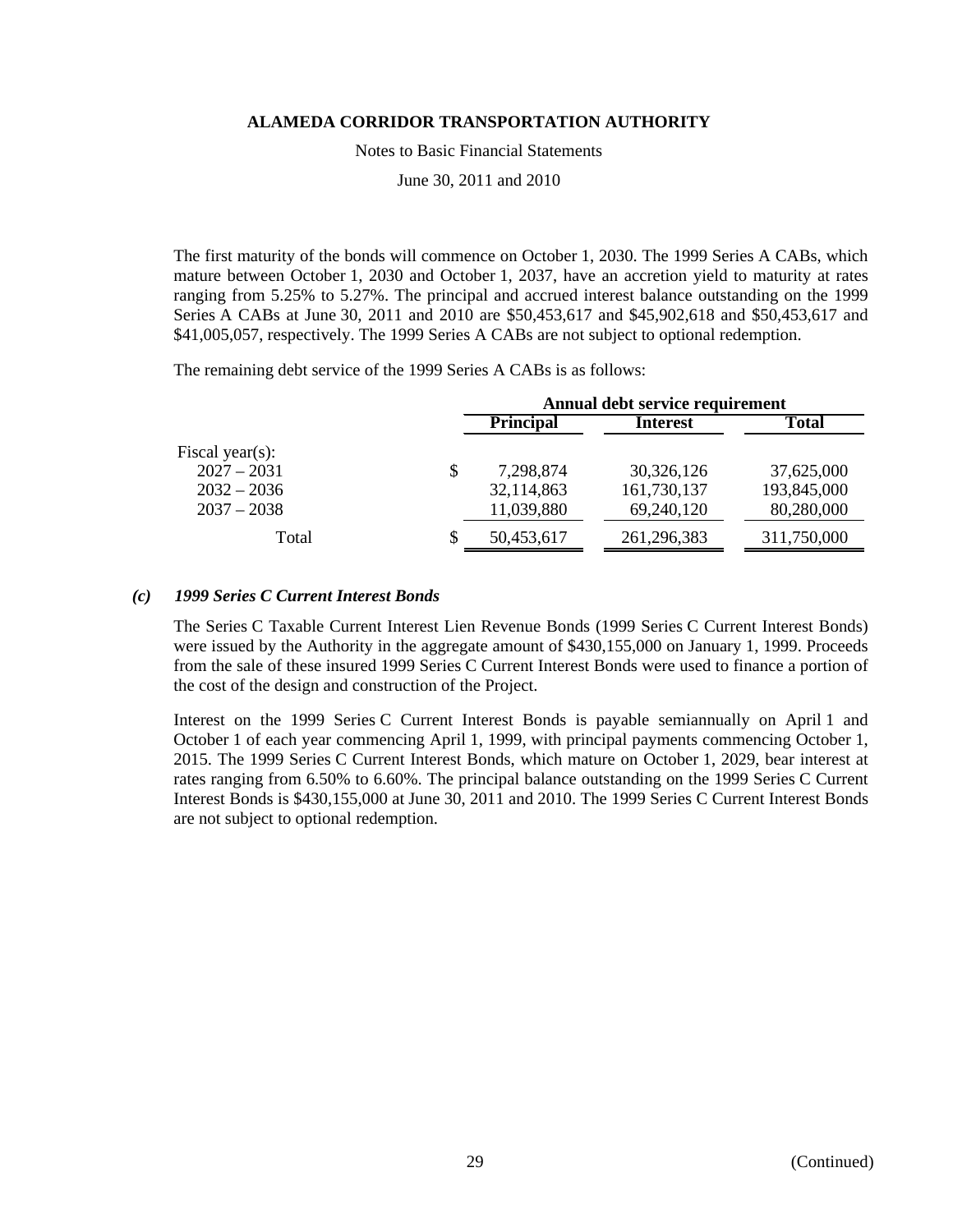Notes to Basic Financial Statements

June 30, 2011 and 2010

The remaining debt service of the Authority's 1999 Series C Current Interest Bonds is as follows:

|                 | Annual debt service requirement |             |             |  |  |
|-----------------|---------------------------------|-------------|-------------|--|--|
|                 | <b>Principal</b>                | Interest    | Total       |  |  |
| Fiscal year(s): |                                 |             |             |  |  |
| 2012            | \$                              | 28,260,555  | 28,260,555  |  |  |
| 2013            |                                 | 28,260,555  | 28,260,555  |  |  |
| 2014            |                                 | 28,260,555  | 28,260,555  |  |  |
| 2015            | 3,130,000                       | 28,158,830  | 31,288,830  |  |  |
| 2016            | 21,290,000                      | 27,365,180  | 48,655,180  |  |  |
| $2017 - 2021$   | 105,255,000                     | 113,537,538 | 218,792,538 |  |  |
| $2022 - 2026$   | 109,420,000                     | 88,702,020  | 198,122,020 |  |  |
| $2027 - 2031$   | 191,060,000                     | 26,403,960  | 217,463,960 |  |  |
| Total           | \$<br>430,155,000               | 368,949,193 | 799,104,193 |  |  |

#### *(d) 1999 Series C Capital Appreciation Bonds*

The Series C Taxable Capital Appreciation Lien Revenue Bonds (1999 Series C CABs) were issued by the Authority in the aggregate amount of \$67,298,396 on February 9, 1999. Proceeds from the sale of these insured 1999 Series C CABs were used to finance a portion of the cost of the design and construction of the Project.

The first maturity of the bonds will commence on October 1, 2020. The 1999 Series C CABs, which mature between October 1, 2020 and October 1, 2037, have an accretion yield to maturity at rates ranging from 6.69% to 6.83%. The principal balance and accrued interest outstanding on the 1999 Series C CABs at June 30, 2011 and 2010 are \$67,298,396 and \$87,386,441, and \$67,298,396 and \$77,351,372, respectively. The 1999 Series C CABs are not subject to optional redemption.

The Authority's remaining debt service on the 1999 Series C CABs is as follows:

|                 | Annual debt service requirement |                 |              |  |
|-----------------|---------------------------------|-----------------|--------------|--|
|                 | <b>Principal</b>                | <b>Interest</b> | <b>Total</b> |  |
| Fiscal year(s): |                                 |                 |              |  |
| $2017 - 2021$   | \$<br>7,709,136                 | 24,390,864      | 32,100,000   |  |
| $2022 - 2026$   | 14,343,854                      | 51,421,146      | 65,765,000   |  |
| $2027 - 2031$   | 6,850,575                       | 50,524,425      | 57,375,000   |  |
| $2032 - 2036$   | 28,944,977                      | 266,655,023     | 295,600,000  |  |
| $2037 - 2038$   | 9,449,854                       | 112,970,147     | 122,420,001  |  |
| Total           | \$<br>67,298,396                | 505,961,605     | 573,260,001  |  |

#### *(e) 1999 Series D Bonds*

The Series D Taxable Subordinate Lien Revenue Bonds (1999 Series D Bonds) were issued by the Authority in the aggregate principal amount of \$145,635,000 on January 1, 1999. Proceeds from the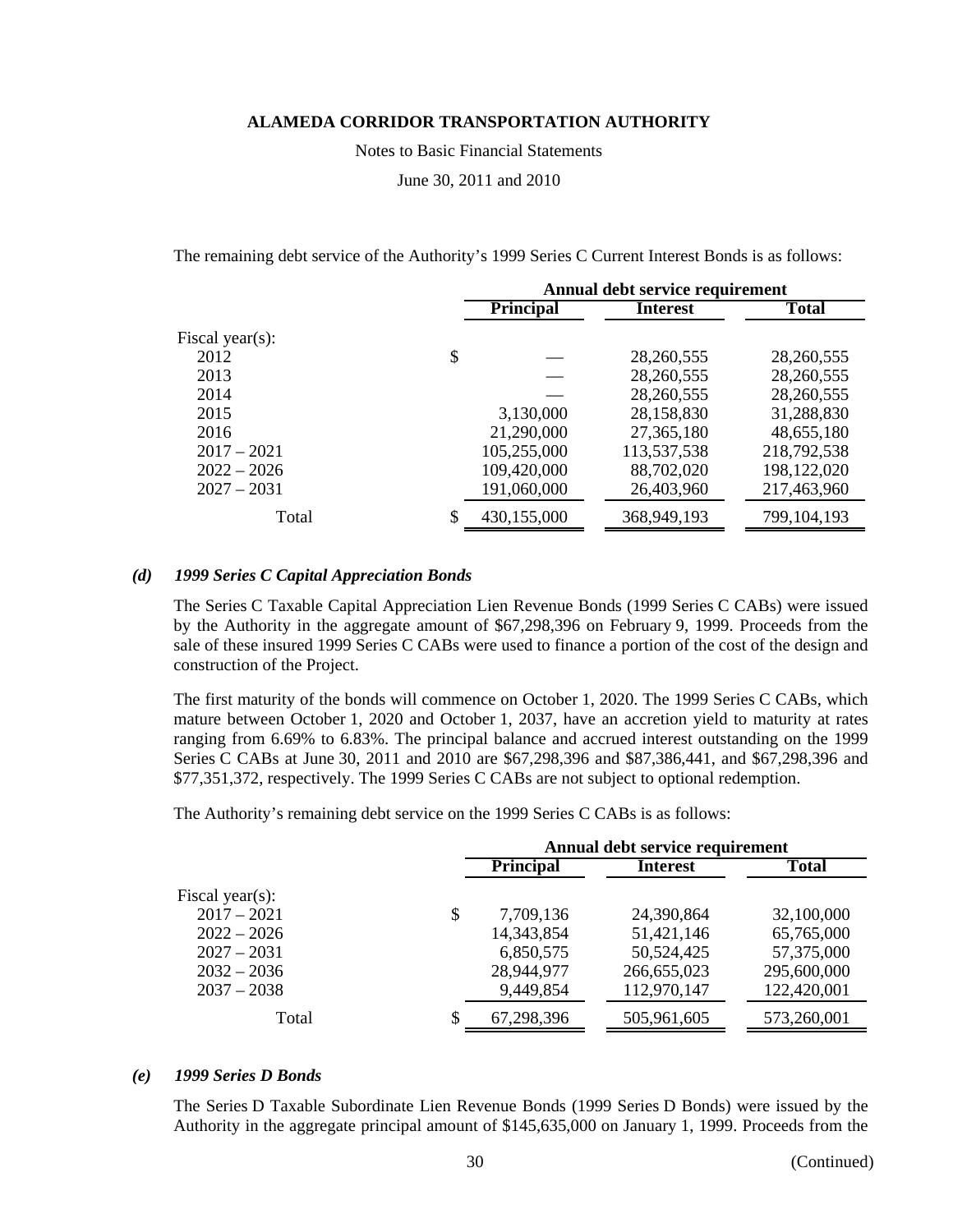Notes to Basic Financial Statements

June 30, 2011 and 2010

sale of these insured 1999 Series D Bonds were used to finance a portion of the cost of the design and construction of the Project.

Interest on the 1999 Series D Bonds is payable semiannually on April 1 and October 1 of each year commencing April 1, 1999, with principal payments commencing October 1, 2003. The 1999 Series D Bonds, which mature on October 1, 2014, bear interest at rates ranging from 5.47% to 6.37%. The principal balance outstanding on the 1999 Series D Bonds is \$65,550,000 and \$79,170,000 at June 30, 2011 and 2010, respectively. The 1999 Series D Bonds are not subject to optional redemption.

The Authority's remaining debt service on the 1999 Series D Bonds is as follows:

|                 | Annual debt service requirement |                 |              |  |
|-----------------|---------------------------------|-----------------|--------------|--|
|                 | <b>Principal</b>                | <b>Interest</b> | <b>Total</b> |  |
| Fiscal year(s): |                                 |                 |              |  |
| 2012            | \$<br>14,890,000                | 3,614,825       | 18,504,825   |  |
| 2013            | 16,460,000                      | 2,664,038       | 19,124,038   |  |
| 2014            | 17,960,000                      | 1,587,475       | 19,547,475   |  |
| 2015            | 16,240,000                      | 507,500         | 16,747,500   |  |
| Total           | \$<br>65,550,000                | 8,373,838       | 73,923,838   |  |

#### *(f) 2004 Series A Capital Appreciation Bonds*

The 2004 Series A Capital Appreciation Bonds Tax-Exempt Subordinate Lien Revenue Refunding Bonds (2004 Series A Bonds) were issued by the Authority in the aggregate amount of \$475,292,388 on April 22, 2004. Proceeds from the sale of these insured 2004 Series A Capital Appreciation Bonds were used to refund the U.S. Department of Transportation Loan.

The 2004 Series A Bonds are capital appreciation bonds. Of the total \$475,292,388 of 2004 Series A Bonds issued, \$200,300,100 are not convertible or callable, and \$274,992,288 are convertible to current interest bonds on October 1, 2012 and callable on October 1, 2017. The first maturity of the bonds, which are not convertible or callable, will commence on October 1, 2012. The 2004 Series A Bonds, which are not convertible or callable, mature between 2012 and 2030 and have an accretion yield to maturity at rates ranging from 4.30% to 5.72%. The accrued interest for all 2004 Series A Bonds is \$214,331,144 and \$179,346,452 at June 30, 2011 and 2010, respectively. The principal balance outstanding on the 2004 Series A Bonds, which are not convertible or callable, at June 30, 2011 and 2010, was \$200,300,102.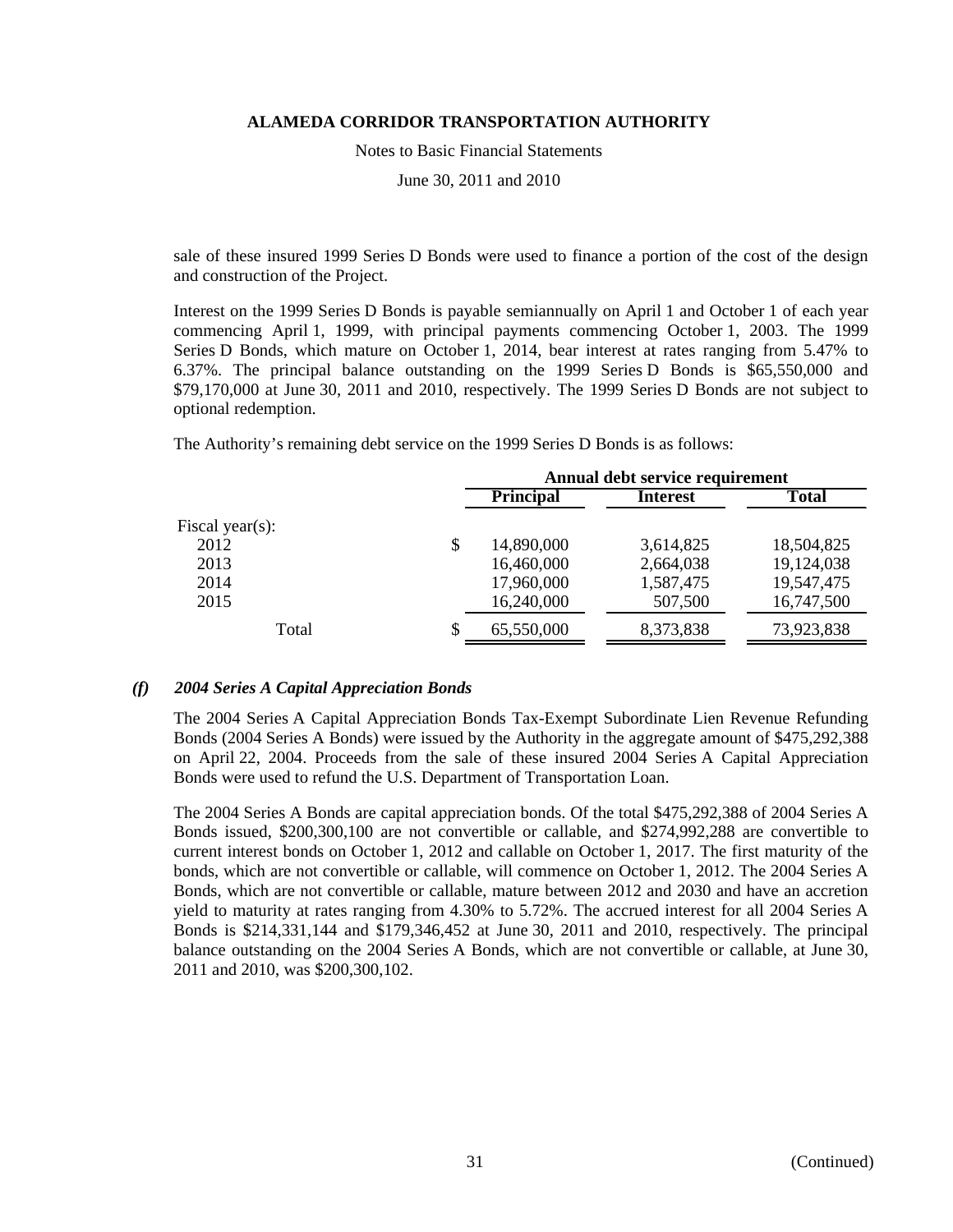Notes to Basic Financial Statements

June 30, 2011 and 2010

The Authority's remaining debt service on the 2004 Series A Non-Convertible and Non-Callable Bonds is as follows:

|                 | Annual debt service requirement |                 |              |  |
|-----------------|---------------------------------|-----------------|--------------|--|
|                 | <b>Principal</b>                | <b>Interest</b> | <b>Total</b> |  |
| Fiscal year(s): |                                 |                 |              |  |
| 2013            | \$<br>3,052,968                 | 1,312,032       | 4,365,000    |  |
| 2014            | 9,979,305                       | 5,115,696       | 15,095,001   |  |
| 2015            | 18,519,513                      | 11,355,488      | 29,875,001   |  |
| 2016            | 15,723,485                      | 11,221,515      | 26,945,000   |  |
| $2017 - 2021$   | 116,675,411                     | 128,179,590     | 244,855,001  |  |
| $2022 - 2026$   |                                 |                 |              |  |
| $2027 - 2031$   | 36,349,420                      | 121,330,580     | 157,680,000  |  |
| Total           | \$<br>200,300,102               | 278,514,901     | 478,815,003  |  |

The Authority's remaining debt service on the 2004 Series A Convertible and Callable Bonds is as follows:

| Annual debt service requirement |                 |             |  |
|---------------------------------|-----------------|-------------|--|
| <b>Principal</b>                | <b>Interest</b> | Total       |  |
|                                 |                 |             |  |
| \$                              | 11,450,550      | 11,450,550  |  |
|                                 | 22,901,100      | 22,901,100  |  |
|                                 | 22,901,100      | 22,901,100  |  |
|                                 | 22,901,100      | 22,901,100  |  |
|                                 | 114,505,500     | 114,505,500 |  |
| 274,992,288                     | 213,777,779     | 488,770,067 |  |
| 274,992,288                     | 408, 437, 129   | 683,429,417 |  |
|                                 |                 |             |  |

The 2004 Series A Bonds, which are convertible and callable, accrete to full face value of \$5,000 per bond on October 1, 2012. These bonds convert automatically and pay interest semiannually on April 1 and October 1 of each year commencing with April 1, 2013. The first maturity of the 2004 Series A Bonds, which are convertible and callable, will commence on October 1, 2021. The 2004 Series A Bonds, which are convertible and callable, mature between 2021 and 2025, and bear interest at rates ranging from 5.25% to 5.45%. These bonds are also callable at par, with accrued interest, if any, on October 1, 2017 or any date thereafter. The principal balance outstanding on the 2004 Series A Bonds, which are convertible and callable, was \$274,992,288 at June 30, 2011 and 2010.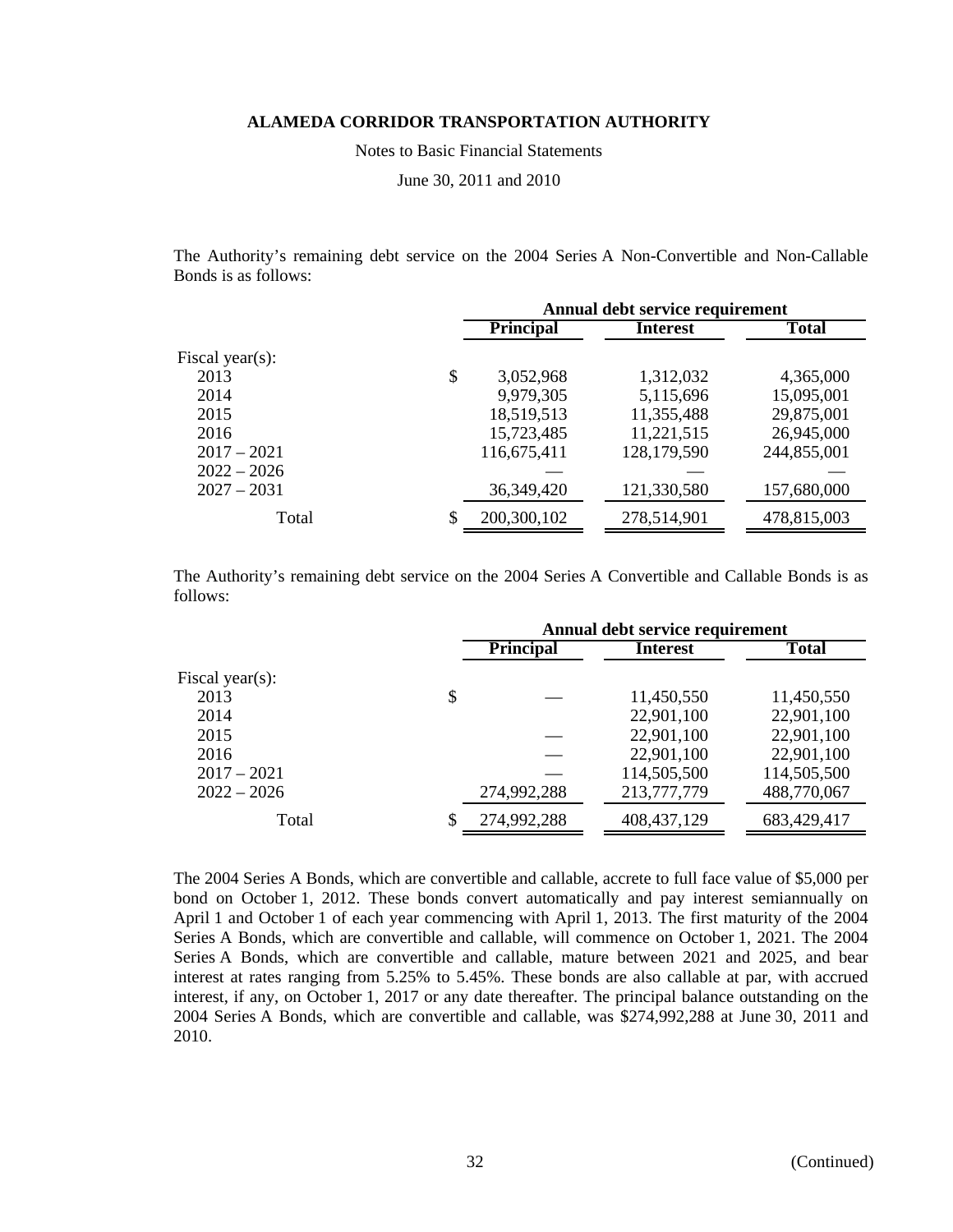Notes to Basic Financial Statements

June 30, 2011 and 2010

#### *(g) 2004 Series B Capital Appreciation Bonds*

The 2004 Series B Capital Appreciation Bonds Taxable Subordinate Lien Refunding Bonds (2004 Series B Bonds) were issued by the Authority in the aggregate amount of \$210,731,703 on April 22, 2004. Proceeds from the sale of these insured 2004 Series B Bonds were used to repay the U.S. Department of Transportation Loan.

The 2004 Series B Bonds are capital appreciation bonds with the first maturity commencing October 1, 2006. The 2004 Series B Bonds mature between October 1, 2006 and October 1, 2033 and have an accretion yield to maturity at rates ranging from 3.05% to 6.33%. The 2004 Series B Bonds are not subject to optional redemption. The principal balance and accrued interest outstanding on the 2004 Series B Bonds are \$169,745,928 and \$83,118,424, and \$183,021,620 and \$75,180,445, at June 30, 2011 and 2010, respectively.

The Authority's remaining debt service on the 2004 Series B Capital Appreciation Bonds is as follows:

|                 |    |                  | Annual debt service requirement |              |
|-----------------|----|------------------|---------------------------------|--------------|
|                 |    | <b>Principal</b> | <b>Interest</b>                 | <b>Total</b> |
| Fiscal year(s): |    |                  |                                 |              |
| 2012            | \$ | 16,892,075       | 7,262,925                       | 24,155,000   |
| 2013            |    | 21,721,443       | 11,633,557                      | 33,355,000   |
| 2014            |    |                  |                                 |              |
| 2015            |    |                  |                                 |              |
| 2016            |    |                  |                                 |              |
| $2017 - 2021$   |    |                  |                                 |              |
| $2022 - 2026$   |    |                  |                                 |              |
| $2027 - 2031$   |    | 79,625,818       | 266,054,182                     | 345,680,000  |
| $2032 - 2034$   |    | 51,506,592       | 250,508,408                     | 302,015,000  |
| Total           | \$ | 169,745,928      | 535,459,072                     | 705,205,000  |
|                 |    |                  |                                 |              |

#### *(h) Accrued Interest Payable*

The Authority's accrued interest payable is as follows:

|                           |                                 | June 30, 2011            |              |
|---------------------------|---------------------------------|--------------------------|--------------|
|                           | <b>Current</b><br>interest bond | Long-term<br><b>CABs</b> | <b>Total</b> |
| 1999 Series A Bonds<br>\$ | 5,073,518                       | 45,902,618               | 50,976,136   |
| 1999 Series C Bonds       | 7,065,139                       | 87,386,441               | 94,451,580   |
| 1999 Series D Bonds       | 1,015,381                       |                          | 1,015,381    |
| 2004 Series A Bonds       |                                 | 214,331,144              | 214,331,144  |
| 2004 Series B Bonds       | 7,262,925                       | 83,118,424               | 90,381,349   |
| Total<br>\$               | 20,416,963                      | 430,738,627              | 451,155,590  |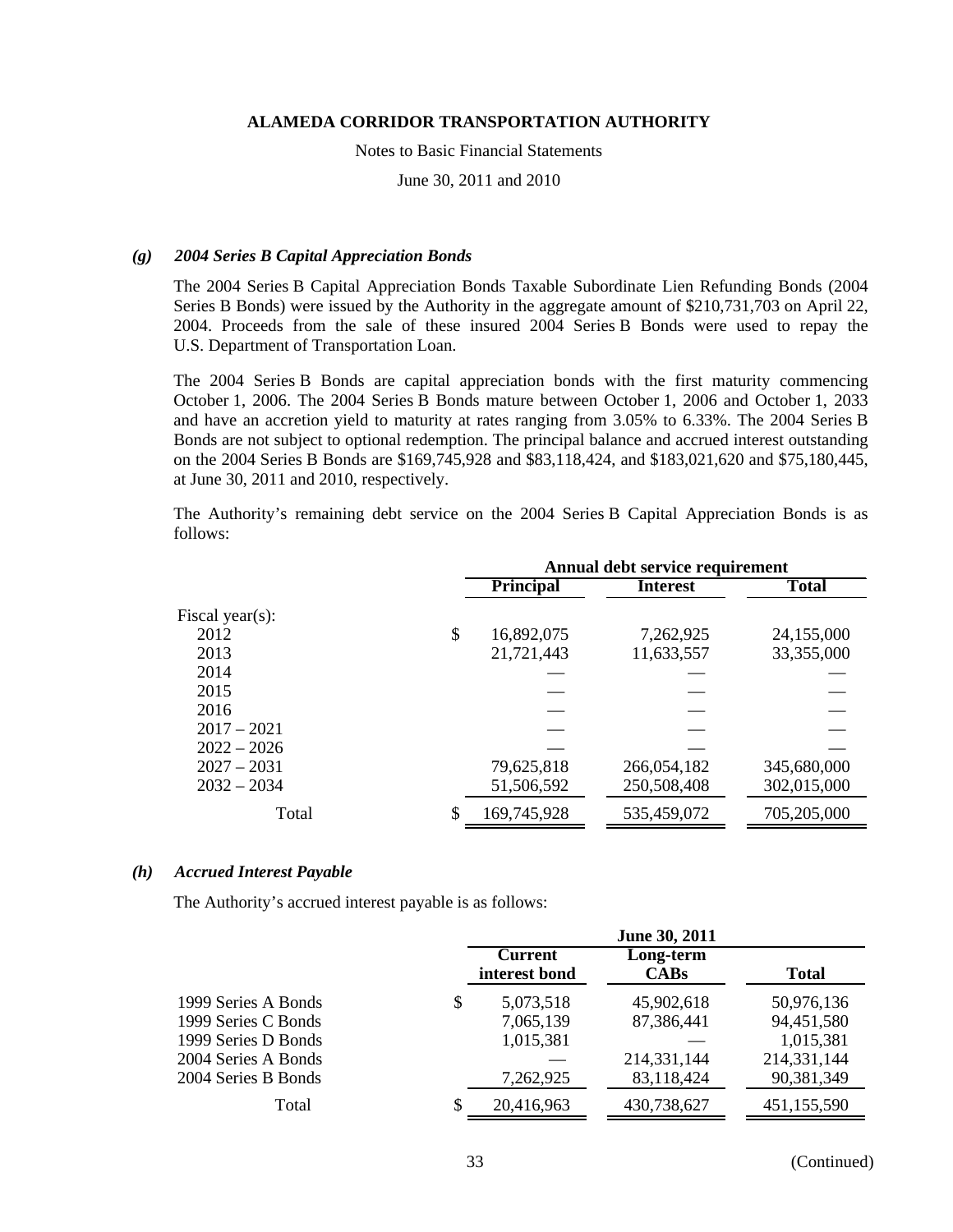Notes to Basic Financial Statements

June 30, 2011 and 2010

|                     | June 30, 2010                   |                          |              |  |  |
|---------------------|---------------------------------|--------------------------|--------------|--|--|
|                     | <b>Current</b><br>interest bond | Long-term<br><b>CABs</b> | <b>Total</b> |  |  |
| 1999 Series A Bonds | \$<br>5,197,973                 | 41,005,057               | 46,203,030   |  |  |
| 1999 Series C Bonds | 7,065,139                       | 77,351,372               | 84,416,511   |  |  |
| 1999 Series D Bonds | 1,216,276                       |                          | 1,216,276    |  |  |
| 2004 Series A Bonds |                                 | 179,346,452              | 179,346,452  |  |  |
| 2004 Series B Bonds | 4,454,307                       | 75,180,445               | 79,634,752   |  |  |
| Total               | \$<br>17,933,695                | 372,883,326              | 390,817,021  |  |  |

### *(i) Combined 1999 and 2004 Debt Service*

The Authority's debt service of the 1999 Series A, C, and D Bonds and the 2004 Series A and B Bonds, in aggregate, is as follows:

|                 | Annual debt service requirement |                  |                 |               |
|-----------------|---------------------------------|------------------|-----------------|---------------|
|                 |                                 | <b>Principal</b> | <b>Interest</b> | <b>Total</b>  |
| Fiscal year(s): |                                 |                  |                 |               |
| 2012            | \$                              | 42,632,074       | 59, 164, 124    | 101,796,198   |
| 2013            |                                 | 52,934,411       | 74,786,675      | 127,721,086   |
| 2014            |                                 | 40,534,305       | 76,719,311      | 117,253,616   |
| 2015            |                                 | 51,444,513       | 81,110,988      | 132,555,501   |
| 2016            |                                 | 51, 583, 485     | 78,956,208      | 130,539,693   |
| $2017 - 2021$   |                                 | 319,674,547      | 455,269,988     | 774,944,535   |
| $2022 - 2026$   |                                 | 523, 171, 140    | 401,969,014     | 925,140,154   |
| $2027 - 2031$   |                                 | 451,259,686      | 508, 132, 149   | 959, 391, 835 |
| $2032 - 2036$   |                                 | 112,566,433      | 678,893,567     | 791,460,000   |
| $2037 - 2038$   |                                 | 20,489,733       | 182,210,267     | 202,700,000   |
| Total           |                                 | 1,666,290,327    | 2,597,212,291   | 4,263,502,618 |
|                 |                                 |                  |                 |               |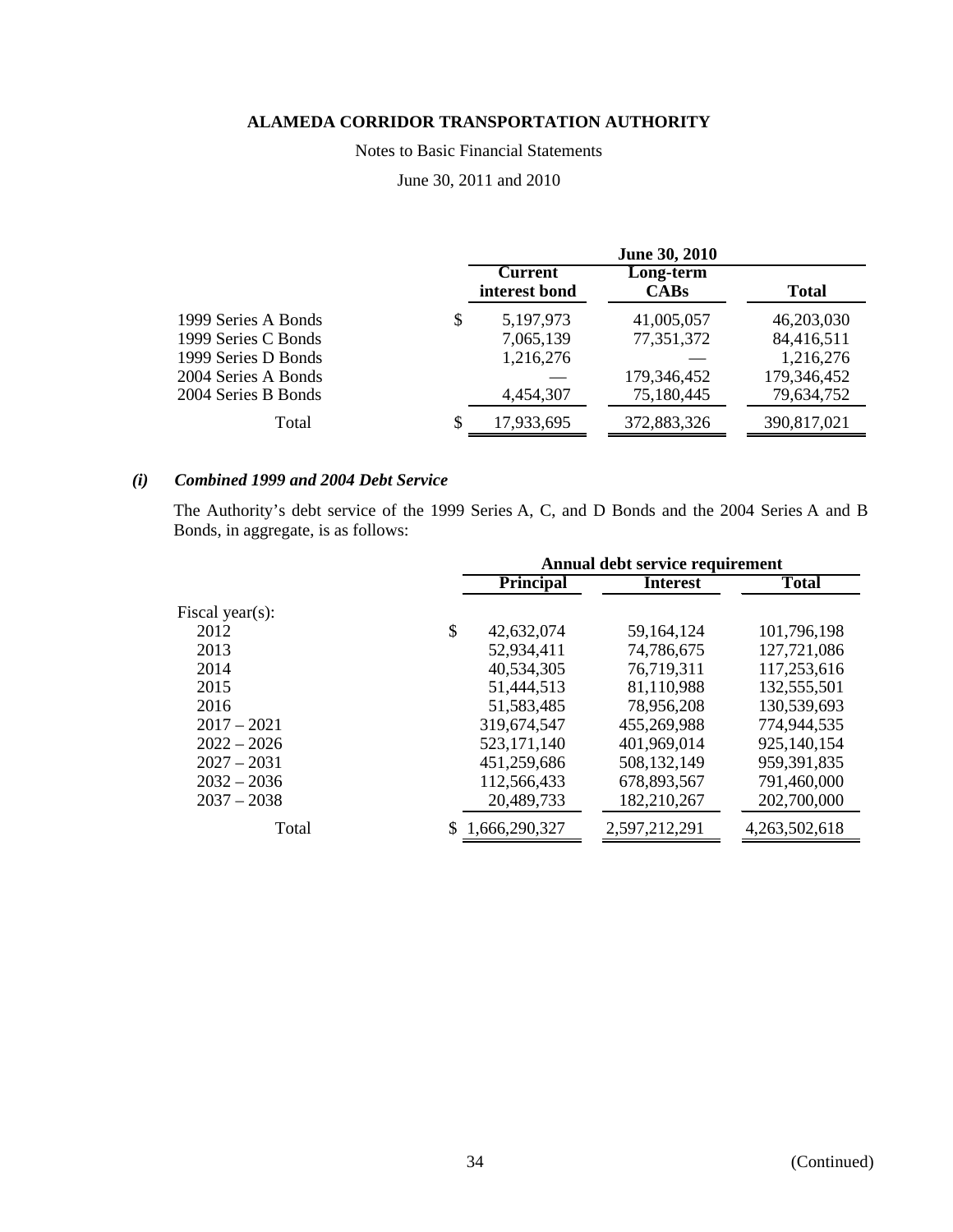Notes to Basic Financial Statements

June 30, 2011 and 2010

Long-term liability activity for the years ended June 30, 2011 and 2010 was as follows:

|                                               | Balance,<br><b>July 1, 2010</b> | <b>Additions</b> | <b>Deletions</b> | Balance,<br>June 30, 2011 | Due within<br>one year |
|-----------------------------------------------|---------------------------------|------------------|------------------|---------------------------|------------------------|
| Bonds payable:                                |                                 |                  |                  |                           |                        |
| 1999 Series A Bonds                           | \$<br>468,293,617               |                  | (10,045,000)     | 458,248,617               | 10,850,000             |
| 1999 Series C Bonds                           | 497,453,396                     |                  |                  | 497,453,396               |                        |
| 1999 Series D Bonds                           | 79,170,000                      |                  | (13,620,000)     | 65,550,000                | 14,890,000             |
| 2004 Series A Bonds                           | 475,292,386                     |                  |                  | 475,292,386               |                        |
| 2004 Series B Bonds                           | 183,021,620                     |                  | (13, 275, 692)   | 169,745,928               | 16,892,074             |
| Total bonds<br>payable                        | 1,703,231,019                   |                  | (36,940,692)     | 1,666,290,327             | 42,632,074             |
| Less unamortized bond<br>discounts            | (3,744,572)                     | 97,008           |                  | (3,647,564)               |                        |
| Interest payable:<br>Accrued interest payable | 390,817,021                     | 118,059,727      | (57, 721, 158)   | 451,155,590               | 20,416,963             |
| Net long-term<br>liabilities                  | \$2,090,303,468                 | 118,156,735      | (94, 661, 850)   | 2,113,798,353             | 63,049,037             |
|                                               |                                 |                  |                  |                           |                        |
|                                               | Balance,<br><b>July 1, 2009</b> | <b>Additions</b> | <b>Deletions</b> | Balance,<br>June 30, 2010 | Due within<br>one year |
|                                               |                                 |                  |                  |                           |                        |
| Bonds payable:<br>1999 Series A Bonds         | \$<br>477,603,617               |                  | (9,310,000)      | 468,293,617               | 10,045,000             |
| 1999 Series C Bonds                           | 497,453,396                     |                  |                  | 497,453,396               |                        |
| 1999 Series D Bonds                           | 91,725,000                      |                  | (12, 555, 000)   | 79,170,000                | 13,620,000             |
| 2004 Series A Bonds                           | 475,292,386                     |                  |                  | 475,292,386               |                        |
| 2004 Series B Bonds                           | 193,417,708                     |                  | (10, 396, 088)   | 183,021,620               | 13,275,692             |
| <b>Total bonds</b><br>payable                 | 1,735,492,107                   |                  | (32, 261, 088)   | 1,703,231,019             | 36,940,692             |
| Less unamortized bond<br>discounts            | (3,803,364)                     | 58,792           |                  | (3,744,572)               |                        |
| Interest payable:<br>Accrued interest payable | 331,442,159                     | 116,537,786      | (57, 162, 924)   | 390,817,021               | 17,933,696             |

#### *(j) Restructuring*

On March 2, 2010, ACTA applied to the U.S. Department of Transportation Federal Rail Administration for a Railroad Rehabilitation and Improvement Financing (RRIF) financing of approximately \$550 million. In December 2010, the FRA requested that the Authority make substantial changes to the RRIF application, placing the proposed RRIF financing at parity with the Authority's senior lien debt (1999A and 1999C bonds). The FRA also precluded the use of RRIF financing proceeds for refunding of any 2004 bonds. The result was a reduction in the size of the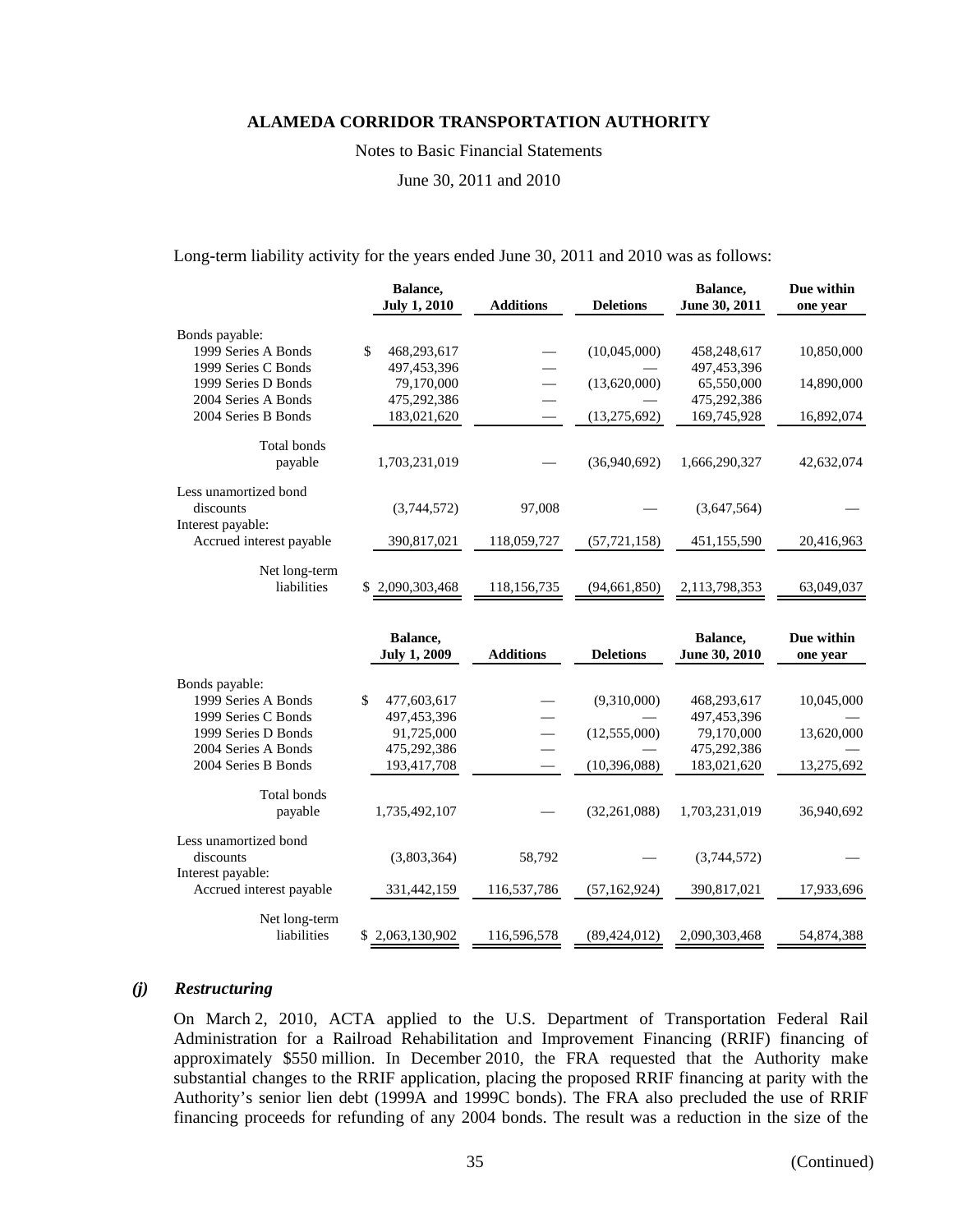Notes to Basic Financial Statements

June 30, 2011 and 2010

RRIF financing to \$83.7 million. The revised application was approved by the U.S. DOT credit council committee on February 8, 2011. In June 2011, the Authority was notified that the Office of Management and Budget had assigned the Authority's financing a credit risk premium of zero. The Authority is continuing to negotiate specific RRIF financing terms with the FRA and expects the RRIF financing to close in early 2012. The proceeds of the financing would be used to restructure portions of the Authority's debt by calling certain series and maturities of the Authority's outstanding debt. The intent of the restructuring would be to reduce total debt service.

### **(6) Pollution Remediation Obligations**

On December 21, 2010, a crude oil release from a then unknown origin was discovered in the Dominguez Channel and nearby storm water drainage system adjacent to the Alameda Corridor. The U.S. Environmental Protection Agency (EPA), the California Department of Fish and Game (DFG), the U.S. Coast Guard, and others have been involved in the mitigation, containment, investigation, and immediate clean-up efforts, and have contained the release.

On January 7, 2011, the EPA issued an Order to the Port of Los Angles, the Port of Long Beach, and the Authority, to assume responsibility for these activities effective January 14, 2011. The EPA agreed to limit the Authority's and the Ports' role to maintaining the containment systems and cleaning up the Los Angeles City pump station and sewer line leading to the pump station. The Authority and the Ports have completed the work required by the EPA. The EPA and DFG have managed the remaining work, including the source investigation.

On March 30, 2011, after identifying an oil pipeline owned and operated by Crimson Pipeline Management Company as the source of the release, EPA issued an order to Crimson for removal, mitigation, or prevention of a substantial threat of oil discharge. The Authority has been notified that Crimson has taken over responsibility for the oil release containment facilities effective June 15, 2011, and has assumed financial and operational responsibilities from that date.

The Authority and the Ports are continuing to cooperate with Crimson, EPA, DFG, and other agencies to assist as necessary with containment, investigation, and clean-up. The Authority and the Ports intend to seek reimbursement from the responsible party or parties, and from any other funding sources available for such purpose, including the Oil Spill Liability Trust Fund (established under the Oil Pollution Act of 1990).

#### **(7) Retirement Plan**

#### *(a) Plan Description*

The Alameda Corridor Transportation Authority Retirement Plan is a single-employer defined benefit retirement plan administered by the California Public Employees' Retirement System (CalPERS). The plan provides retirement benefits to eligible retirees and their dependents. Employees must retire directly from the Authority under a CalPERS disability retirement or service retirement (age 50 and five years of service). Benefit provisions are established through contract with CalPERS and may be amended through Governing Board authorization, agreements, and memorandums of understanding between the Authority, its management employees, and unions representing Authority employees.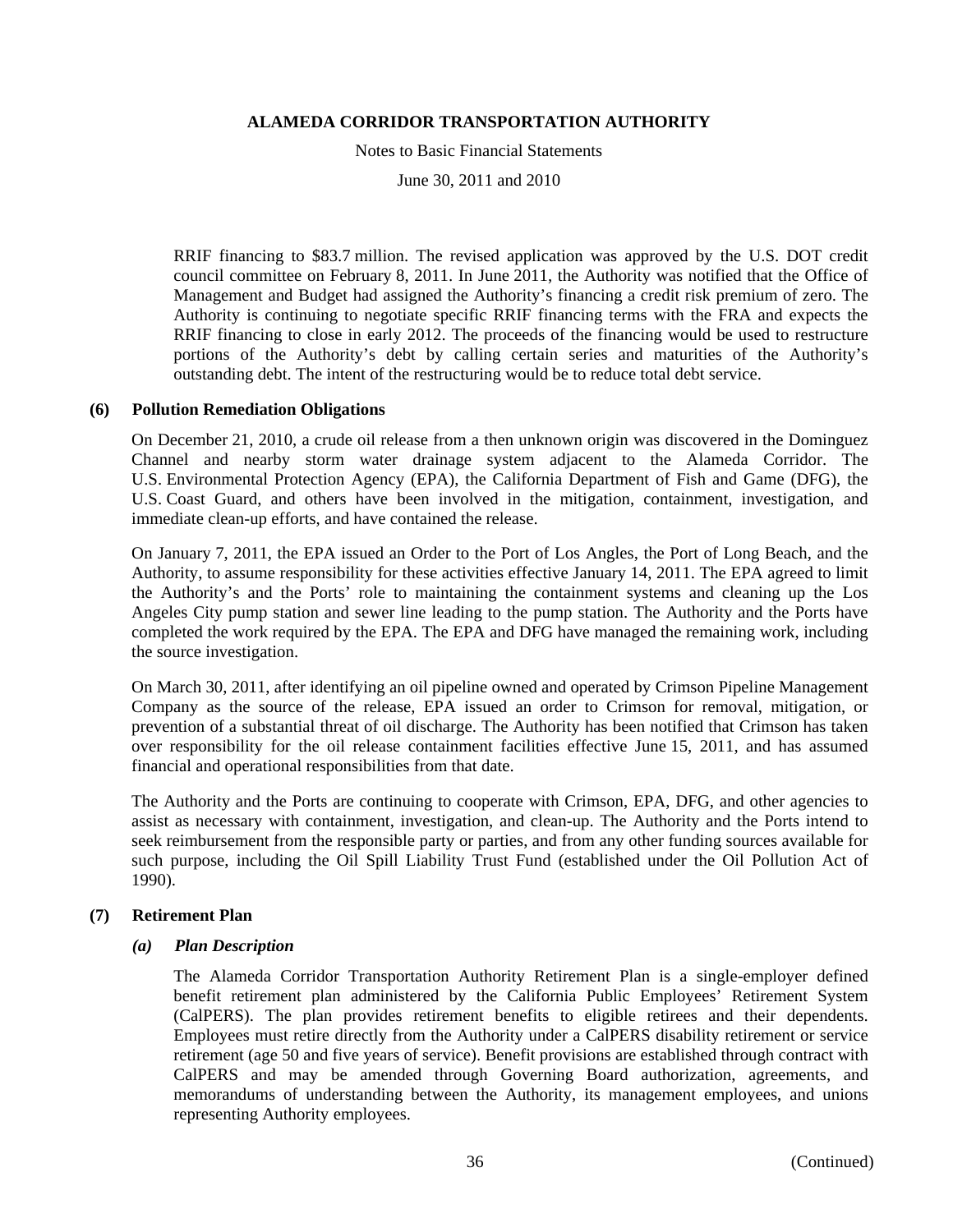Notes to Basic Financial Statements

June 30, 2011 and 2010

Effective January 8, 1996, the Authority entered into a contract with CalPERS, an agent multiple employer, defined benefit pension plan, and public employee retirement system that acts as common investment and administrative agent for participating public entities within the State of California. The Authority selects benefit provisions by contract with CalPERS and adopts those benefits through Governing Board authorization. CalPERS issues a separate comprehensive annual financial report. The CalPERS annual financial report may be obtained from the CalPERS Web site at www.calpers.ca.gov.

All regular Authority employees who reach 1,000 hours in a fiscal year are eligible to participate in the CalPERS 2.000% at 55 Miscellaneous Defined Benefit Plan. Benefits vest after five years of service. Employees who retire at or after age 50, with five years of credited service, are entitled to an annual retirement benefit, payable monthly for life, in an amount based on the average of the employee's highest 12 consecutive monthly pay rates during employment that varies from 1.426% at age 50 to a maximum of 2.418% at age 63 for each year of credited service. The system also provides for death and survivor benefits. These benefit provisions and all other requirements are established by State statute and the Authority's Governing Board authorization.

#### *(b) Funding Policy*

The contribution requirements of the plan members are established by State statute, and the employer contribution rate is actuarially established and may be amended by CalPERS. Active members in the Plan are required to contribute 7% of their annual covered payroll. The Authority pays this required biweekly employee contribution on behalf of its employees. The Authority is required to contribute 100% of actuarially determined biweekly employer contribution remaining amounts necessary to fund benefits for its members.

The required employer contribution rate was 12.51% and 13.15% for the years ended June 30, 2011 and 2010, respectively. The Authority's covered payroll for the employees participating in CalPERS for the years ended June 30, 2011 and 2010 was \$1,413,074 and \$1,508,965, respectively. Total payroll for fiscal years 2011 and 2010 was \$1,489,648 and \$1,559,381, respectively.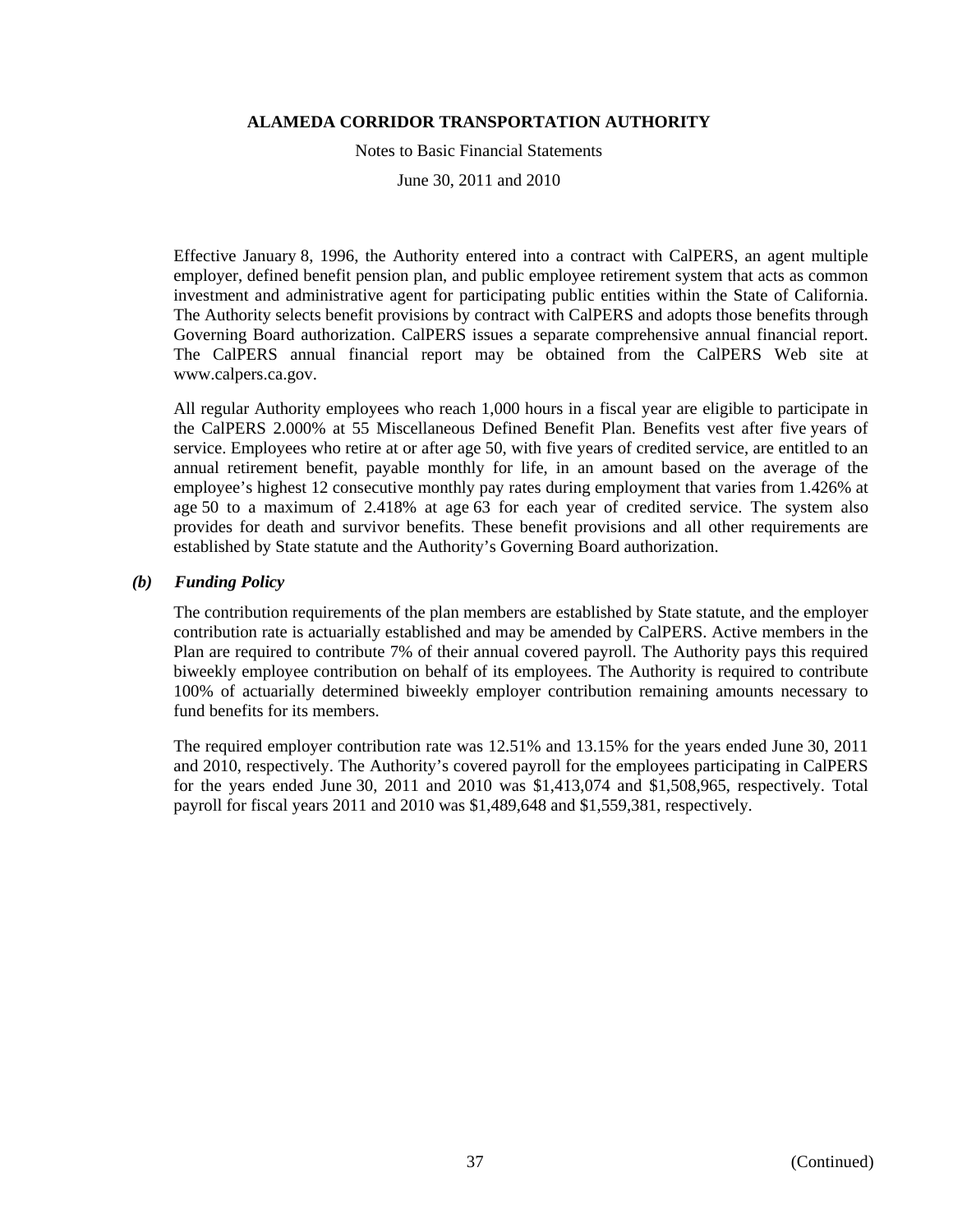Notes to Basic Financial Statements

June 30, 2011 and 2010

#### *(c) Annual Pension Cost*

For fiscal years 2011 and 2010, the Authority's Annual Required Contribution (ARC) was \$176,761 and \$198,489, respectively, which the Authority contributed. The required contribution for 2011 and 2010 was determined as part of the June 2008 actuarial valuation using the entry-age-actuarial-cost method with the contributions determined as a percentage of pay. The actuarial assumptions included (a) 7.75% investment return (net of expenses); (b) projected salary increase of  $3.25% - 14.45%$ depending on age, service, and type of employment; (c) merit increase that varies by length of service; and (d) payroll growth of 3.25%. Both (a) and (b) include an inflation component of 3.00%. The actuarial value of the Plan's assets was determined using a technique that smoothes the effect of short-term volatility in the market value of investments over a three-year period. The Plan's unfunded accrued actuarial liability (UAAL) is amortized using a level-percentage-of-projectedpayroll method, on a closed basis over a 20-year period.

|              | <b>Annual</b><br>pension cost<br>(APC) | <b>Percentage of</b><br><b>APC</b><br>contributed | Net pension<br>obligation |
|--------------|----------------------------------------|---------------------------------------------------|---------------------------|
| Fiscal year: |                                        |                                                   |                           |
| 2001         | \$<br>199,017                          | 100%                                              | \$                        |
| 2002         | 180,802                                | 100                                               |                           |
| 2003         | 177,695                                | 100                                               |                           |
| 2004         | 185,119                                | 100                                               |                           |
| 2005         | 216,150                                | 100                                               |                           |
| 2006         | 201,711                                | 100                                               |                           |
| 2007         | 178,243                                | 100                                               |                           |
| 2008         | 190,195                                | 100                                               |                           |
| 2009         | 209,773                                | 100                                               |                           |
| 2010         | 198,489                                | 100                                               |                           |
| 2011         | 176,761                                | 100                                               |                           |
|              |                                        |                                                   |                           |

#### *(d) Actuarial Methods and Assumptions*

The actuarial methods and assumptions used are those adopted by CalPERS' Board of Administration, in accordance with the parameters of GASB Statement No. 27, *Accounting for Pensions by State and Local Governmental Employers*. The required employer contribution rate was 12.51% and 13.15% for the years ended June 30, 2011 and 2010, respectively.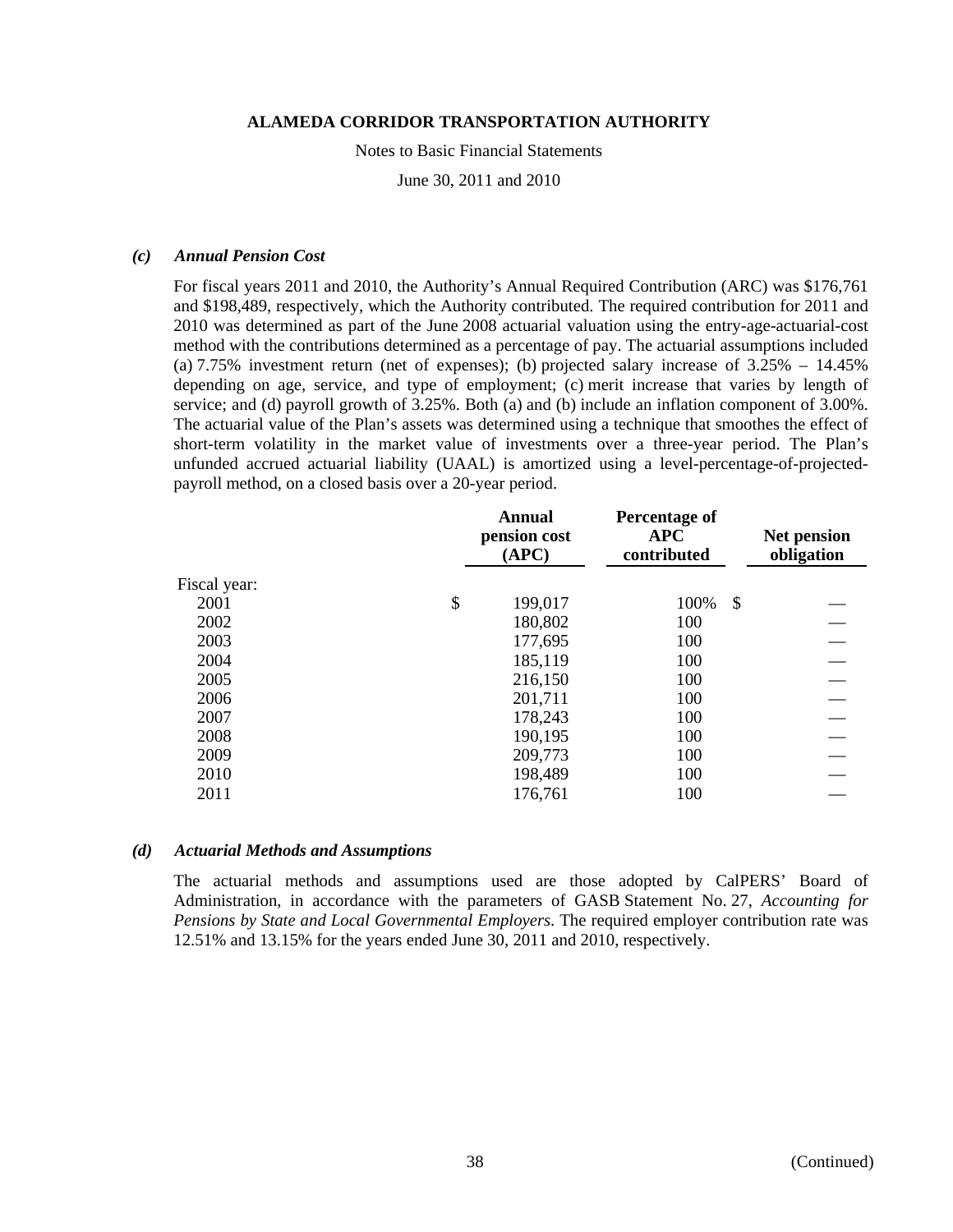Notes to Basic Financial Statements

June 30, 2011 and 2010

#### *(e) Funded Status and Funding Progress*

The funded status of the plan as of June 30, 2009, the plan's most recent actuarial valuation date, was as follows:

| Actuarial accrued liability (AAL)                                               | \$3,104,798,222 |
|---------------------------------------------------------------------------------|-----------------|
| Actuarial value of plan assets                                                  | 2,758,511,101   |
| Unfunded actuarial accrued                                                      |                 |
| liability (UAAL)                                                                | 346,287,121     |
|                                                                                 |                 |
| Funded ratio (actuarial value of plan                                           |                 |
| assets/AAL)                                                                     | 88.9%           |
| Covered payroll (active plan members<br>UAAL as a percentage of covered payroll | 742,981,488     |

### **(8) Other Postemployment Benefits (OPEB)**

#### *(a) Plan Description (OPEB)*

The Alameda Corridor Transportation Authority Retiree Healthcare Plan is a single-employer defined benefit healthcare plan administered by the Authority. The plan provides healthcare benefits to eligible retirees and their dependents. Employees must retire directly from the Authority under a CalPERS disability retirement or service retirement (age 50 and five years of service). Benefit provisions are established and may be amended through agreements and memorandums of understanding between the Authority, its management employees, and unions representing Authority employees.

The Authority provides retiree medical benefits through the California Public Employees' Retirement System Healthcare Program (PEMHCA). The Authority contributes, for eligible retirees and their dependents, using the Los Angeles Regional Kaiser rate structure at 5% of the active member contribution amount multiplied by years in PEMHCA (increase each year not greater than \$100 per month, total amount not to exceed the active amount). The Authority joined PEMHCA in 2000 for all bargaining units, and contributes up to the Kaiser premium based on coverage level for active employees.

The Authority participates in the California Employers' Retiree Benefit Trust (CERBT) Fund, which is administered by the CalPERS. CERBT is a tax-qualified irrevocable trust organized under Internal Revenue Code Section 115 and established to prefund retiree healthcare benefits. CERBT, an agent multiple-employer trust, issues a publicly available financial report including GASB Statement No. 43, *Financial Reporting for Postemployment Benefit Plans Other Than Pension Plans*, disclosure information in aggregate with the other CERBT participating employers. That report can be obtained from the CalPERS Web site at www.calpers.ca.gov.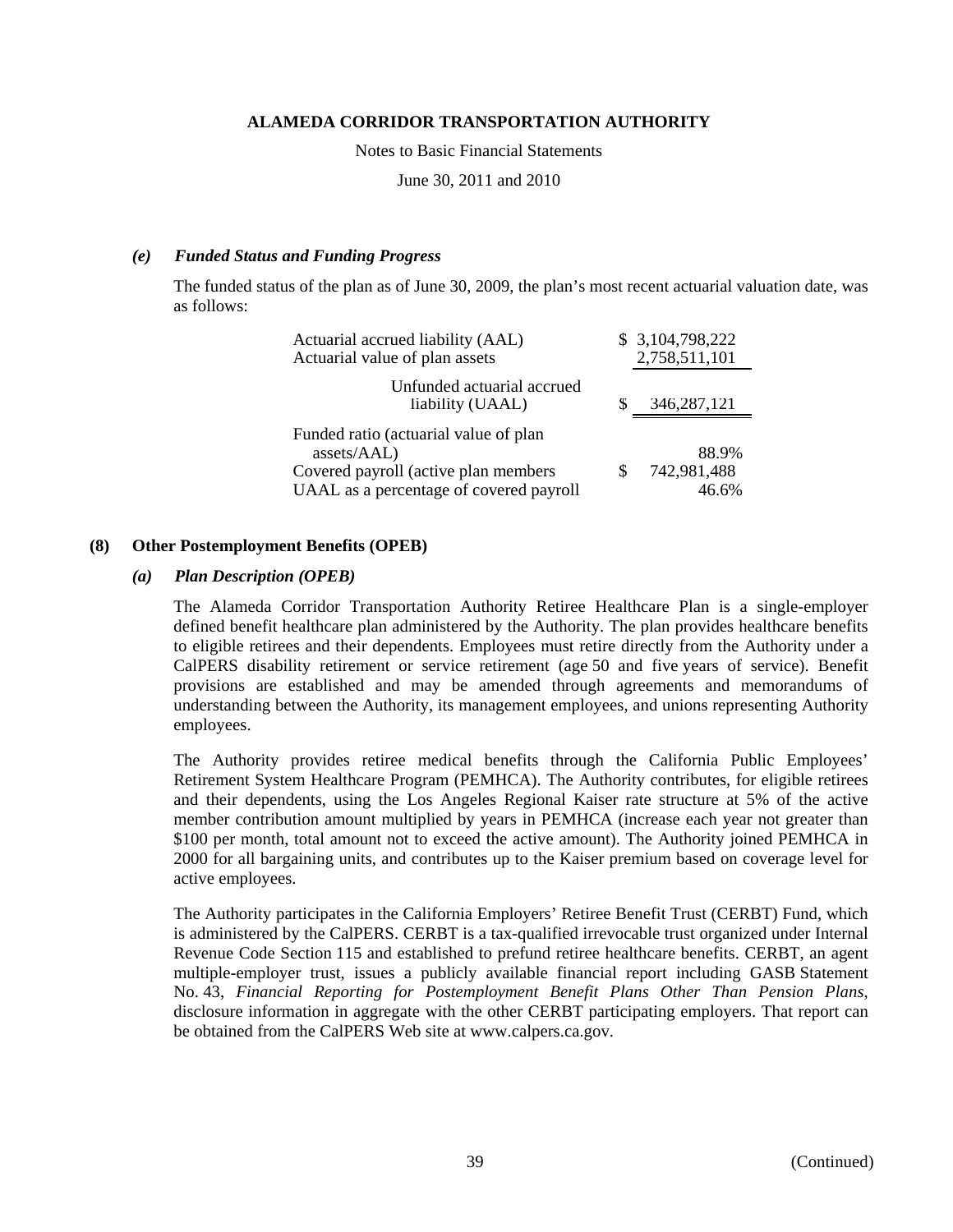Notes to Basic Financial Statements

June 30, 2011 and 2010

#### *(b) Funding Policy (OPEB)*

The contribution requirements of the plan members and the Authority are established by and may be amended by the Authority. The Authority prefunds plan benefits through the CERBT by contributing at least 100% of the ARC.

The ARC is an amount actuarially determined in accordance with the parameters of GASB Statement No. 45, *Accounting and Financial Reporting by Employers for Postemployment Benefit Other Than Pensions*. The ARC represents a level of funding that, if paid on an ongoing basis, is projected to cover the normal cost each year and amortize any unfunded actuarial liabilities (or funding excess) over a period not to exceed 30 years.

For fiscal year 2011, the Authority contributed \$72,686 to the Plan, including \$3,686 for current benefit payments and \$69,000 to prefund plan benefits.

### *(c) Annual OPEB Cost and Net OPEB Obligation*

The following table shows the components of the Authority's annual OPEB cost for the year, the amount actually contributed to the plan, and changes in the Authority's Net OPEB obligation:

| Annual required contribution<br>Interest on net OPEB asset<br>Adjustment to annual required contribution | S | (76,000)<br>30,676<br>(39,610) |
|----------------------------------------------------------------------------------------------------------|---|--------------------------------|
| Annual OPEB cost                                                                                         |   | (84, 934)                      |
| Contributions to irrevocable trust<br>Benefit payments                                                   |   | 69,000<br>3,686                |
| Decrease in net OPEB asset                                                                               |   | (12,248)                       |
| Net OPEB asset, beginning of year                                                                        |   | 395,818                        |
| Net OPEB asset, end of year                                                                              | S | 383,570                        |

The Authority's annual OPEB cost, the percentage of annual OPEB cost contributed to the plan, and the net OPEB asset for fiscal year 2011 and the two preceding years were as follows:

|                          |                            | Percentage of<br>annual OPEB |                          |
|--------------------------|----------------------------|------------------------------|--------------------------|
| <b>Fiscal year ended</b> | <b>Annual OPEB</b><br>cost | cost<br>contributed          | <b>Net OPEB</b><br>asset |
| June 30, 2008            | \$<br>137,000              | 329%                         | 314,000                  |
| June 30, 2009            | (3,608)                    | 2,150                        | 403,608                  |
| June 30, 2010            | 80,815                     | 90                           | 395,818                  |
| June 30, 2011            | 84,934                     | 86                           | 383,570                  |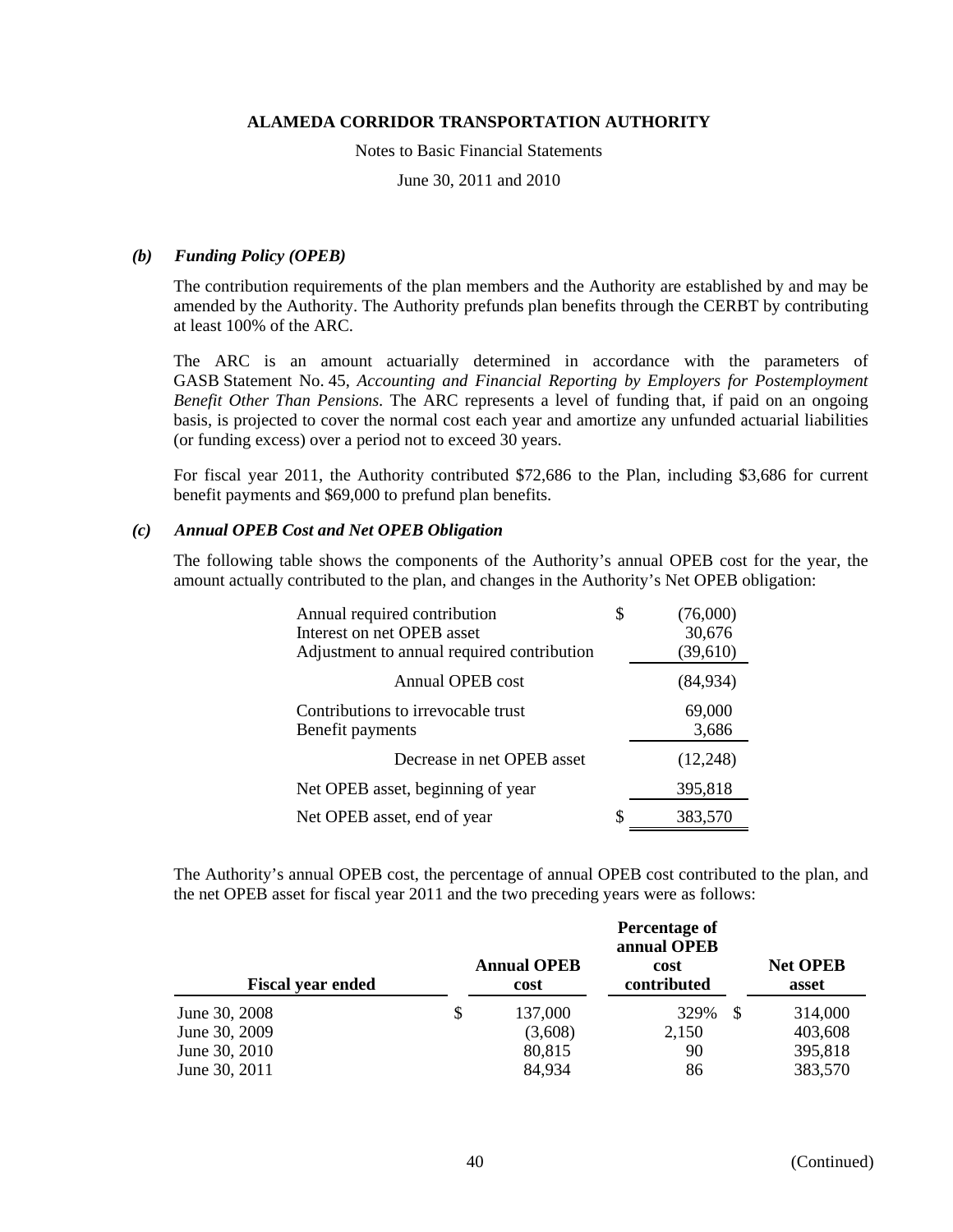Notes to Basic Financial Statements

June 30, 2011 and 2010

#### *(d) Funded Status and Funding Progress (OPEB)*

The funded status of the plan as of June 30, 2011, the plan's most recent actuarial valuation date, was as follows:

| Actuarial accrued liability (AAL)<br>Actuarial value of plan assets                                                                   |    | 711,000<br>650,000     |
|---------------------------------------------------------------------------------------------------------------------------------------|----|------------------------|
| Unfunded actuarial accrued liability (UAAL)                                                                                           |    | 61,000                 |
| Funded ratio (actuarial value of plan assets/AAL)<br>Covered payroll (active plan members)<br>UAAL as a percentage of covered payroll | -S | 91%<br>1,459,000<br>4% |

Actuarial valuations of an ongoing plan involve estimates of the value of expected benefit payments and assumptions about the probability of occurrence of events far into the future. Examples include assumptions about future employment, mortality, and the healthcare cost trend. Amounts determined regarding the funded status of the plan and the ARCs of the employer are subject to continual revision as actual results are compared with past expectations and new estimates are made about the future. The schedule of funding progress, presented as required supplementary information following the notes to the financial statements, presents multiyear trend information about whether the actuarial value of plan assets is increasing or decreasing over time relative to the actuarial accrued liabilities for benefits.

#### *(e) Actuarial Methods and Assumptions (OPEB)*

Projections of benefits for financial reporting purposes are based on the substantive plan (the plan as understood by the employer and the plan members) and include the types of benefits provided at the time of each valuation and the historical pattern of sharing of benefit costs between the employer and plan members to that point. The actuarial methods and assumptions used include techniques that are designed to reduce the effects of short-term volatility in actuarial accrued liabilities and the actuarial value of assets, consistent with the long-term perspective of the calculations.

In the June 30, 2011 actuarial valuation, the entry age normal actuarial cost method was used. The actuarial assumptions included a 7.25% investment rate of return (net of administrative expenses), which is the expected long-term investment return on CERBT investments, a 3.0% general inflation assumption, an annual pre-Medicare eligible medical cost trend rate of 9.0% for 2013 decreasing to 5.0% after 8 years (the post-Medicare eligible medical cost trend rate started 0.4% higher for 2013. The actuarial value of assets is based upon market value, but investment gains and losses are spread over a 5-year rolling period. In addition, the actuarial value of assets can never be less than 80% nor more than 120% of market value. The June 30, 2009 UAAL was amortized as a level percentage of projected payroll over 15 years from June 30, 2009 (13 years remaining on June 30, 2011) on a closed basis. Gains and losses and assumption changes are amortized over 15 years; plan amendments and method changes will be amortized over 20 years.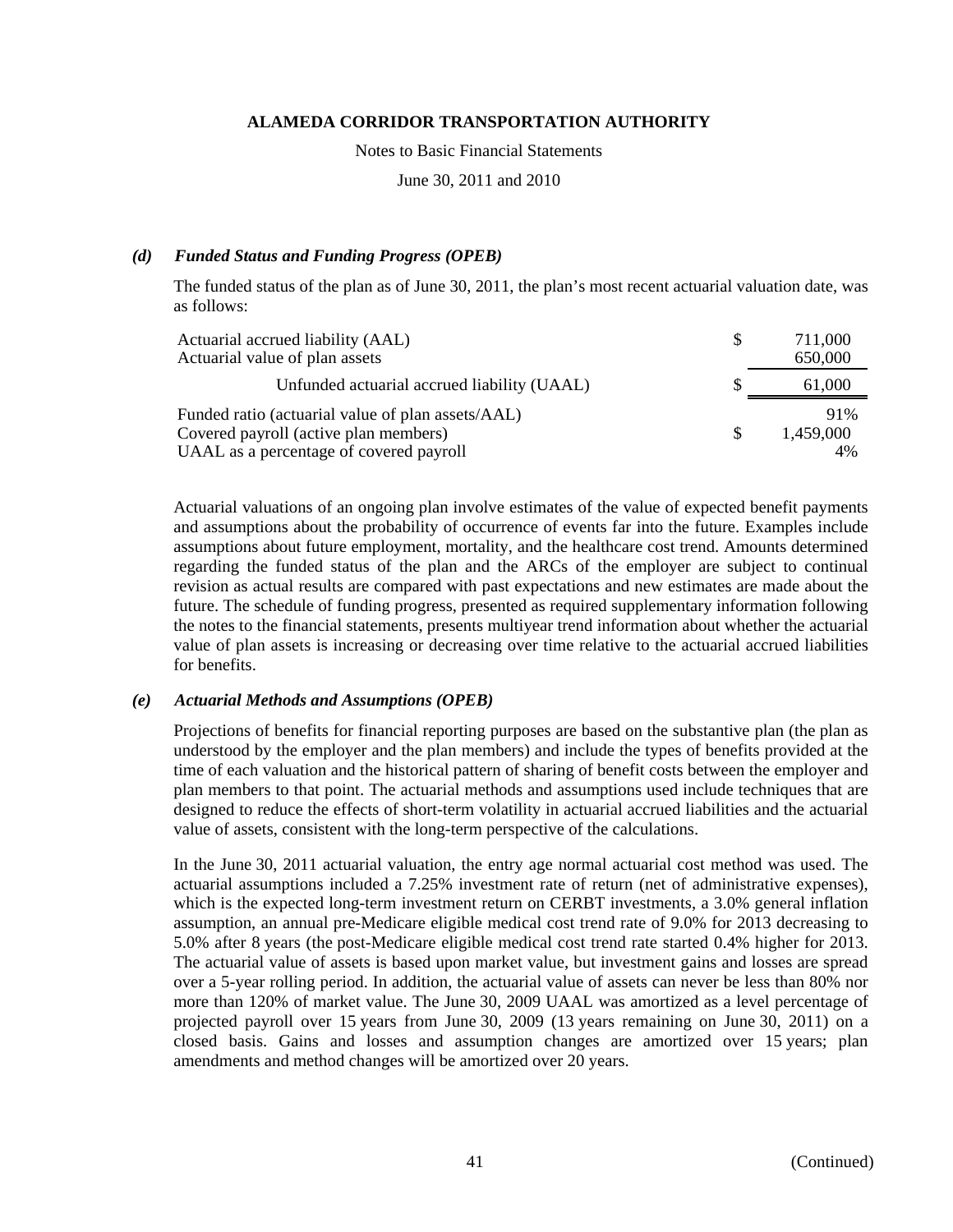Notes to Basic Financial Statements

June 30, 2011 and 2010

#### **(9) Commitments and Contingencies**

The Authority is subject to claims and lawsuits arising in the normal course of business. Such claims are routinely evaluated by the Authority's legal counsel. Management may make provisions for probable losses if deemed appropriate on advice of legal counsel. To the extent provisions for damages are considered necessary, appropriate amounts are reflected in the accompanying basic financial statements. It is the opinion of the Authority's management, based on consultation with legal counsel, that the estimated liability for unreserved claims and suits will not have a material impact on the Authority's basic financial statements.

The Authority is also exposed to various risks of loss related to torts; theft of, damage to, and destruction of assets, errors, and omissions; and natural disasters for which the Authority carries commercial insurance. In each of the past three fiscal years, the Authority has experienced no losses that have not been covered by existing insurance policy limits.

As a recipient of federal and state grant funds, the Authority is subject to periodic audits and compliance reviews by, or on behalf of, the granting agencies to determine if the expenditure of granted funds has been made in accordance with grant provisions. Such audits and compliance reviews could result in the potential disallowance of expenditures claimed by the Authority. The Authority's management believes that the Authority has complied with the terms of its grant agreements and that the possible adverse effects, if any, of disallowed grant expenditures that may be determined by the granting agencies upon the Authority would not be material to the Authority.